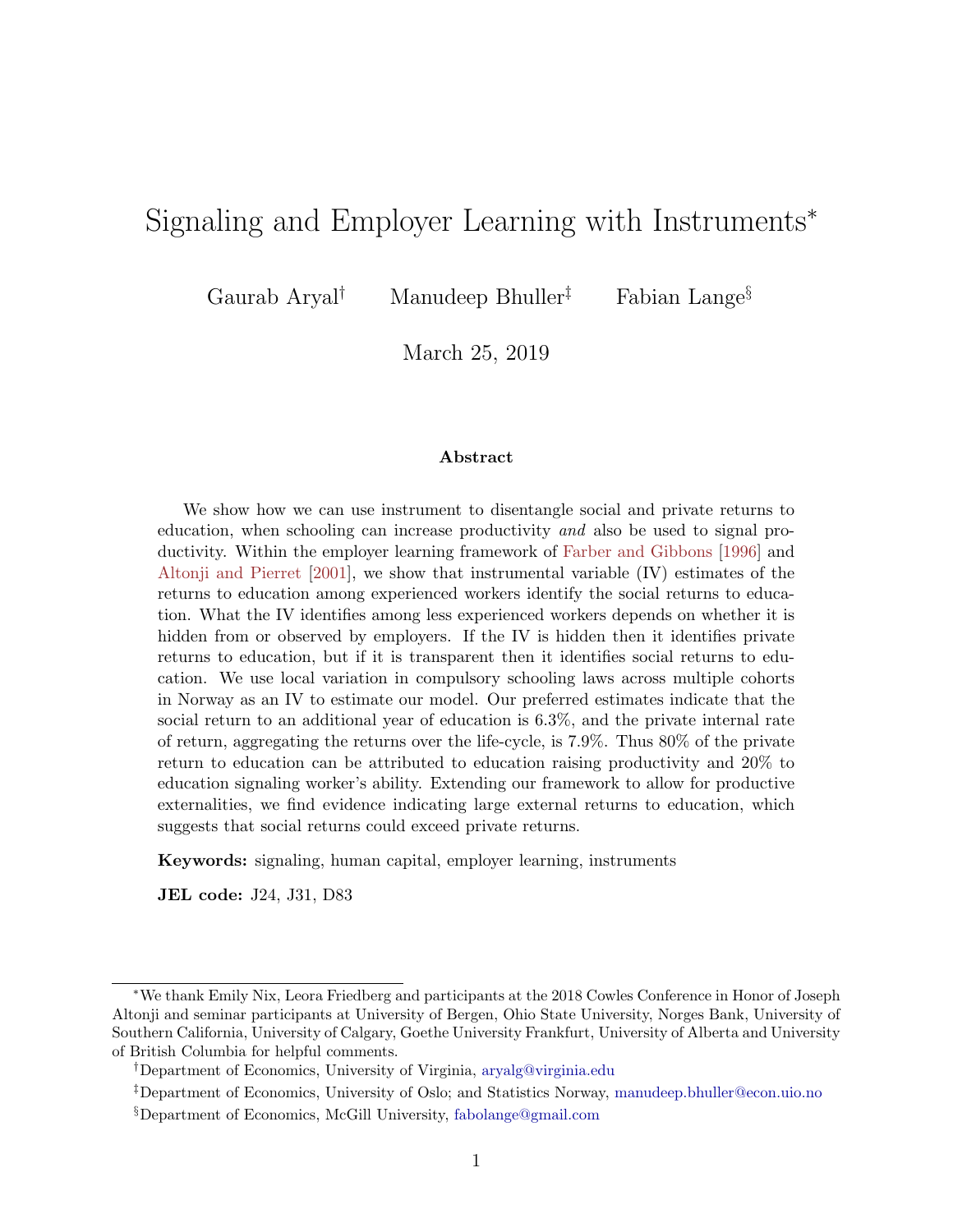## <span id="page-1-0"></span>1 Introduction

Two competing models can explain positive returns to education. According to the human capital model [\[Becker,](#page-46-0) [1962\]](#page-46-0) education increases skills that are valued by employers. The model of job-market signaling [\[Spence,](#page-50-0) [1973\]](#page-50-0) instead posits that education signals differences in innate skills among workers to potential employers. Both models imply a positive relationship between education and earnings.

From workers' perspective, what matters for their education decisions are the *private* returns to education, i.e., the increase in individual earnings resulting from an additional year of schooling, and it is irrelevant whether education increases earnings because of human capital acquisition or because of signaling. Signaling, however, is socially inefficient as workers expend valuable resources to signal their productivity – resources that otherwise could be spent on other productive activities. Thus signaling creates a wedge between private returns and social returns to education, i.e., the effect of education on productivity, by raising the private returns above the social returns, which leads to over investment in education.<sup>[1](#page-0-0)</sup>

Education policy thus requires empirical guidance on the relative contribution of signaling and human capital acquisition to the total returns to education. It is, however, difficult to separately identify these two effects for at least two reasons. First, both models postulate that observable earnings reflect payments for latent skills, which the signaling model specifically assumes is employee's private information and thus likely unobserved by researchers. Second, both models rely on similar behavioral restrictions – workers choose schooling to maximize the present value of earnings, and employers maximize profits by employing workers as long as their wages do not exceed their marginal productivity.

The models thus do not provide separate behavioral restrictions on observed wages and

<sup>1</sup>This assumes the absence of other external effects associated with education. We also consider productive externalities beyond the employer-employee relationship, like in [Acemoglu and Angrist](#page-45-1) [\[2000\]](#page-45-1) and [Moretti](#page-49-0) [\[2004\]](#page-49-0) and provide evidence on external returns to education in Section [6.1.](#page-35-0) Education might also entail various non-production and non-pecuniary benefits, e.g., reducing crime or improving public health [\[Lange and Topel,](#page-48-0) [2006;](#page-48-0) [Lochner,](#page-48-1) [2011;](#page-48-1) [Oreopoulos and Salvanes,](#page-49-1) [2011\]](#page-49-1), which we abstract from. More comprehensive measures of social returns should account for such spillovers.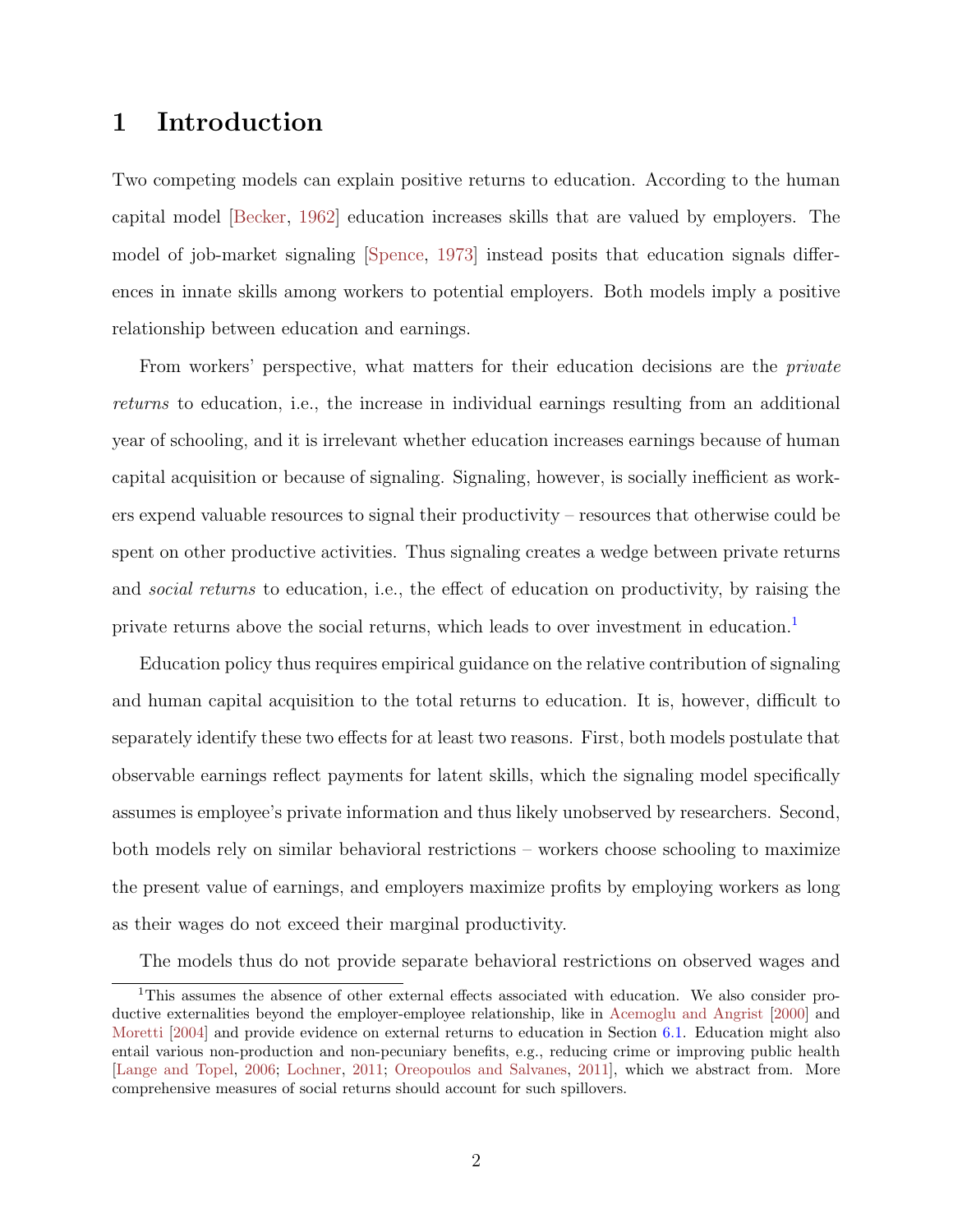<span id="page-2-0"></span>education that can be used to select the "right" model. These difficulties have long been recognized in the literature; see, e.g., [Lange and Topel](#page-48-0) [\[2006\]](#page-48-0).[2](#page-0-0)

One way forward is to make a priori assumption that employers learn their employees' abilities over time. In two influential papers, [Farber and Gibbons](#page-47-0) [\[1996\]](#page-47-0) and [Altonji and](#page-45-0) [Pierret](#page-45-0) [\[2001\]](#page-45-0) (henceforth FG and AP, respectively) propose a model of employer learning, and use it to test employers use schooling to infer unobserved ability. The key identifying assumption underlying their approach is that the researchers observe a correlate of unobserved ability that is not available to the employers. FG propose the Armed Forces Qualification Test (AFQT) score available in the NLSY1979 to be such a hidden correlate. They show that the increasing association between the AFQT score and earnings over the life-cycle, is consistent with the assumption that employers learn about workers' abilities over time. AP show that the partial correlation (after controlling for AFQT) between earnings and schooling declines over the life-cycle, which is consistent with statistical discrimination based on schooling.

Following their lead, [Lange](#page-48-2) [\[2007\]](#page-48-2) provides evidence that employers learn, and they learn quickly. However, he shows that the contribution of signaling cannot be point-identified within the employer learning model *even* when a hidden correlate of ability is available. Using the first-order condition that characterizes the schooling decision, [Lange](#page-48-2) [\[2007\]](#page-48-2) next identifies an upper bound for the contribution of signaling to the private returns over the life-cycle, and estimates it to be less than 25% of the private returns to schooling.

We contribute to this literature by asking how instrumental variables can be used to estimate the model of employer learning developed by FG, AP, and [Lange](#page-48-2) [\[2007\]](#page-48-2). We show that, under the standard conditions of instrument validity and employer learning used in the literature, the IV estimates over the life-cycle allow us to point-identify the causal effect of education on productivity separately from the signaling returns to education. This allows us to answer the question of how much do the private and social returns to education differ

<sup>&</sup>lt;sup>2</sup>Also see [Tyler et al.](#page-50-1) [\[2000\]](#page-50-1); [Bedard](#page-46-1) [\[2001\]](#page-46-1); [Fang](#page-47-1) [\[2006\]](#page-47-1); [Hopkins](#page-47-2) [\[2012\]](#page-47-2); [Clark and Martorell](#page-47-3) [\[2014\]](#page-47-3); [Feng and Graetz](#page-47-4) [\[2017\]](#page-47-4) and [Arteaga](#page-46-2) [\[2018\]](#page-46-2).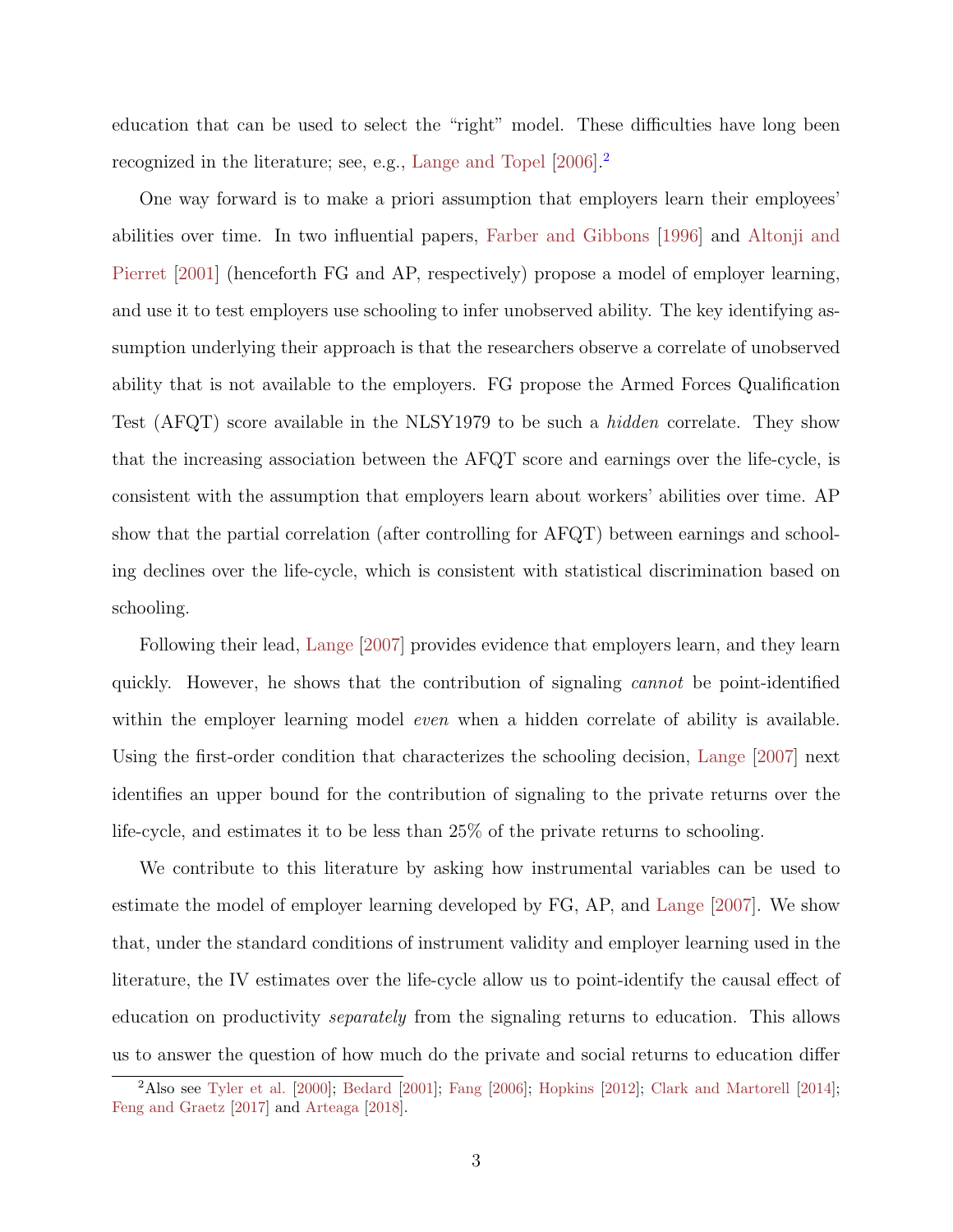<span id="page-3-0"></span>from each other due to signaling. Unlike [Lange](#page-48-2) [\[2007\]](#page-48-2), however, we neither have to rely on the assumption that we can measure schooling costs that enter the optimality (first-order) condition for schooling that he exploits nor do we use any optimality condition. Equally important is the fact that, unlike FG and AP, our identification strategy does not rely on the assumption that we have access to a hidden correlate of ability.

Our approach rests on considering the following question: "What do IV estimates of returns to education identify within the employer learning framework?" Our first result is that any conventional IV estimate of returns to education on earnings measured at sufficiently high levels of work experience identifies the causal effect of schooling on productivity. This result implies that, as long as the structure of our employer learning model is maintained, having access to an IV and a long panel dataset with earnings over the workers' careers, one can identify the productivity effect of schooling without a hidden correlate of ability or any behavioral assumptions. This interpretation of 'long-run' IV estimates follows directly from the (limit) result in the employer learning model that wages eventually converge to the true productivity because employers eventually learn workers' productivity. An IV that identifies the causal effect of schooling on 'long-run' earnings thus also identifies the causal effect of schooling on productivity.

Our second result is to show that, what 'short-run' IV estimates identify depends on what employers know about the IV. To that end, we make a distinction between a *hidden* IV and a *transparent* IV. We say that an IV is hidden if it is unobserved by the employers (e.g., eligibility rules for student aid or schooling laws that depend on personal characteristics that are often unobserved by the employers), and that it is transparent if it is observed by the employers and priced into the wage equation (e.g., labor market conditions). We show that if the IV is hidden then the 'short-run' IV estimates identify the private returns to education at each stage in the life-cycle, and if the IV is transparent then the 'short-run' IV estimates identify the social returns to education.

For our third result, we propose a way to use IV to identify the speed with which employers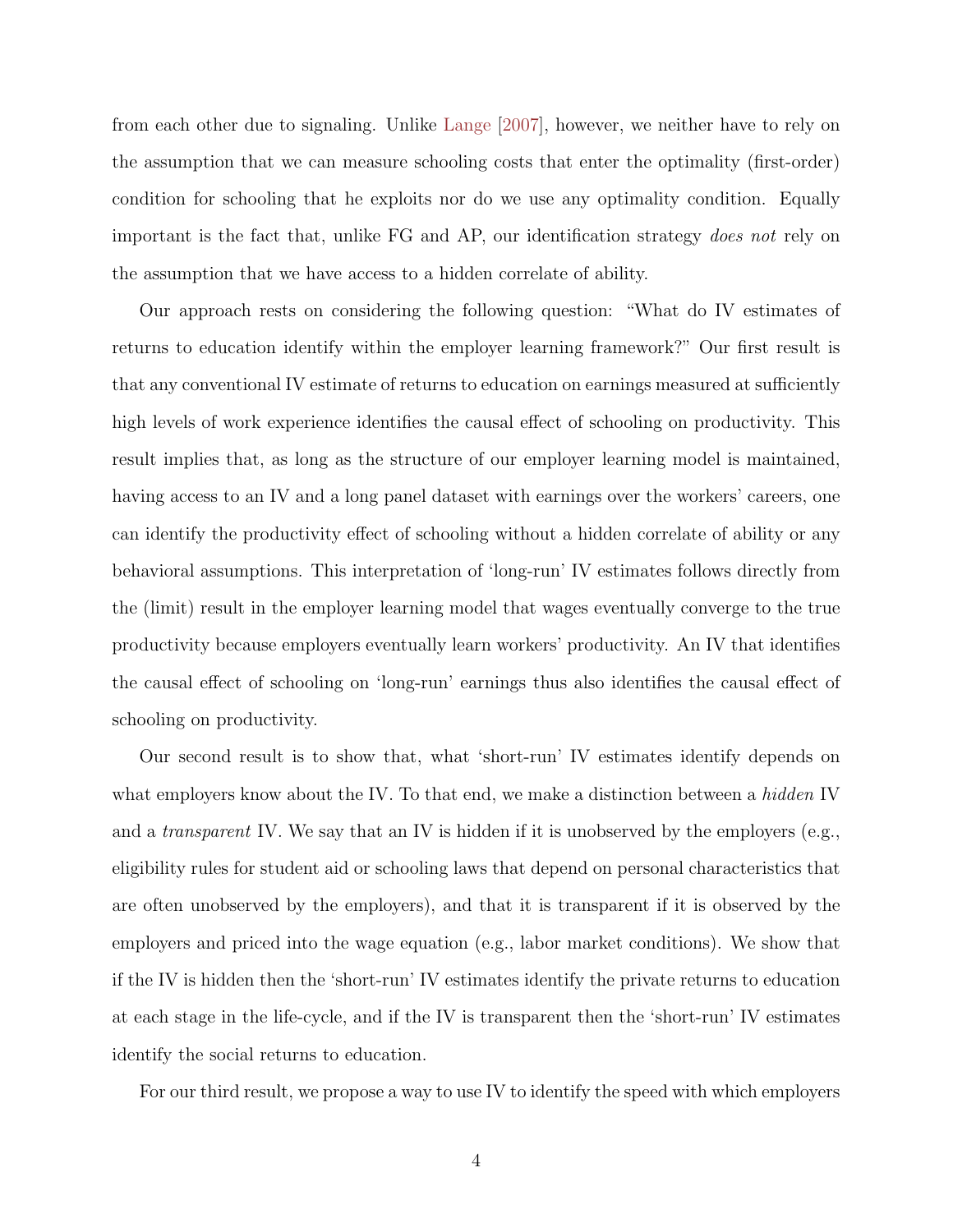<span id="page-4-0"></span>learn workers' productivity. We show that the estimates of the speed of learning and the 'short-run' and 'long-run' IV estimates of returns to education based on a hidden IV are sufficient to separately point-identify how much human capital and signaling contribute to earnings over the life-cycle.

To implement these ideas we use a unique dataset consisting of the population of Norwegian males born between 1950 and 1980, with earnings and employment histories between 1967 and 2014. We also observe an ability correlate – a cognitive test administered by the Norwegian military and taken by male conscripts around the age of 18, and a hidden instrument based on local variation in compulsory schooling laws across many birth cohorts. Next, we provide a summary of our main empirical findings using this dataset.

First, we compare our OLS estimates of the association between earnings and schooling and cognitive test scores with those uncovered by previous studies for the NLSY. The patterns uncovered in the Norwegian data are strikingly similar to those found by FG, AP, [Lange](#page-48-2) [\[2007\]](#page-48-2), and [Arcidiacono et al.](#page-45-2) [\[2010\]](#page-45-2) for the NLSY. In Norway, the estimated return to one standard deviation increase in the ability score increases from near zero in the first few years in the labor market to about 7% after around 15 years of experience. The experience pattern in the NLSY with respect to the AFQT is similar, except that the return to a standard deviation increase in the AFQT score converges to approximately 14%. Controlling for the interaction between the ability score and experience, we find that the coefficients on years of schooling decline rapidly from about 10% to 3% within the first 20 years. Likewise, in the NLSY these coefficients decline from about  $9\%$  to about  $6\%$ .<sup>[3](#page-0-0)</sup>

Second, we examine how the IV returns to schooling vary over the life-cycle, and interpret this through the lens of our employer learning model. The returns to schooling start high at 15% in the first year following graduation, and then decline, rapidly at first and then slowly, until they stabilize to 6%-7%, after approximately 20 years of work experience.

<sup>&</sup>lt;sup>3</sup>Similar to [Arcidiacono et al.](#page-45-2) [\[2010\]](#page-45-2), we also find that the association between test score and log-earnings increases with experience only for those with a high school degree or less. For those with more than a college degree, the returns to the ability score remain constant at around 6-7% from a standard deviation increase in the ability score across all years of experience, which is consistent with a college degree revealing ability.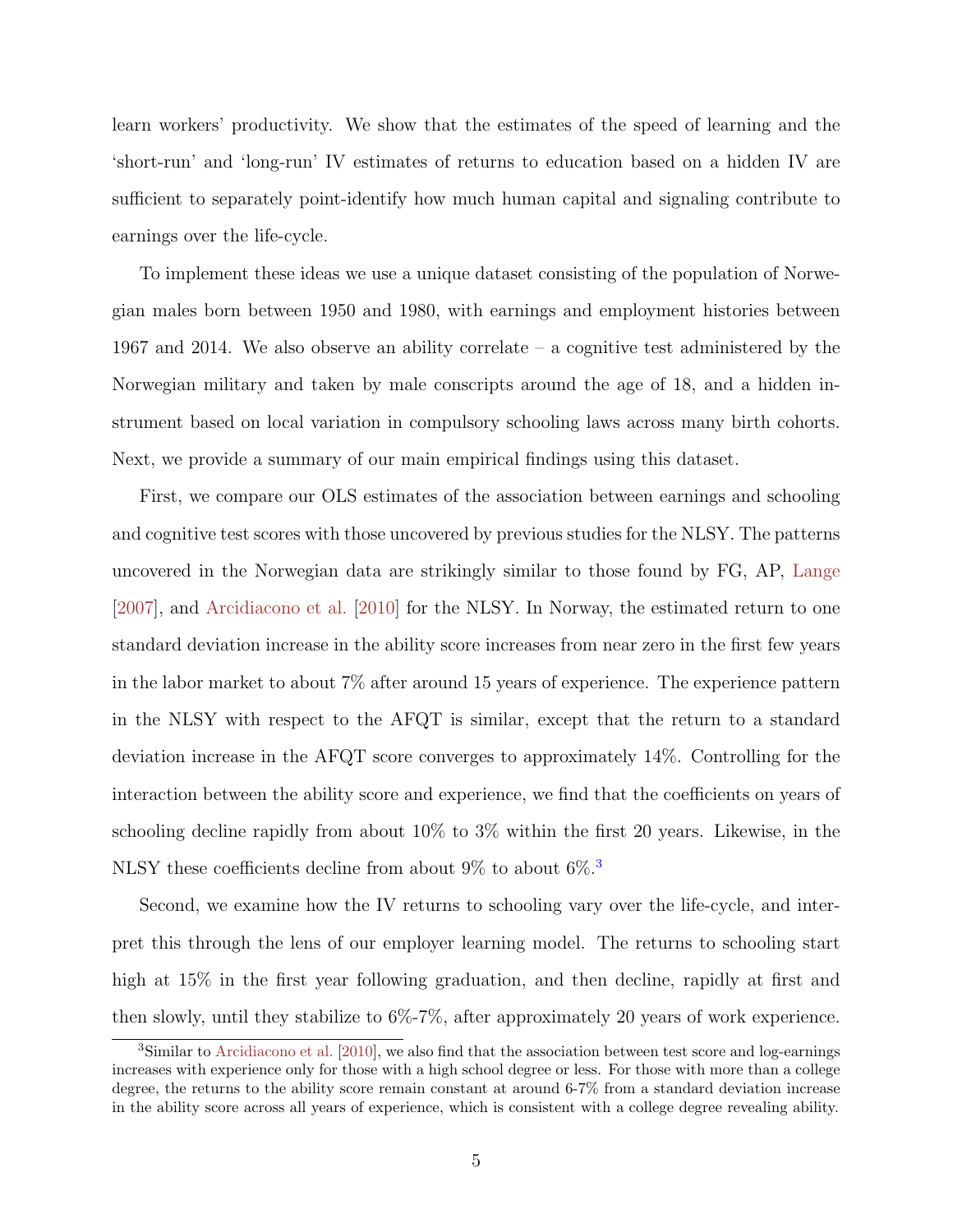<span id="page-5-0"></span>These findings are consistent with the hypothesis that employers use past performance to learn about workers' productivity, and the assumption that our IV is hidden. We use these estimates to determine the speed of employer learning, and like [Lange](#page-48-2) [\[2007\]](#page-48-2), our estimate suggests that employers learn fast.

Third, we quantify the contribution of signaling and human capital acquisition to the returns to education. Our analysis reveal a productivity effect of education of 6.3% and a private internal rate of return in lifetime earnings, discounted to the time of schooling choice, of 7.9%. These estimates suggest that 80% of the private returns to schooling over the life-cycle represent a productivity-enhancing effect of schooling while only the remaining 20% are due to signaling. Thus, we find a modest role for signaling in explaining the positive returns to education estimated in our data.

Finally, building on [Acemoglu and Angrist](#page-45-1) [\[2000\]](#page-45-1) and [Moretti](#page-49-0) [\[2004\]](#page-49-0), we extend our framework to embed productive externalities that go beyond the employer-employee relationship. Using the same dataset and equipped with an additional instrument, we provide IV estimates of the returns to individual schooling and the returns to average schooling in an individual's local labor market. An increase in average schooling in an individual's local labor market by an additional year is estimated to increase log-earnings by around 15%, conditioning on individual schooling. These estimates indicate large external returns to education, which suggests that the social returns to education could actually exceed the private returns.

The rest of our paper proceeds as follows. Section [2](#page-6-0) describes the model of employer learning as developed by FG, AP, and [Lange](#page-48-2) [\[2007\]](#page-48-2) and defines the private and the social returns to education within this structure. Section [3](#page-10-0) then discusses identification of the private and the social returns to education in the model of employer learning using instrumental variables. Section [4](#page-16-0) presents the data and our empirical setting. Section [5](#page-26-0) presents our main results. We consider two extensions of our model in Section [6,](#page-35-1) including the evidence on external returns to education, and conclude in Section [7.](#page-44-0)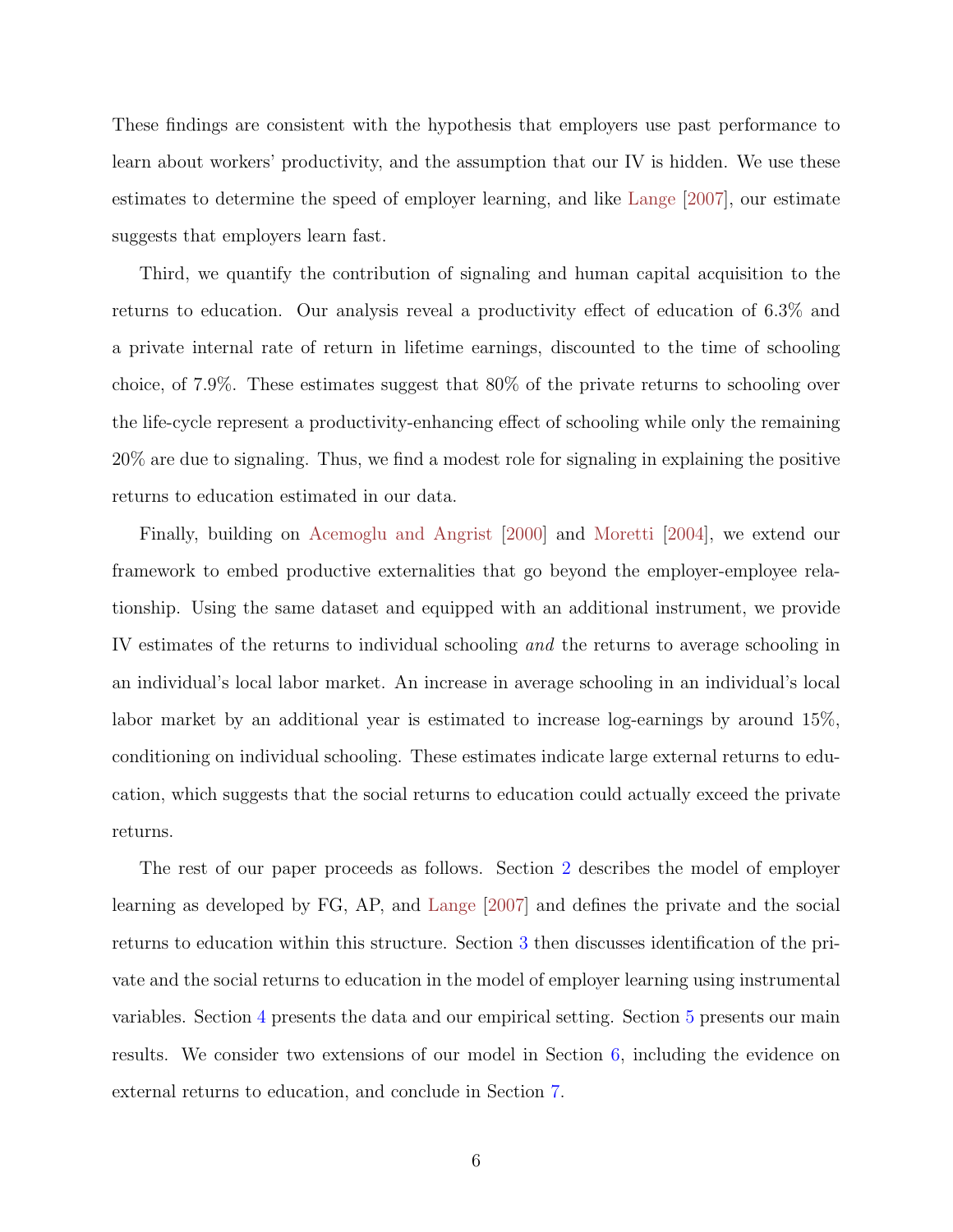## <span id="page-6-2"></span><span id="page-6-0"></span>2 Model of Employer Learning

In this section we present the model of employer learning in a perfectly competitive labor market, first proposed by FG and AP. Under perfect competition, workers are paid their expected output, conditional on information available to employers. Let worker  $i$ 's productivity be

<span id="page-6-1"></span>
$$
\chi_{it} = \exp\left(\beta_{ws} S_i + \beta_{wq} Q_i + A_i + H(t) + \varepsilon_{it}\right) \equiv \exp(\psi_{it}),\tag{1}
$$

where  $S$  is the years of schooling,  $Q$  is a correlate of ability observed by employers, and  $A$ is ability possibly correlated with the employer-observed correlates  $(S, Q)$ . An example of a  $Q$  could be learning foreign languages that are mentioned in their résumé and can easily be verified. The function  $H(t)$  captures how log-productivity varies with experience  $t^4$  $t^4$ . While we can allow  $H(t)$  to be a nonparametric function of t, we assume that it does not depend on either schooling or ability.<sup>[5](#page-0-0)</sup> Finally,  $\varepsilon_t$  represents time-varying noise in the production process that is independent of all other variables.

To model employer learning we follow [Lange](#page-48-2) [\[2007\]](#page-48-2) and assume that  $\varepsilon_{it} \stackrel{i.i.d}{\sim} \mathcal{N}(0, \sigma_{\varepsilon}^2)$  and  $(S_i, Q_i, A_i) \stackrel{i.i.d}{\sim} \mathcal{N}(\mu, \Sigma)$ , across workers and across time. Let  $\sigma_0^2 = Var(A_i|S_i, Q_i)$  be the conditional variance of  $A_i$  given  $(S_i, Q_i)$ . Besides knowing  $(S_i, Q_i)$ , every period employers also observe total output  $(\chi_{it})$ , which is equivalent to observing a signal  $\xi_{it} := A_i + \varepsilon_{it}$ about *i*'s productivity. If we let  $\mathcal{E}_{it}$  to be employers' information about *i* in period *t*, then  $\mathcal{E}_{it} = (S_i, Q_i, \xi_i^t)$  with  $\xi_i^t = {\{\xi_{i\tau}\}}_{\tau < t}$  as the history of all past signals.<sup>[6](#page-0-0)</sup>

The assumption that  $(S_i, Q_i, A_i)$  are joint normal random variables, implies that the conditional expectation of  $A_i$  given the information at  $t = 0$ , i.e.,  $\mathbb{E}[A_i|\mathcal{E}_{i0}] = \mathbb{E}[A_i|S,Q]$ , is

<sup>&</sup>lt;sup>4</sup>In our empirical implementation, we allow the experience profile  $H(t, X_i)$  to vary flexibly with individual characteristics  $X_i$ , including a full set of dummies for birth cohort and municipality (see Section [4.4\)](#page-22-0)

<sup>&</sup>lt;sup>5</sup>In Section [6.2](#page-41-0) we study the identification of a model when schooling and experience are nonseparable.

<sup>&</sup>lt;sup>6</sup>We consider a model with symmetric information about workers' ability and past output across all employers. An important literature [\[Kahn,](#page-48-3) [2013;](#page-48-3) Schönberg, [2007;](#page-50-2) [Waldman,](#page-50-3) [1984\]](#page-50-3) analyzes how asymmetric information across the current employer and the other firms affects the labor market.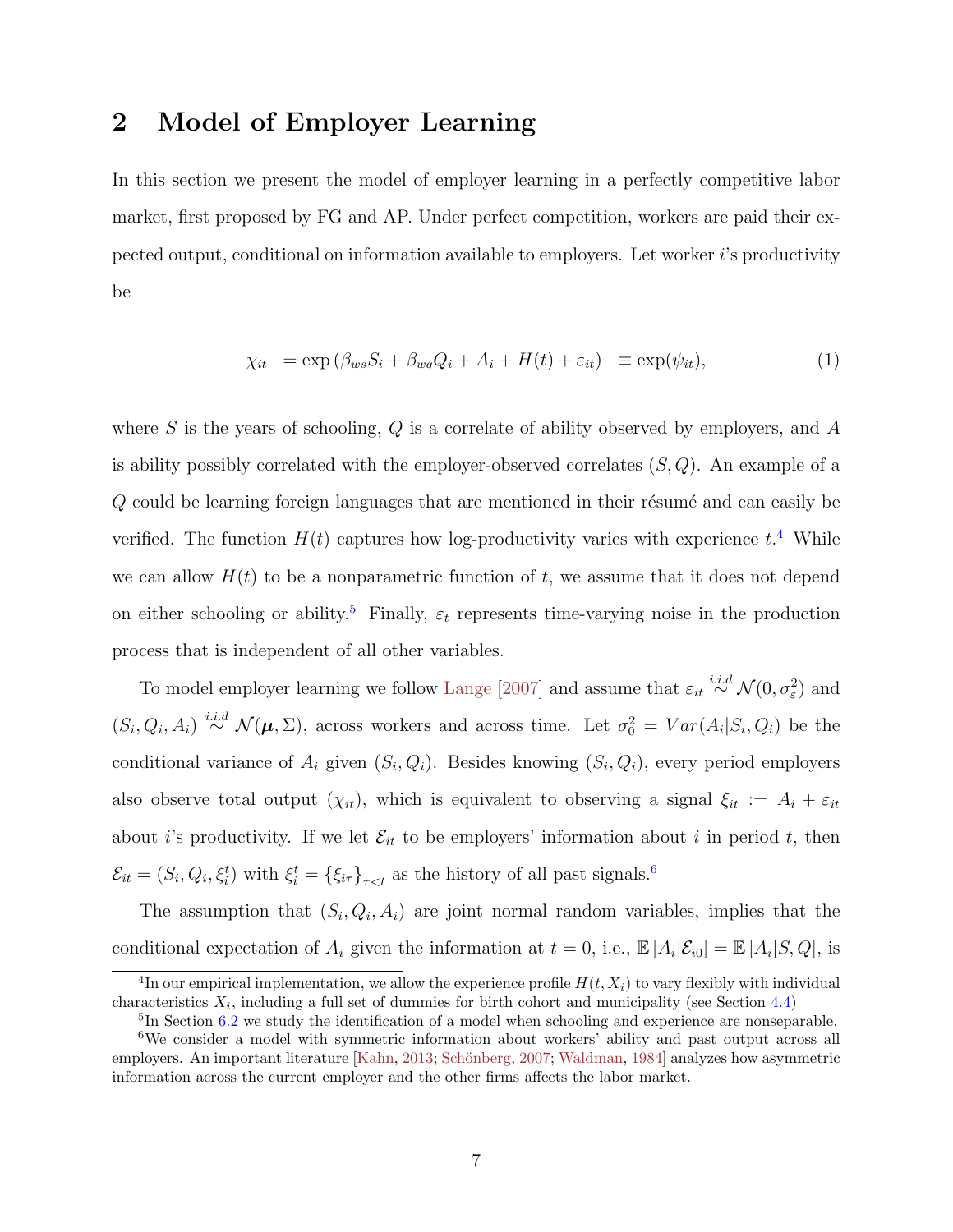<span id="page-7-3"></span>linear in  $S$  and  $Q$ . Thus,

<span id="page-7-1"></span>
$$
A_i = \phi_{A|S} S_i + \phi_{A|Q} Q_i + \varepsilon_{A|S,Q},\tag{2}
$$

where  $\varepsilon_{A|S,Q} := A_i - \mathbb{E}[A_i|S,Q]$ . The wage in period t is equal to the expected productivity conditional on  $\mathcal{E}_{it}$ , so that  $W_{it} = \mathbb{E} [\chi_{it} | \mathcal{E}_{it}] = \mathbb{E} [\chi_{it} | S_i, Q_i, \xi_i^t]$ . Taking the expectation of the log of [\(1\)](#page-6-1) and using the fact that  $\exp(A_i + \varepsilon_{it})$  is log normal with conditional variance  $v_t := Var(A_i + \varepsilon_{it}|\mathcal{E}_{it}),$  we get

<span id="page-7-2"></span>
$$
\ln W_{it} = \beta_{ws} S_i + \beta_{wq} Q_i + \tilde{H}(t) + \mathbb{E}[A_i | \mathcal{E}_{it}], \qquad (3)
$$

where  $\tilde{H}(t) \equiv H(t) + \frac{1}{2}v_t$  collects the terms that vary only with t but not across the realizations of  $\xi_i^t$ . For notational simplicity, we suppress  $\tilde{H}(t)$  until our empirical implementation.

We use the Kalman filter to represent the process by which employers update their expectations  $\mathbb{E}[A_i|\mathcal{E}_{it}]$ . It results in the following simple form

<span id="page-7-0"></span>
$$
\mathbb{E}\left[A_i|\mathcal{E}_{it}\right] = \theta_t \mathbb{E}\left[A_i|S,Q\right] + (1-\theta_t)\bar{\xi}_i^t,\tag{4}
$$

where  $\bar{\xi}_i^t = \frac{1}{t}$  $\frac{1}{t} \sum_{\tau \leq t} \xi_{it}$  is the average of signals up to period t and  $\theta_t$  is the weight on the initial signal  $(S, Q)$  with  $\theta_t = \frac{1 - K_1}{1 + (t-1)}$  $\frac{1-K_1}{1+(t-1)K_1}$  with  $K_1 = \frac{\sigma_0^2}{\sigma_0^2 + \sigma_{\varepsilon}^2}$  ∈ [0, 1]. Equation [\(4\)](#page-7-0) shows that the conditional expectation of ability at time  $t$  is the weighted average of the expectation at  $t = 0$ , before any additional information about productivity has been received, and the average of all additional signals received up to t.

The weight  $(\theta_t)$  declines with experience (t) because with time, observed measures of productivity become a better indicator of productivity than the correlates  $(S, Q)$ , which were the only available information at  $t = 0$ . The rate at which this weight decreases depends on the parameter  $K_1$  that [Lange](#page-48-2) [\[2007\]](#page-48-2) refers to as the "speed of learning." The speed of learning governs how quickly information about productivity accumulates in the market, and it depends on the information contained in the signals. In particular, if the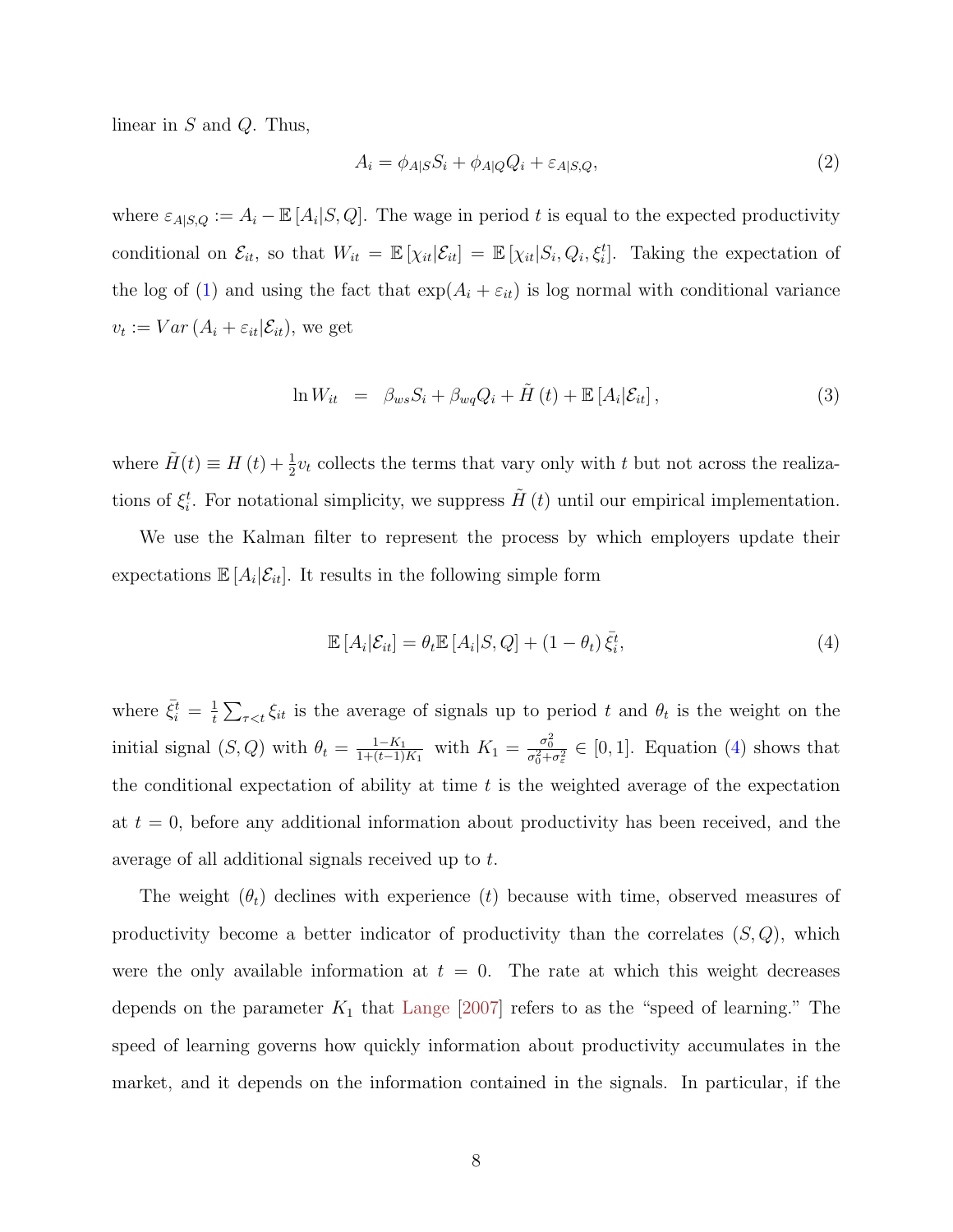signal-to-noise ratio is high, i.e., when the variance of noise  $(\varepsilon)$  in production is small, so that  $\sigma_{\varepsilon}^2/\sigma_0^2$  is small, then  $K_1$  will be close to 1 and the market learns quickly A. But, irrespective of  $K_1$ , after sufficiently long work experience the employer will put all weights on new information, i.e.,  $\lim_{t\to\infty} \theta_t = 0$ , and the initial productivity correlates will become less important determinants of earnings.

#### Social and Private Returns to Education

Next, we define *social returns* and *private returns* to education. Note that the coefficient  $\beta_{ws}$ in Equation [\(1\)](#page-6-1) is not the causal effect of education on productivity, but only the "partial" causal effect of schooling, holding the employer-observed ability correlate, Q, and unobserved ability, A, fixed. Schooling, however, might also cause  $(Q, A)$ , so the "total" causal effect of schooling on productivity also includes any (indirect) effect on productivity mediated through  $(Q, A)$ . We refer to this total causal effect as the *social returns* to education. Education also affects the wages through employers' expectations about the ability of a worker, which change with time. We define private returns to be the expected earnings from an additional year of schooling evaluated at the beginning of a life-cycle. Thus, if education is used as a signaling device then the private returns will exceed the social returns.

To formalize these two measures of returns, we need to introduce new notation and a simplifying assumption. For a random variable Y, let  $\delta^{Y|S}$  denote the causal effect of S on Y and  $\tilde{Y}$  denote variation in Y that is not caused by schooling S but which may correlate with S. Furthermore, let there be a linear causal relationship between S and  $(Q, A)$ 

<span id="page-8-1"></span>
$$
Q_i = \delta^{Q|S} S_i + \tilde{Q}_i; \quad \text{and} \quad A_i = \delta^{A|S} S_i + \tilde{A}_i. \tag{5}
$$

Then, substituting  $(Q, A)$  from the above equations into  $(1)$ , we obtain

<span id="page-8-0"></span>
$$
\psi_{it} = \underbrace{\left(\beta_{ws} + \beta_{wq}\delta^{Q|S} + \delta^{A|S}\right)}_{:=\delta^{\psi|S}} S_i + \underbrace{\beta_{wq}\tilde{Q}_i + \tilde{A}_i + \varepsilon_{it}}_{:=u_{it}} \equiv \delta^{\psi|S} \times S_i + u_{it}.
$$
 (6)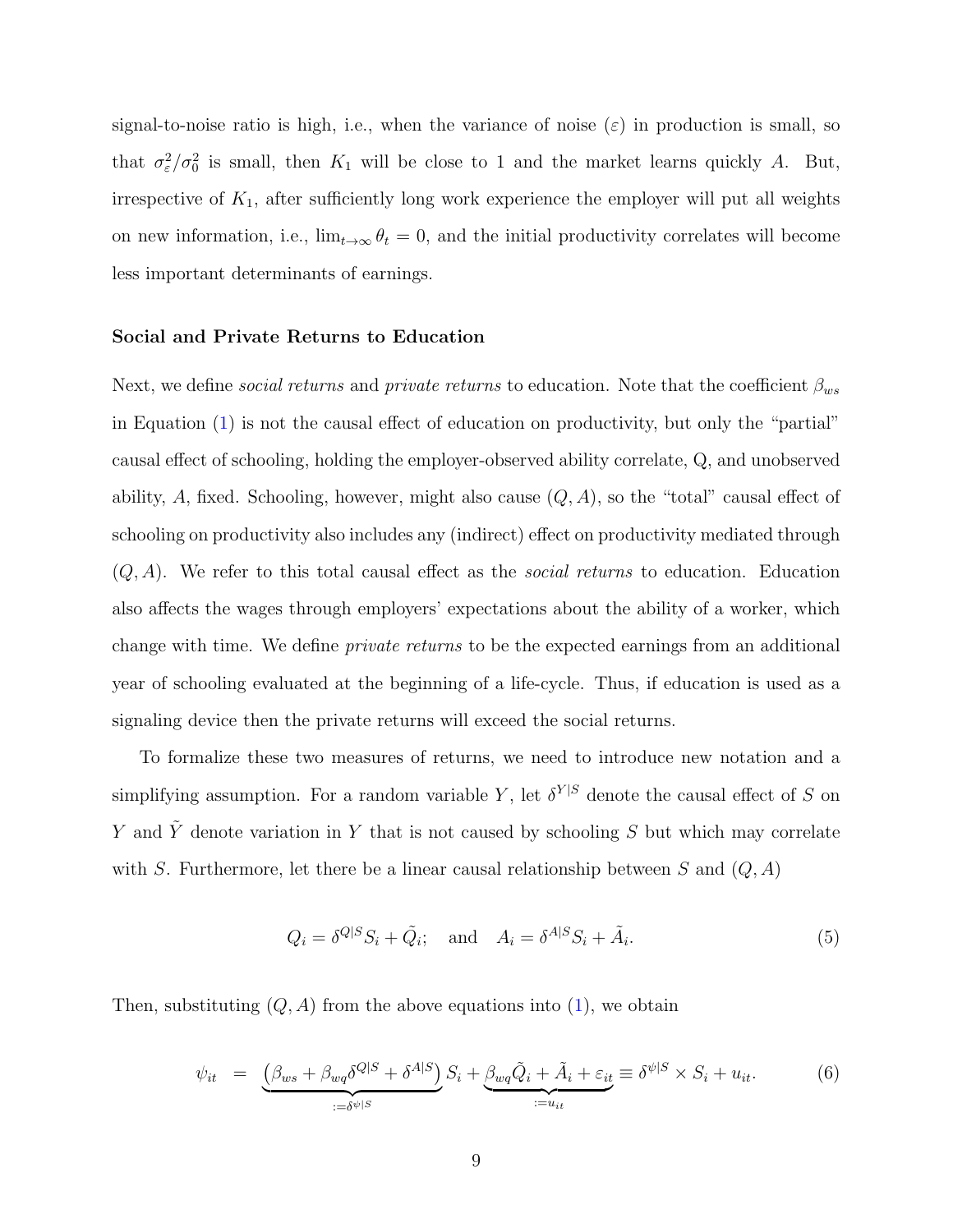The first term,  $\delta^{\psi|S}$ , in [\(6\)](#page-8-0) is the total causal effect of schooling on productivity, which is also the social returns to education. It captures the causal effect (direct and indirect) on other ability components  $(Q, A)$ : an extra year of schooling increases Q by  $\delta^{Q|S}$  units, which in turn raises productivity by  $\beta_{wq}$ . Schooling also raises ability (A) by  $\delta^{A|S}$  units that are of value in the labor market, but are unobserved by the employer.

Consider now the private returns to education. Schooling can affect expected log earnings at t in three different ways: (i) directly, because employers use schooling to form expectations about productivity; (ii) indirectly, because schooling causes changes in Q observed by employers (see Equation [\(5\)](#page-8-1)); and (iii) because schooling affects productivity, which employers ultimately learn by observing workers outputs over time.

Substituting [\(2\)](#page-7-1) and [\(4\)](#page-7-0) in [\(3\)](#page-7-2), and using  $\bar{\xi}_i^t = \frac{1}{t} \Sigma_{\tau < t} (A_i + \varepsilon_{it}) = A_i + \bar{\varepsilon}_i^t$  and the fact that  $\mathbb{E}(A_i|S_i, Q_i)$  is linear and separable  $S_i$  and  $Q_i$  we get the following wage equation

$$
\ln W_{it} = (\beta_{ws} + \theta_t \phi_{A|S}) S_i + (\beta_{wq} + \theta_t \phi_{A|Q}) Q_i + (1 - \theta_t) (A_i + \overline{\varepsilon}_i^t).
$$

Furthermore, using the causal relationships from [\(5\)](#page-8-1) in the above equation, we obtain

<span id="page-9-0"></span>
$$
\ln W_{it} = (\beta_{ws} + \theta_t \phi_{A|S}) S_i + (\beta_{wq} + \theta_t \phi_{A|Q}) \left( \delta^{Q|S} S_i + \tilde{Q}_i \right) + (1 - \theta_t) \left( \delta^{A|S} S_i + \tilde{A}_i + \overline{\varepsilon}_i^t \right)
$$
  
\n
$$
= \underbrace{\left( \beta_{ws} + \beta_{wq} \delta^{Q|S} + \delta^{A|S} + \theta_t (\phi_{A|S} + \phi_{A|Q} \delta^{Q|S} - \delta^{A|S}) \right)}_{:= \delta_t^{W|S}} S_i
$$
  
\n
$$
+ \underbrace{\left( \beta_{wq} + \theta_t \phi_{A|Q} \right) \tilde{Q}_i + (1 - \theta_t) \left( \tilde{A}_i + \overline{\varepsilon}_i^t \right)}_{:= \tilde{u}_{it}}
$$
  
\n
$$
= \delta_t^{W|S} S_i + \tilde{u}_{it}.
$$
  
\n(7)

The coefficient of S in [\(7\)](#page-9-0),  $\delta_t^{W|S}$  $t_t^{W|S}$ , is the private returns to education. Comparing  $\delta_t^{W|S}$  $t^{W|S}$  from [\(7\)](#page-9-0) and  $\delta_t^{\psi|S}$  $t_t^{\psi|S}$  from [\(6\)](#page-8-0), we get the following relationship between social and private returns:

<span id="page-9-1"></span>
$$
\underbrace{\delta_t^{W|S}}_{\text{private returns}} = \underbrace{\delta_{\psi|S}}_{\text{social returns}} + \underbrace{\theta_t}_{\text{weight}} \underbrace{(\phi_{A|S} + \phi_{A|Q} \delta^{Q|S} - \delta^{A|S})}_{\text{adjustment term}}.
$$
\n(8)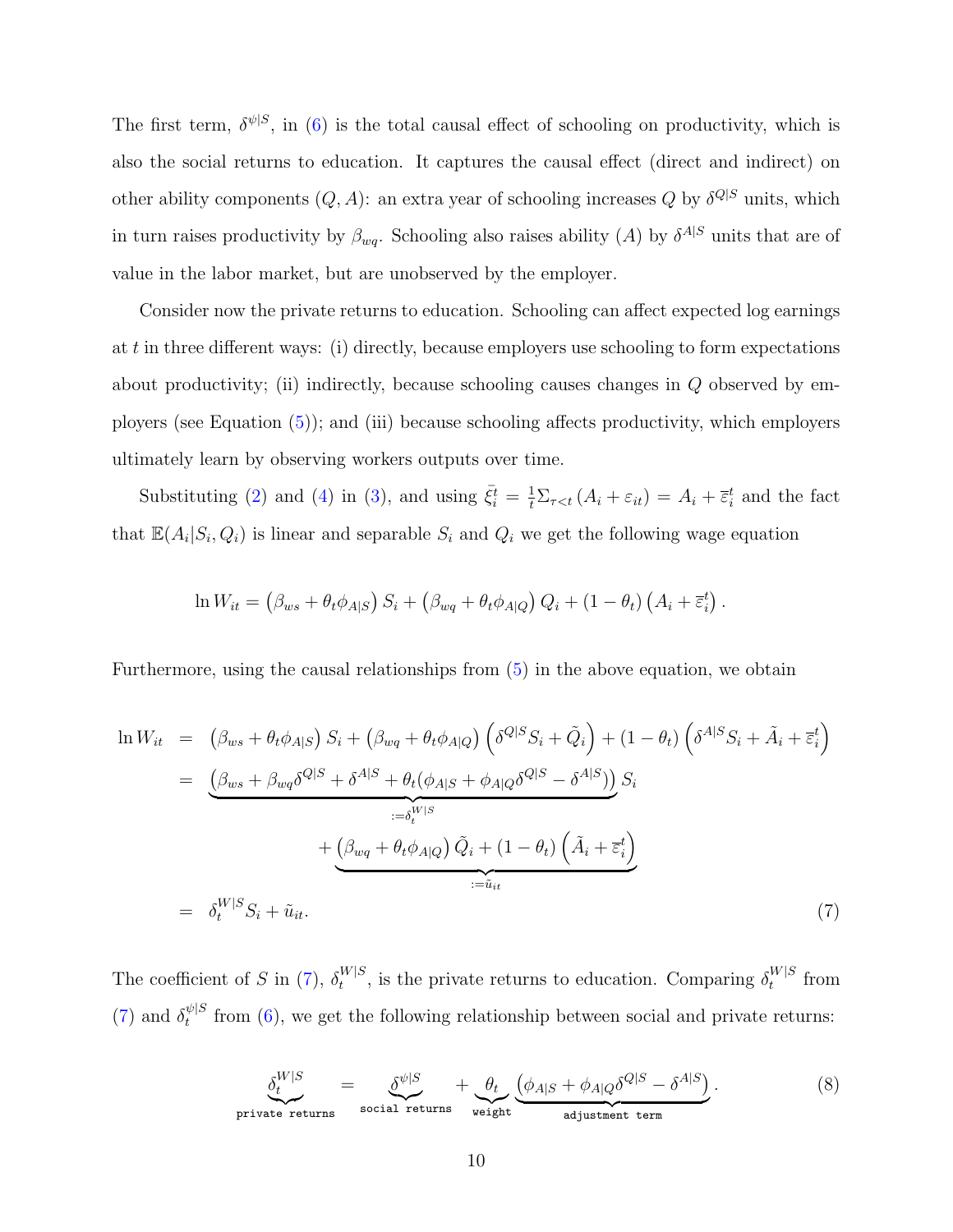Thus the private returns  $\delta_t^{W|S}$  differs from the social return  $\delta^{\psi|S}$  if the effect of schooling on expected A based on the information available to firms, which is captured by  $\phi_{A|S} + \phi_{A|Q} \delta^{Q|S}$ , differs from the causal effect of schooling on unobserved ability  $\delta^{A|S}$ . The signaling literature assumes that for education to have signaling value, this "adjustment term" must be nonnegative, thus  $\delta_t^{W|S} \ge \delta^{\psi|S}$ . The wedge between private returns and social returns disappear with work experience, i.e.,  $\lim_{t\to\infty} \delta_t^{W|S} = \delta^{\psi|S}$ , because as mentioned above,  $\lim_{t\to\infty} \theta_t = 0$ .

## <span id="page-10-0"></span>3 Identification

In this section, we study the identification of the private and social returns to education, and the employers' speed of learning defined above. We first consider the case when only education, experience, and earnings are observed. Then we consider the identification problem if we have additional information in the form of: (i) a hidden correlate of ability; and (ii) an instrument for schooling is available, which might or might not be observed by employers.

### 3.1 Bias in the OLS

Let us first consider the coefficients from regressing log earnings on years of schooling, adding controls for a full set of experience dummies and interaction terms between years of schooling and experience dummies. Using Equation [\(7\)](#page-9-0), we can derive the probability limit of the OLS coefficient estimate for years of schooling evaluated at experience t to be

<span id="page-10-1"></span>
$$
\text{plim}\left(\hat{b}_{OLS,t}\right) = \underbrace{\delta_t^{W|S}}_{\text{private returns}} + \underbrace{(\beta_{wq} + \theta_t \phi_{A|Q}) \frac{\text{cov}(\tilde{Q}, S)}{\text{var}(S)} + (1 - \theta_t) \frac{\text{cov}(\tilde{A}, S)}{\text{var}(S)}}_{\text{onitted variable bias}}.
$$
(9)

Inspecting Equation [\(9\)](#page-10-1) reveals that the OLS coefficient estimate on years of schooling: (i) has a bias term stemming from omitting ability  $(\tilde{Q}, \tilde{A})$  correlated with, but not *caused* by, schooling; (ii) the size of this bias depends on the weight  $\theta_t$  employers put on the initial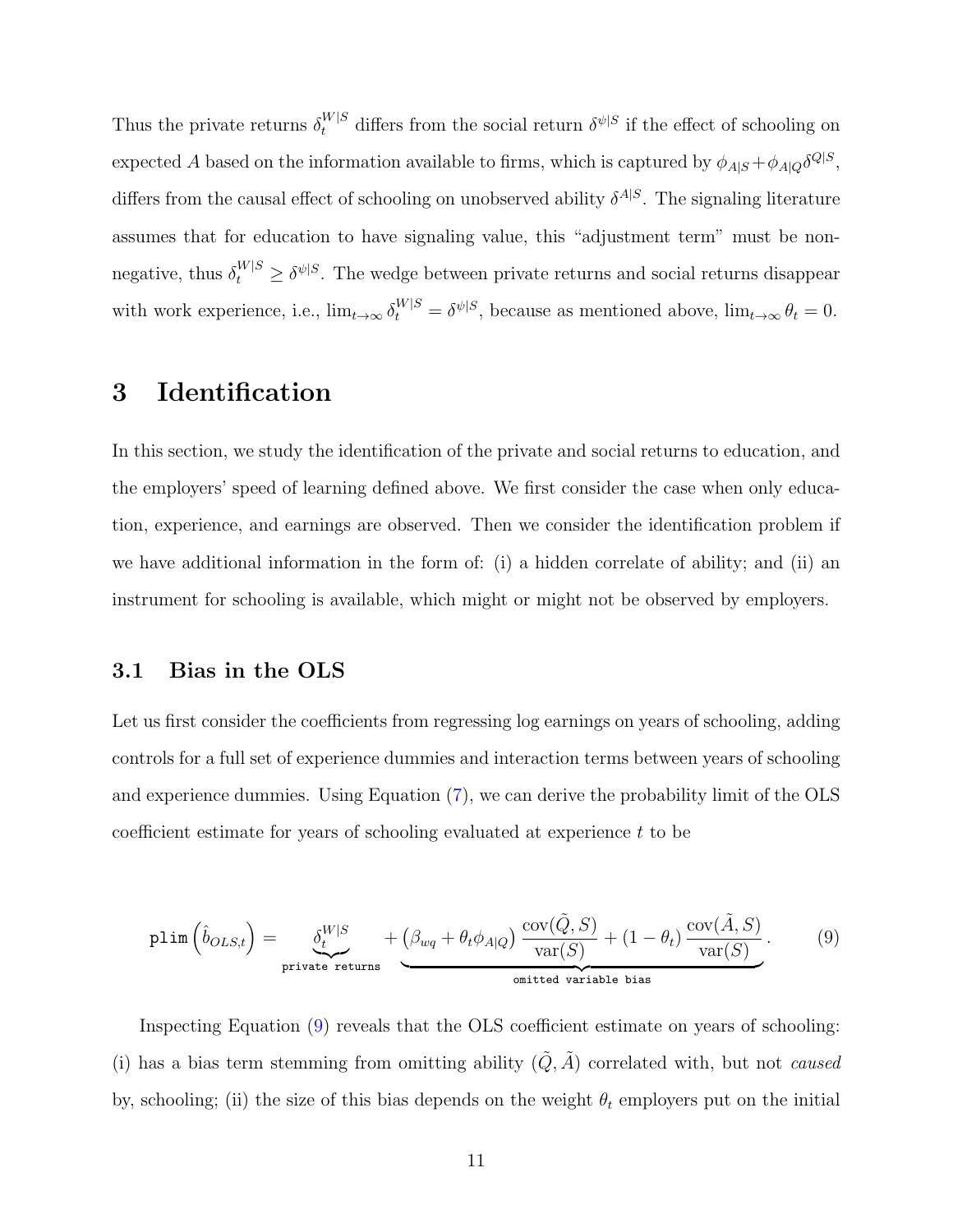<span id="page-11-1"></span>signal at each  $t$ , and thus also the speed of employer learning; and (iii) absent this bias term, the OLS coefficient estimate on years of schooling will equal the private return  $\delta_t^{W|S}$ t at each experience t. This omitted ability bias is the main reason why researchers opt for instruments to identify the causal effects of schooling on log-earnings.

Assuming that we have access to a long panel dataset, let's also consider what happens to the probability limit of the OLS coefficient estimate on years of schooling as  $t \to \infty$ . Taking the limit of [\(9\)](#page-10-1) with respect to t, and using the fact that  $\lim_{t\to\infty} \delta_t^{W|S} = \delta^{\psi|S}$  from [\(8\)](#page-9-1) we get

$$
\text{plim}\,\left(\lim_{t\to\infty}\hat{b}_{OLS,t}\right) = \underbrace{\delta^{\psi|S}}_{\text{social returns}} + \underbrace{\text{cov}\left(\beta_{wq}\tilde{Q} + \tilde{A}, S\right)}_{\text{remaining bias}}.\tag{10}
$$

We also note that having access to a long panel dataset with information on earnings, education and experience is not sufficient to identify the private or the social returns to education.

### 3.2 Exploiting a Hidden Correlate of Ability

Now suppose that we have access to a hidden correlate of ability, denoted by Z, which is unobserved by employers. Furthermore, suppose that  $A_i = \beta_{Az} Z_i + \eta_i$ , so that  $\eta_i$  represents the productivity component that is observed neither by researchers nor employers. Substituting for  $A_i$  in Equation [\(1\)](#page-6-1) gives

$$
\chi_{it} = \exp\left(\beta_{ws} S_i + \beta_{wq} Q_i + \beta_{Az} Z_i + \eta_i + H(t) + \varepsilon_{it}\right) = \exp(\psi_{it}).\tag{11}
$$

Following [\[Lange,](#page-48-2) [2007,](#page-48-2) Section B] we can show that

<span id="page-11-0"></span>
$$
\mathbb{E}\left[\ln W_{it}|S,Z,t\right] = \theta_t \mathbb{E}\left[\ln W_{i0}|S,Z\right] + (1-\theta_t)\mathbb{E}\left[\ln W_{i\infty}|S,Z\right],\tag{12}
$$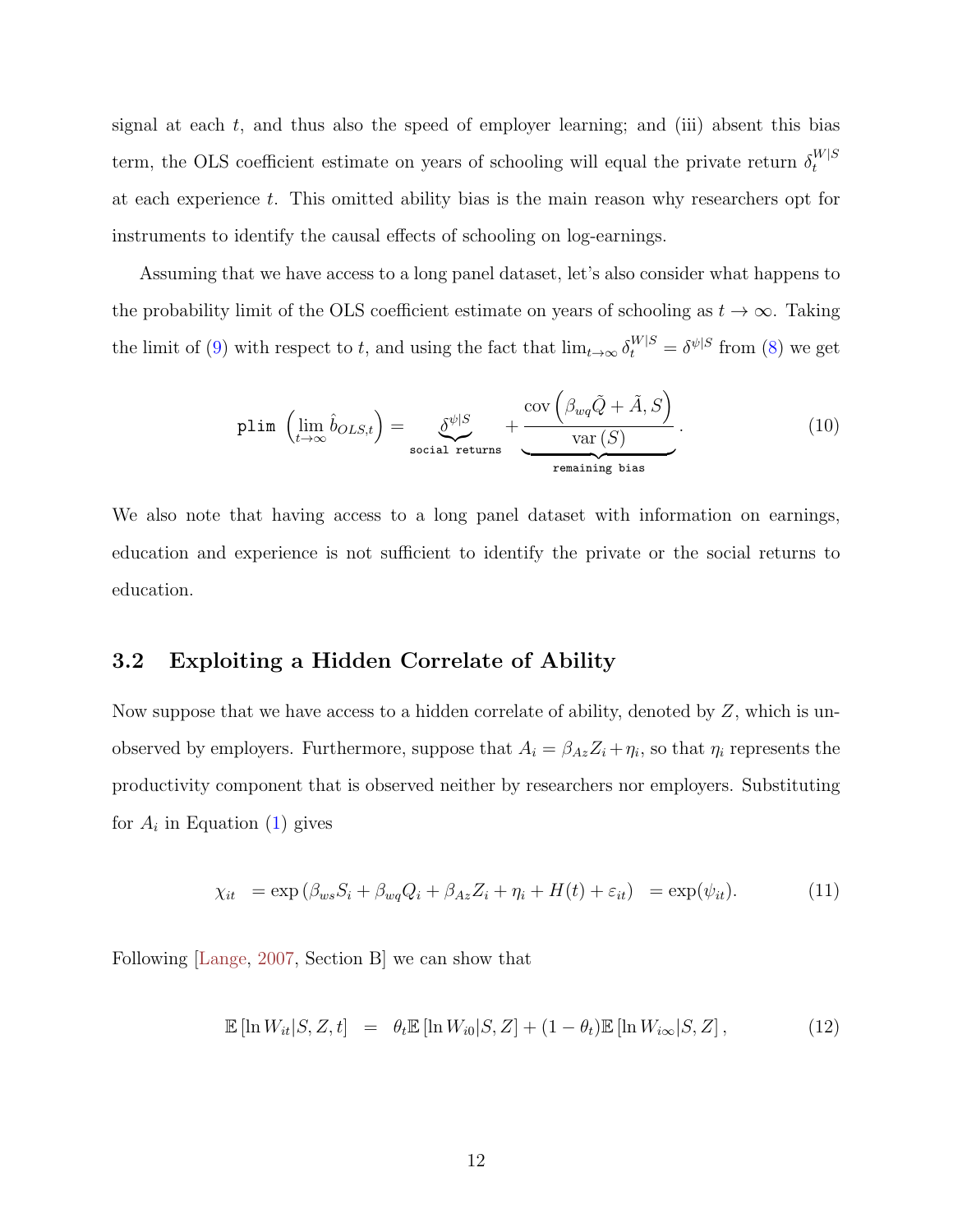<span id="page-12-2"></span>where  $W_{i0}$  is the wage received in period  $t = 0$  and  $W_{i\infty}$  is the wage received at  $t \to \infty$ , when enough information has been revealed so that productivity is observed in the market. The linearity of the conditional expectation in [\(12\)](#page-11-0) allows us to estimate the weight  $(\theta_t)$  and the speed of learning  $(K_1)$  by projecting log wages on  $(S, Z)$  across different work experience levels t. The regression coefficients of log wages on  $(S, Z)$  converge from their  $t = 0$  value to the regression coefficients in  $\mathbb{E}[\ln W_{i\infty}|S_i,Z_i]$ , at a rate that depends on  $K_1$ ; thereby identifying  $K_1$ .

The projection coefficients obtained from estimation of [\(12\)](#page-11-0) across experience, however, do not identify the causal effect of  $S$  or  $Z$  on productivity. These coefficients are biased, even when  $t \to \infty$ , because  $(S, Z)$  can be correlated with the omitted variables  $(Q, \eta)$ . Thus, as shown in [Lange](#page-48-2) [\[2007\]](#page-48-2), while we can identify  $K_1$  assuming that we have a hidden correlate of ability, we cannot identify the private or the social returns to education without additional information.

#### 3.3 Instrumental Variables

Next, suppose that we have access to a binary variable  $D_i \in \{0,1\}$ , which satisfies the standard assumptions that are necessary to qualify as a valid instrumental variable.

Assumption 1. Instrumental Variables

- 1. (Conditional Independence):  $u_{it} \perp D_i | S_i$ , where  $u_{it}$  is defined in [\(6\)](#page-8-0).
- 2. (First Stage):  $\mathbb{E}[S_i|D_i=0] \neq \mathbb{E}[S_i|D_i=1]$ .
- <span id="page-12-0"></span>3. (Monotonicity):  $S_i(D_i = 1) \geq S_i(D_i = 0)$  for all i.

Under Assumption [1,](#page-12-0) following [Imbens and Angrist](#page-47-5) [\[1994\]](#page-47-5) we can show that in period t

<span id="page-12-1"></span>
$$
\text{plim } \hat{b}_{IV,t} \ := \ \frac{\mathbb{E}\left[\ln W_{it}|D_i=1,t\right]-\mathbb{E}\left[\ln W_{it}|D_i=0,t\right]}{\mathbb{E}\left[S_i|D_i=1,t\right]-\mathbb{E}\left[S_i|D_i=0,t\right]}.\tag{13}
$$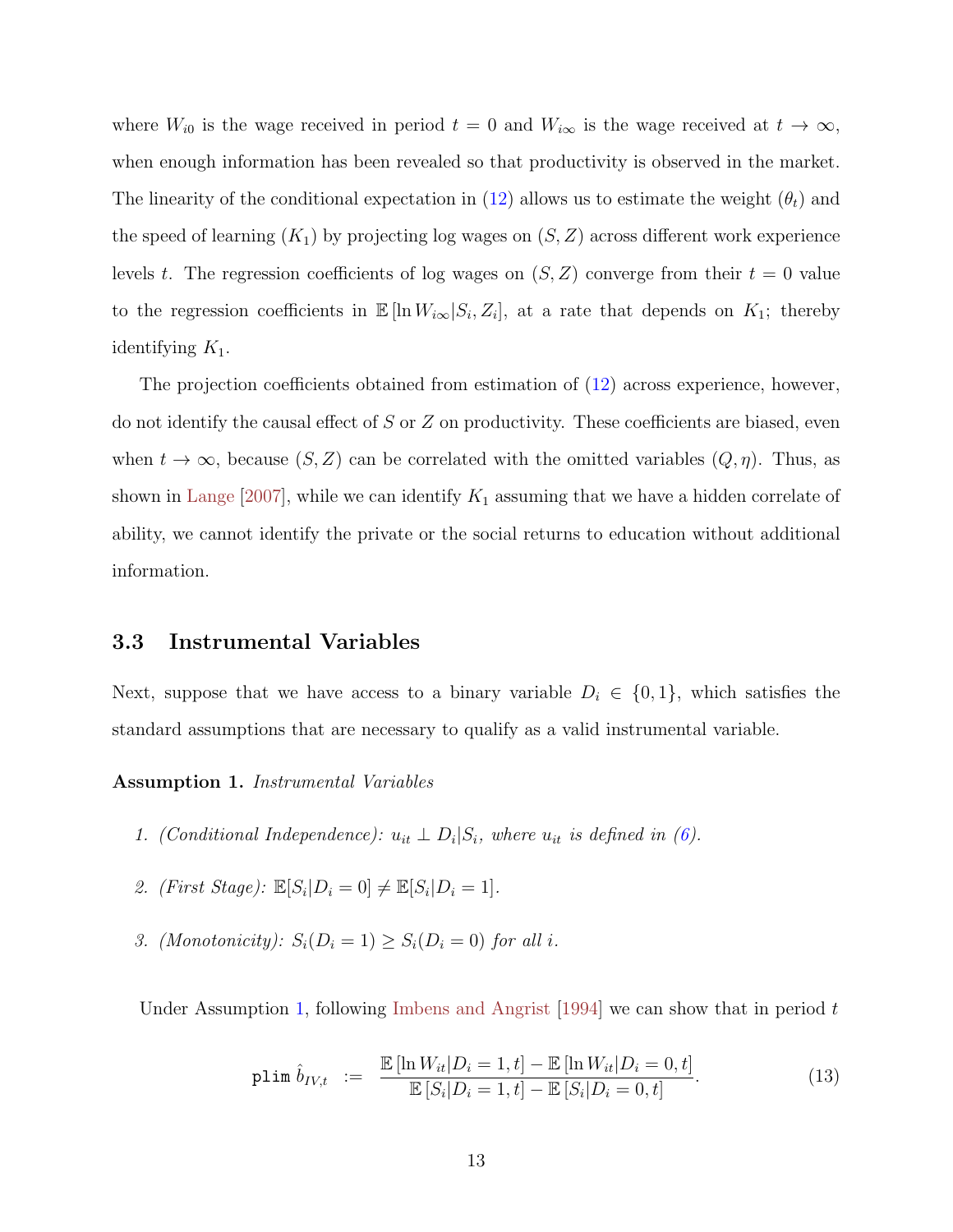Further, using the invariance of S with respect to t and that  $\lim_{t\to\infty} \ln W_{it} = \psi_i$ , gives

$$
\text{plim}\;\left(\lim_{t\to\infty}\hat{b}_{IV,t}\right)=\text{plim}\quad \hat{b}_{IV,t\to\infty}=\frac{\mathbb{E}\left[\psi_i|D_i=1\right]-\mathbb{E}\left[\psi_i|D_i=0\right]}{\mathbb{E}\left[S_i|D_i=1\right]-\mathbb{E}\left[S_i|D_i=0\right]}=\delta^{\psi|S},
$$

where the second equality follows from the fact that the part of  $\psi_i$  that is not caused by  $S_i$  is orthogonal to  $D_i$ , i.e., if  $\psi_i = \delta^{\psi|S} S_i + \tilde{\psi}_i$ , Assumption [1](#page-12-0) implies that  $\tilde{\psi}_i \perp D_i|S_i$ . This means that as  $t \to \infty$ , the IV identifies the causal effect of schooling on productivity. Thus, the IV estimates of returns to education at sufficiently high levels of experience provide consistent estimates of the effects of schooling on productivity for the compliers, i.e., individuals who are induced to choose more years of schooling on account of the IV.

Note that the identification argument is valid *irrespective* of what employers know about the instrument. This is because employers ultimately base compensation on signals observed over the career of the worker only, so we can identify the social returns to education from the instrument directly by focusing on the returns to education in the long run. For  $t < \infty$ , however, what IV identifies under Assumption [1](#page-12-0) depends on whether the employers know D or not. To show how the information of employers affects the interpretation of the IV estimates we distinguish between hidden and transparent instruments next.

#### Hidden Instrument

We begin with the case when employers do not observe  $D$ . We refer to such instruments as hidden instruments.

### <span id="page-13-0"></span>**Assumption 2.** (Hidden Instrument)  $D_i \notin \mathcal{E}_{it}$  which implies  $\ln W_{it} \perp D_i | (S_i, Q_i, \xi_i^t)$  for all i.

Note that Assumption [2](#page-13-0) is conceptually different from Assumption 1-1. Assumption 1-1 asserts that the instrument is conditionally independent of the determinants of productivity that are not caused by schooling. Assumption [2](#page-13-0) captures the idea that given the information  $\mathcal{E}$ , wages do not depend on the instrument D. When the instrument is hidden and Assumption [2](#page-13-0) holds, then  $\ln W_{it} = \mathbb{E} [\psi_i | \mathcal{E}_{it}] = \mathbb{E} [\psi_i | \mathcal{E}_{it}, D_i].$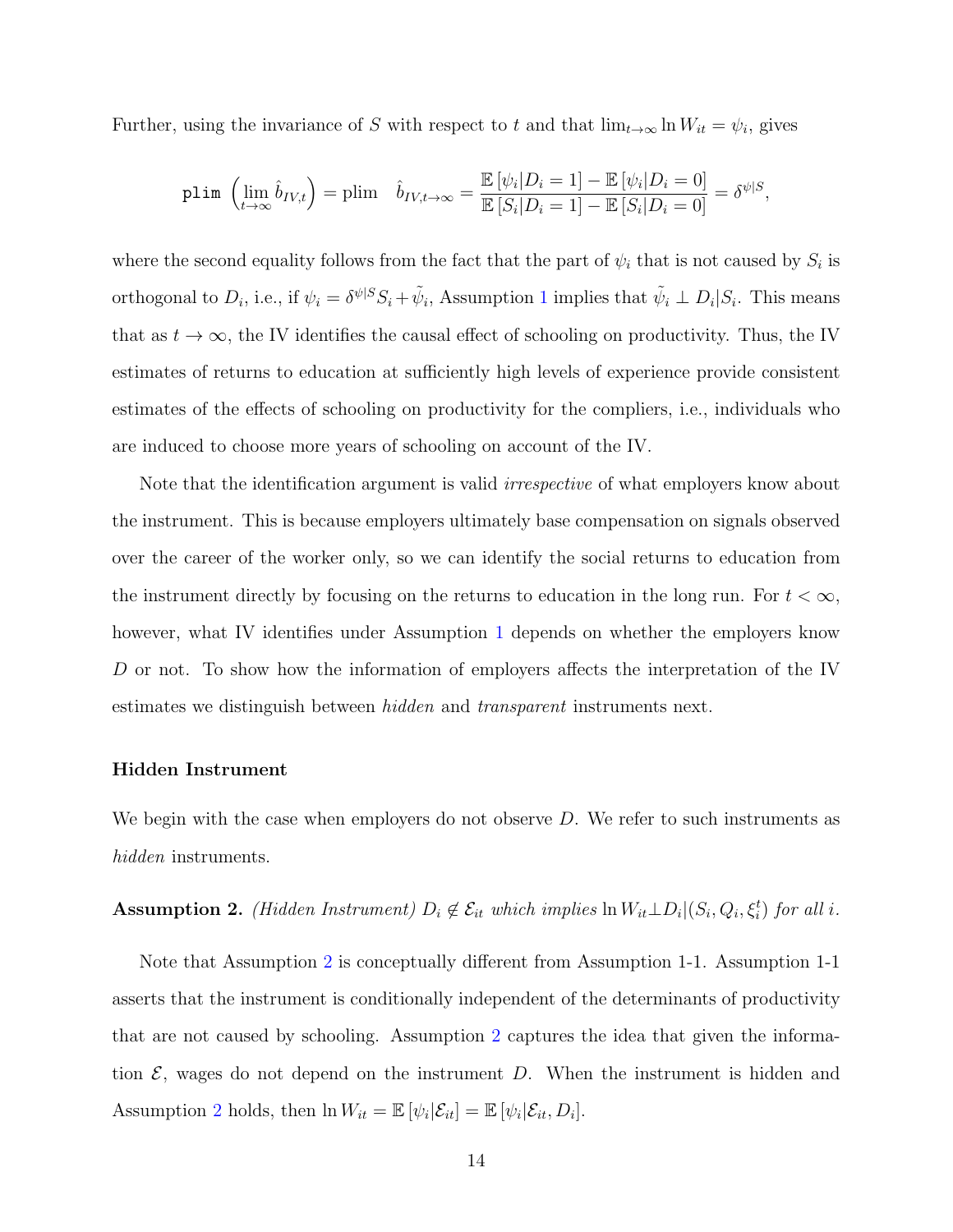<span id="page-14-1"></span>In many settings, Assumption [2](#page-13-0) is a natural assumption. The clearest examples relate to field experiments providing subsidies or information that induces higher school enrollment. In these cases, whether a student is in the control or treatment group is typically not known to potential employers. Some examples of hidden instrument from the empirical literature in quasi-experimental settings include: (i) the interaction of draft lottery number and year of birth in [Angrist and Krueger](#page-45-3) [\[1992\]](#page-45-3); (ii) the interaction of a policy intervention, family background and season of birth in [Pons and Gonzalo](#page-49-2) [\[2002\]](#page-49-2); (iii) parents' education and number of siblings in [Taber](#page-50-4) [\[2001\]](#page-50-4); and (iv) the elimination of student aid programs interacted with an indicator for a deceased father in [Dynarski](#page-47-6) [\[2003\]](#page-47-6). Many studies also exploit interactions of birth year and location of birth with locally implemented policy reforms (e.g., [Duflo](#page-47-7) [\[2001\]](#page-47-7) and [Meghir and Palme](#page-49-3) [\[2005\]](#page-49-3)), which is similar to what we use in our empirical application.

Let  $\Delta_D$  denote the difference from  $D = 1$  to  $D = 0$ . Then the numerator in the definition of plim  $\hat{b}_{IV,t}$  shown in Equation [\(13\)](#page-12-1) for a binary, hidden instrument  $D_i$  is:

$$
\Delta_D \mathbb{E} [\ln W_{it} | D_i, t] = \Delta_D \mathbb{E} [\beta_{ws} S_i + \beta_{wQ} Q_i + \mathbb{E} [A_i | S_i, Q_i, \xi_i^t] | D_i, t],
$$

where  $\ln W_{it}$  does not directly depend on  $D_i$  because it is not used by the employers in the wage setting. The instrument  $D_i$  affects  $\ln W_{it}$  only indirectly by affecting  $(S_i, Q_i, \xi_i^t)$  that make up the information  $\mathcal{E}_{it}$  used by employers to infer productivity. From Assumption [1](#page-12-0) we get  $\mathbb{E}[Q_i|D_i, S_i] = \delta^{Q|S} S_i$ . Using that with Equations [\(2\)](#page-7-1) and [\(5\)](#page-8-1) and simplifying gives

$$
\mathbb{E}\left[\ln W_{it}|D_i,t\right] = \left(\left(\beta_{ws} + \beta_{wQ}\delta^{Q|S}\right) + \theta_t\left(\phi_{A|S} + \phi_{A|Q}\delta^{Q|S}\right) + (1-\theta_t)\delta^{A|S}\right)\mathbb{E}\left[S_i|D_i\right],
$$
  

$$
= \left(\delta^{\psi|S} + \theta_t\left(\phi_{A|S} + \phi_{A|Q}\delta^{Q|S} - \delta^{A|S}\right)\right)\mathbb{E}\left[S_i|D_i\right].
$$

Then taking the probability limit we get

<span id="page-14-0"></span>
$$
\text{plim}\,\,\hat{b}_{IV,t} \quad = \quad \frac{\Delta_D \mathbb{E}\left[\ln W_{it}|D_i\right]}{\Delta_D \mathbb{E}\left[S_i|D_i\right]} = \delta^{\psi|S} + \theta_t \left(\phi_{A|S} + \phi_{A|Q} \delta^{Q|S} - \delta^{A|S}\right). \tag{14}
$$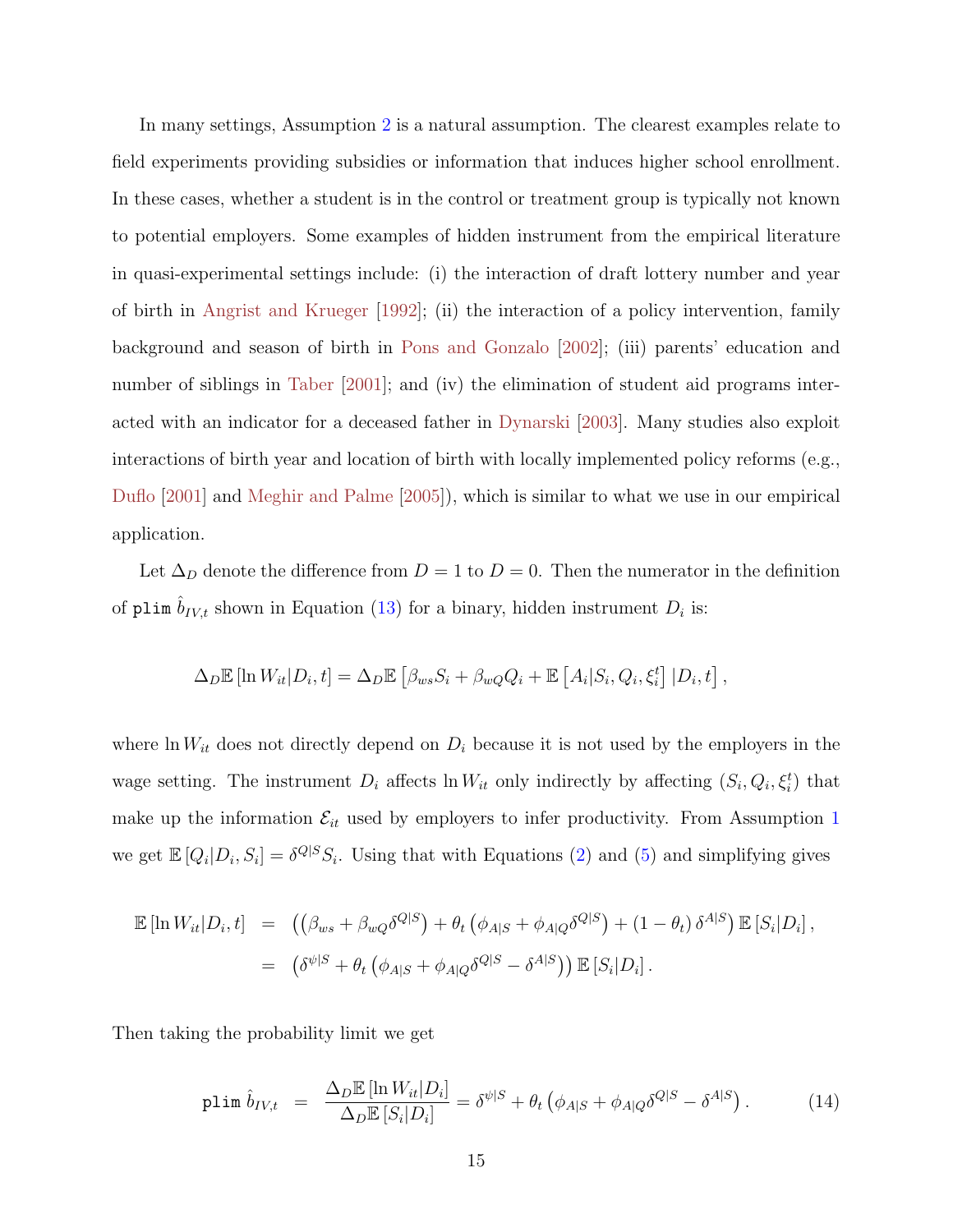<span id="page-15-1"></span>Comparing  $(14)$  with the private returns in  $(8)$  we observe that the hidden IV identifies private returns to education at t. We also obtain plim  $(\hat{b}_{IV,t})$  across t, which we can use with the convergence of  $b_{IV,t}$  from  $b_{IV,t=0}$  to  $b_{IV,t\rightarrow\infty}$  to identify the speed of learning  $K_1$ . Thus, hidden instruments identify the private returns to schooling at each t as well as the parameter  $K_1$  governing the learning process.

#### Transparent Instrument

We define an instrument to be *transparent* if it is factored in by employers when setting the wages. Thus if the instrument  $D$  is transparent, it is included in the information set of the employers, but it is still a valid IV because it satisfies Assumption [1.](#page-12-0) Let  $\tilde{\mathcal{E}}_{it} := \mathcal{E}_{it} \cup \{D_i\}$ be the information set employers have about  $i$  in  $t$ .

### <span id="page-15-0"></span>**Assumption 3.** (Transparent Instrument) Employers observe  $D_i$  so that  $\ln W_{it} = \mathbb{E}[\psi_{it}|D_i, S_i, Q_i, \xi^t]$ .

By Assumption [1,](#page-12-0) we have that transparent instruments satisfy the exclusion restriction with respect to productivity  $\psi$ . The instrument is thus orthogonal to unobserved ability and thus can plausibly account for ability bias. Assumption [3,](#page-15-0) however, implies that the instrument is used in the wage setting and thus will not be orthogonal to wages conditional on schooling and other controls. Some examples of instruments used in the literature that might be thought to be transparent are: (i) tuitions at two and four years state colleges in [Kane](#page-48-4) [and Rouse](#page-48-4) [\[1995\]](#page-48-4); (ii) a dummy for being a male aged 19-22 from Ontario in [Lemieux and](#page-48-5) [Card](#page-48-5) [\[2001\]](#page-48-5); (iii) local labor market conditions in [Cameron and Heckman](#page-46-3) [\[1998\]](#page-46-3); [Cameron](#page-46-4) [and Taber](#page-46-4) [\[2004\]](#page-46-4) and [Carneiro et al.](#page-46-5) [\[2011\]](#page-46-5); (iv) change in minimum school-leaving age in the U.K. from 14 to 15 in [Oreopoulos](#page-49-4) [\[2006\]](#page-49-4); and (v) the distance to the college in [Card](#page-46-6) [\[1993\]](#page-46-6), [Kane and Rouse](#page-48-4) [\[1995\]](#page-48-4), [Kling](#page-48-6) [\[2001\]](#page-48-6) and [Cameron and Taber](#page-46-4) [\[2004\]](#page-46-4).

So if  $D$  is transparent, then it violates the exclusion restriction for wages and thus it does not estimate the causal effect of schooling on individual wages (which is the private return), but it estimates the social returns (the effect on productivity). Consider two workers  $i \neq j$ , who have the same abilities and past outputs but different realizations of the instrument.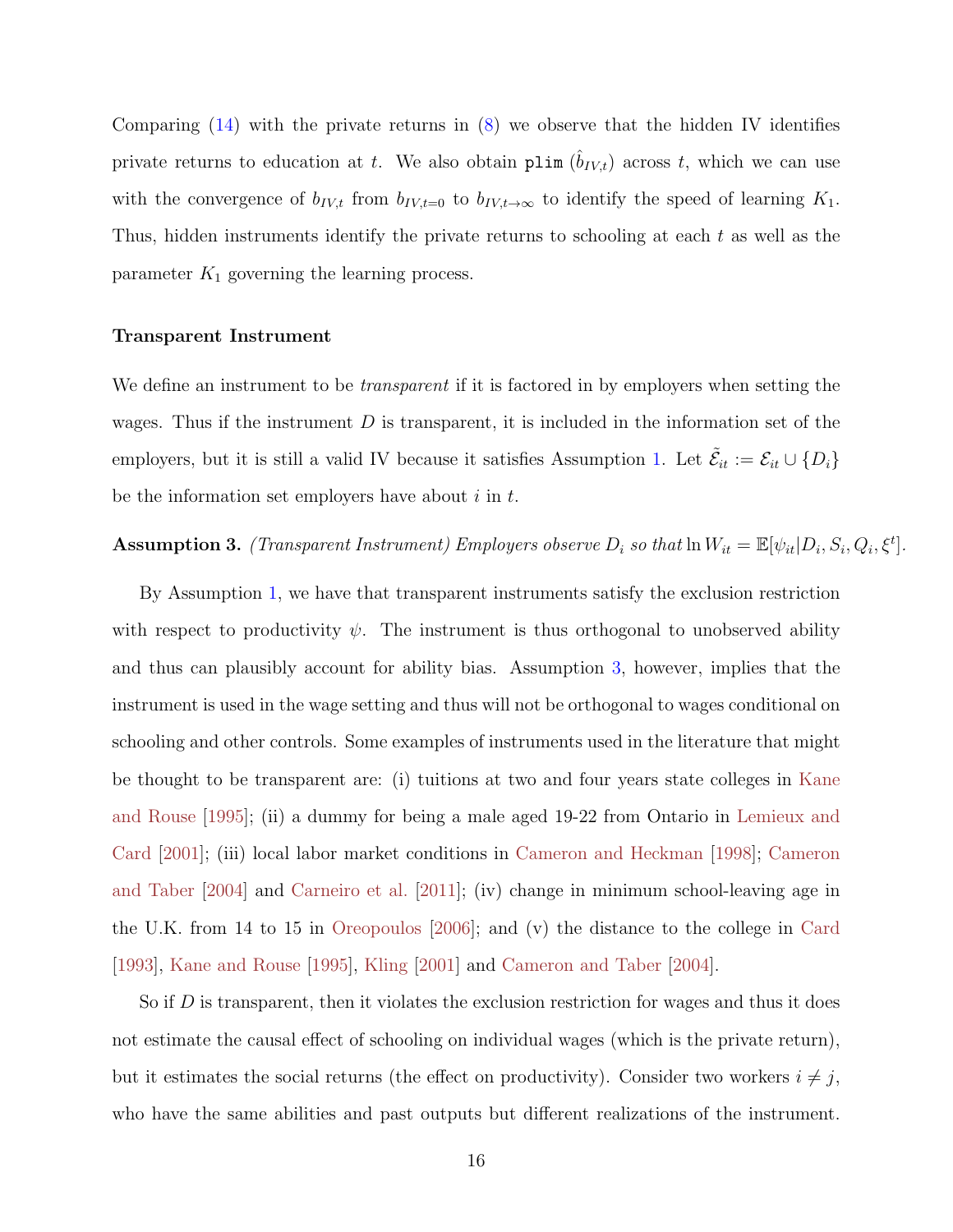Suppose  $D_i = 1$  but  $D_j = 0$  and  $S_i > S_j$ . D is transparent, so employers can deduce that  $S_i > S_j$  because of D and and not because of A. So if  $\ln W_i \ge \ln W_j$  then this wage difference can be attributed to productivity effect of schooling. Therefore if employers are informed about the instrument, the IV estimate of returns to education is a consistent estimate of the productivity effect of education on earnings, i.e.,

$$
\mathbb{E} [\ln W_{it}|S_i, D_i] = \mathbb{E} \left[ \delta^{\psi|S} S_i + \tilde{\psi}|S_i, D_i \right] = \delta^{\psi|S} \times S_i;
$$
  

$$
\mathbb{E} [\ln W_{it}|D_i] = \delta^{\psi|S} \mathbb{E} [S_i|D_i].
$$

Hence the Wald estimator for a binary transparent instrument identifies the the social returns to education at all t, i.e., plim  $\hat{b}_{IV,t} = \delta^{\psi|S}$ .

## <span id="page-16-0"></span>4 Data and Empirical Setting

In this section, we first describe our data sources, sample construction and the key variables that are utilized in our analysis. Then, we describe the Norwegian compulsory schooling reform that we utilize as a source of exogenous variation in education attainment to construct IV estimates of the returns to education in log-earnings at each year of experience. Finally, we discuss the empirical specifications that are motivated by the discussion in Section [3.](#page-10-0)

### 4.1 Data Sources and Sample Construction

Our empirical analysis uses several registry databases maintained by Statistics Norway. These databases allow us to construct a rich longitudinal dataset containing records for every Norwegian male from 1967 to 2014. The variables available to us include individual demographic information (e.g., cohort of birth and childhood municipality of residence) and socio-economic data (e.g., years of schooling and annual earnings). Importantly, the dataset also includes unique personal identifiers which allow us to follow individuals' earnings across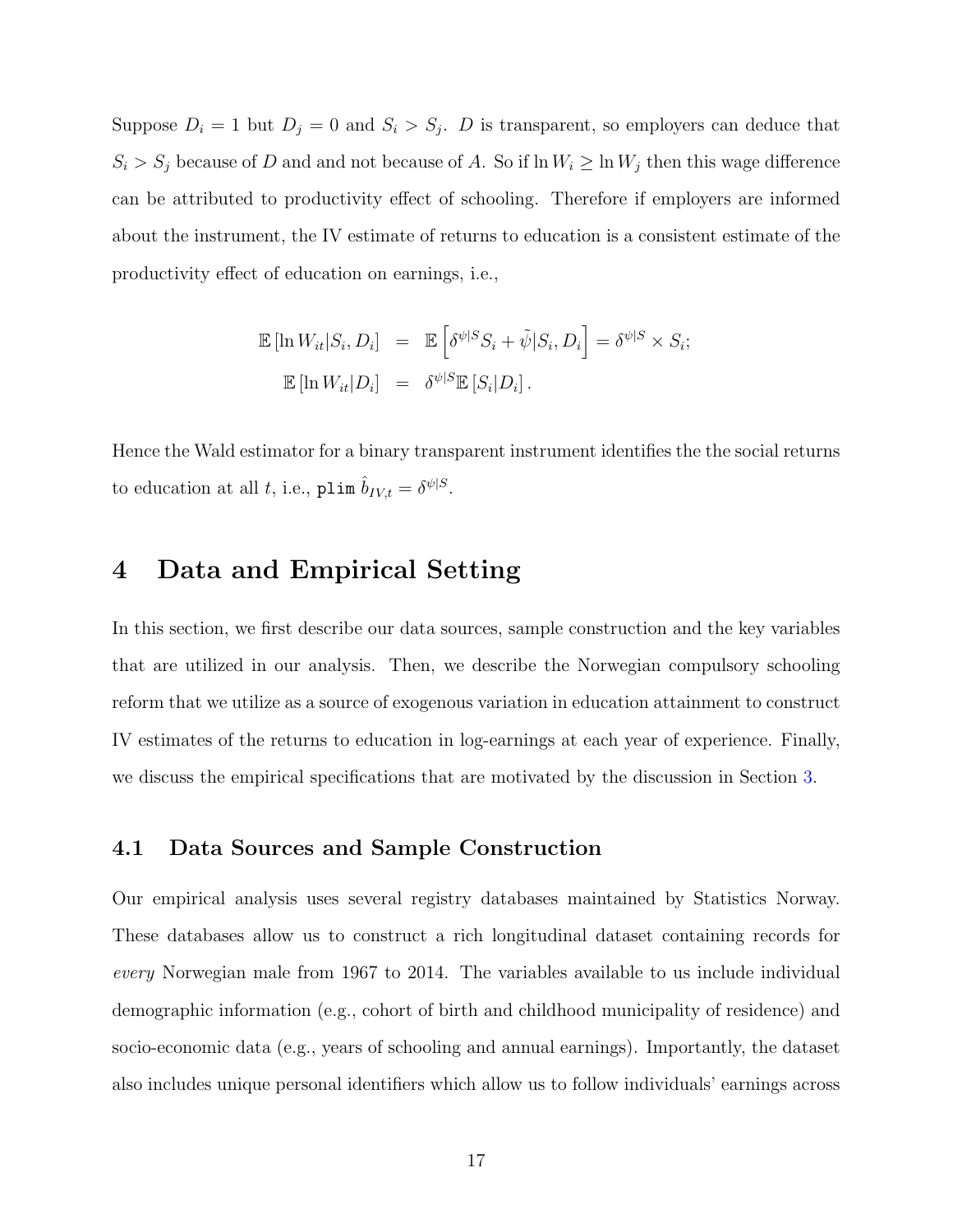time. The personal identifiers also allow us to merge information from Statistics Norway's registry databases with data from the Norwegian Armed Forces that provide us with IQ test scores for male conscripts.

The Norwegian earnings data have several advantages over those available in most other countries. First, there is no attrition from the original sample beyond natural attrition due to either death or out-migration. Second, our earnings data pertain to all individuals, and is not limited to some sectors or occupations. Third, we can construct long earnings histories that allow us estimate the returns to education at each year of labor market experience.

We restrict our sample to Norwegian males born between 1950 and 1980, including several cohorts with earnings observed over a wide range of labor market experience.[7](#page-0-0) We restrict the sample to males because the military IQ test scores are not available for females. We further exclude immigrants as well as Norwegian males with missing information on years of schooling, childhood municipality of residence, IQ test score, or indicators for exposure to the compulsory schooling reform. Applying these restrictions we retain a sample consisting of 732,163 Norwegian males born between 1950 and 1980.

Our primary outcome variable is the natural logarithm of pre-tax annual labor-earnings.<sup>[8](#page-0-0)</sup> To avoid variation in earnings across labor market experience due to the intensity of part-time work, we focus solely on full-time workers defined as having annual labor earnings (adjusted for wage inflation) above the substantial gainful activity (henceforth, SGA) threshold in the Norwegian Social Security System, which in 2015 levels amounted to 10,650 USD.[9](#page-0-0) Restricting the sample to males with full-time work for three consecutive years, we retain 718,237 individuals (i.e., most males are recorded having a three-year full-time work spell at least once) and a panel data set comprising of 14,746,755 person-year observations (i.e., on average an individual is observed with full-time work for 20.5 years), which we label as the

<sup>&</sup>lt;sup>7</sup>In our annual income panel data from 1967 to 2014, we can observe the oldest cohort (1950) between ages 17 and 64 and the youngest cohort (1980) up to age 34.

<sup>&</sup>lt;sup>8</sup>Note that this measure of income does *not* include income from self-employment, capital income or unconditional cash transfers such as social economic assistance, housing assistance, child allowance, etc.

<sup>9</sup>The earnings data is top-coded only at the very high earnings levels, and less than 3% of observations have right-censored earnings in any given year.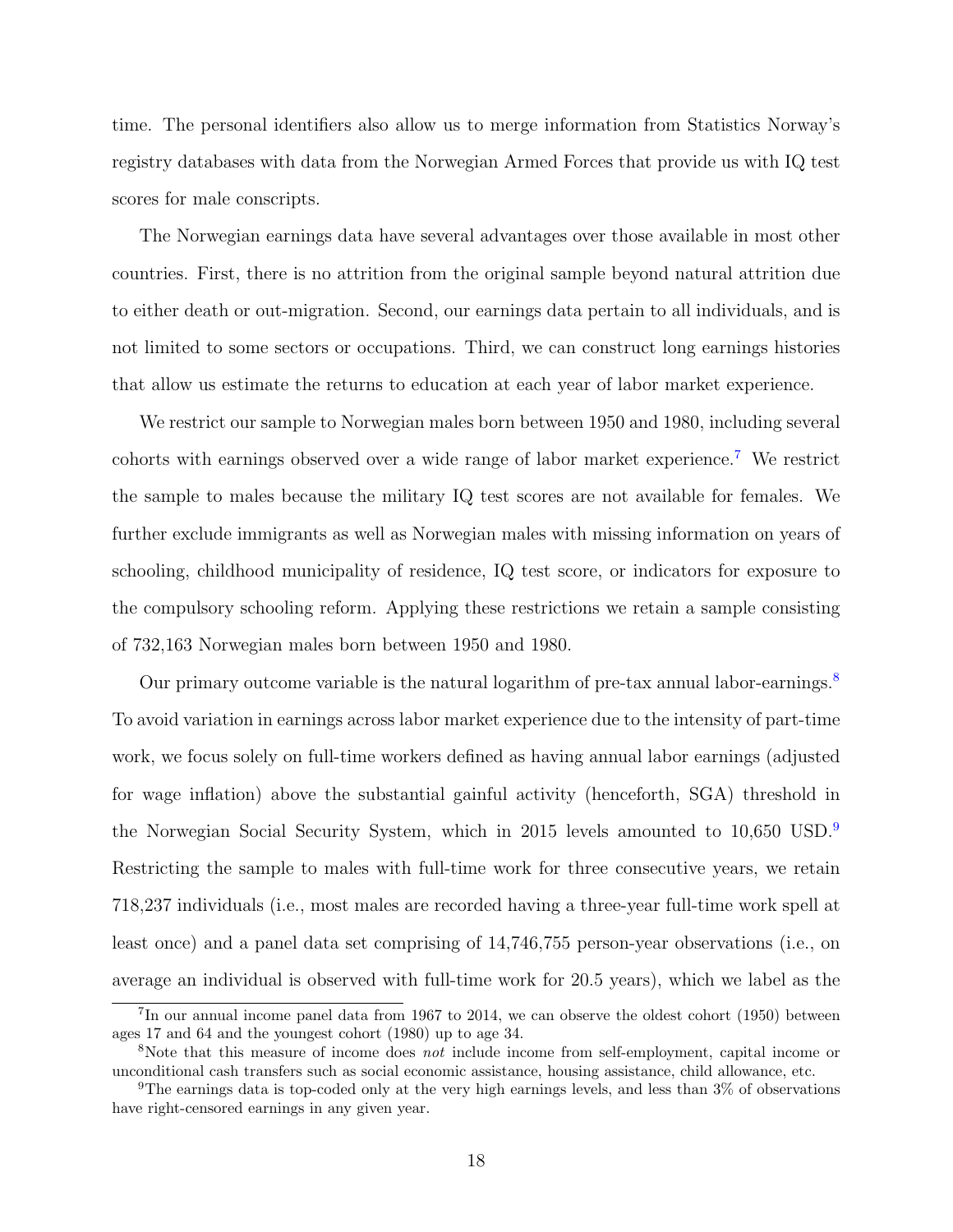<span id="page-18-0"></span>estimation sample utilized in this analysis. It should be noted however that this sample is unbalanced; we have earnings for 579,984 individuals in the first year of potential experience and for 190,900 individuals in the 30th year of potential experience.

### 4.2 Measures of Schooling and IQ Test Scores

The first key regressor of interest is the number of years of schooling corresponding to the highest level of completed education. This variable is taken from Statistics Norway's Education Register and is based on the educational attainment reports submitted by educational establishments directly to Statistics Norway, thereby minimizing measurement error due to misreporting. Our second regressor of interest is the IQ test score accessed from the Norwegian Armed Forces. In Norway, military service was compulsory for all able males in the birth cohorts we study. Before entering the service, each male conscript's medical and psychological suitability were assessed. The majority of eligible Norwegian males took this examination around their  $18^{th}$  birthday. The IQ test score we have access to is a composite unweighted mean from three speeded tests – arithmetics, word similarities, and figures.<sup>[10](#page-0-0)</sup>

Figure [1](#page-19-0) plots the average ability and the conditional density of IQ for each year of schooling between 7 and 21 years. This figure illustrates two striking patterns of our data that are worth noting. First, the measures of IQ and schooling are strongly correlated, with a correlation of almost 0.5. Second, sharp increases in the average IQ score occur around the entry years of high school (10 years) and college (13/14 years), with more gradual increases at later stages of schooling. This pattern could be due to substantial ability-related (psychic) costs for enrolling in high school and selective entry requirements enforced in the entry to higher education in Norway.<sup>[11](#page-0-0)</sup>

 $10$ The arithmetic test mirrors the test in the Wechsler Adult Intelligence Scale (WAIS), the word test is similar to the vocabulary test in WAIS, and the figures test is comparable to the Raven Progressive Matrix test. See [Sundet et al.](#page-50-5) [\[2004\]](#page-50-5) and [Thrane](#page-50-6) [\[1977\]](#page-50-6) for details.

<sup>11</sup>As documented in [Kirkeboen et al.](#page-48-7) [\[2016\]](#page-48-7), Norway has a system where access to public higher education is based on merit through a centralized admissions process. Students with higher GPAs from high school can thus more easily select into fields with constrained supply and excess demand. These students may also tend to have achieved a higher IQ test score in military conscription.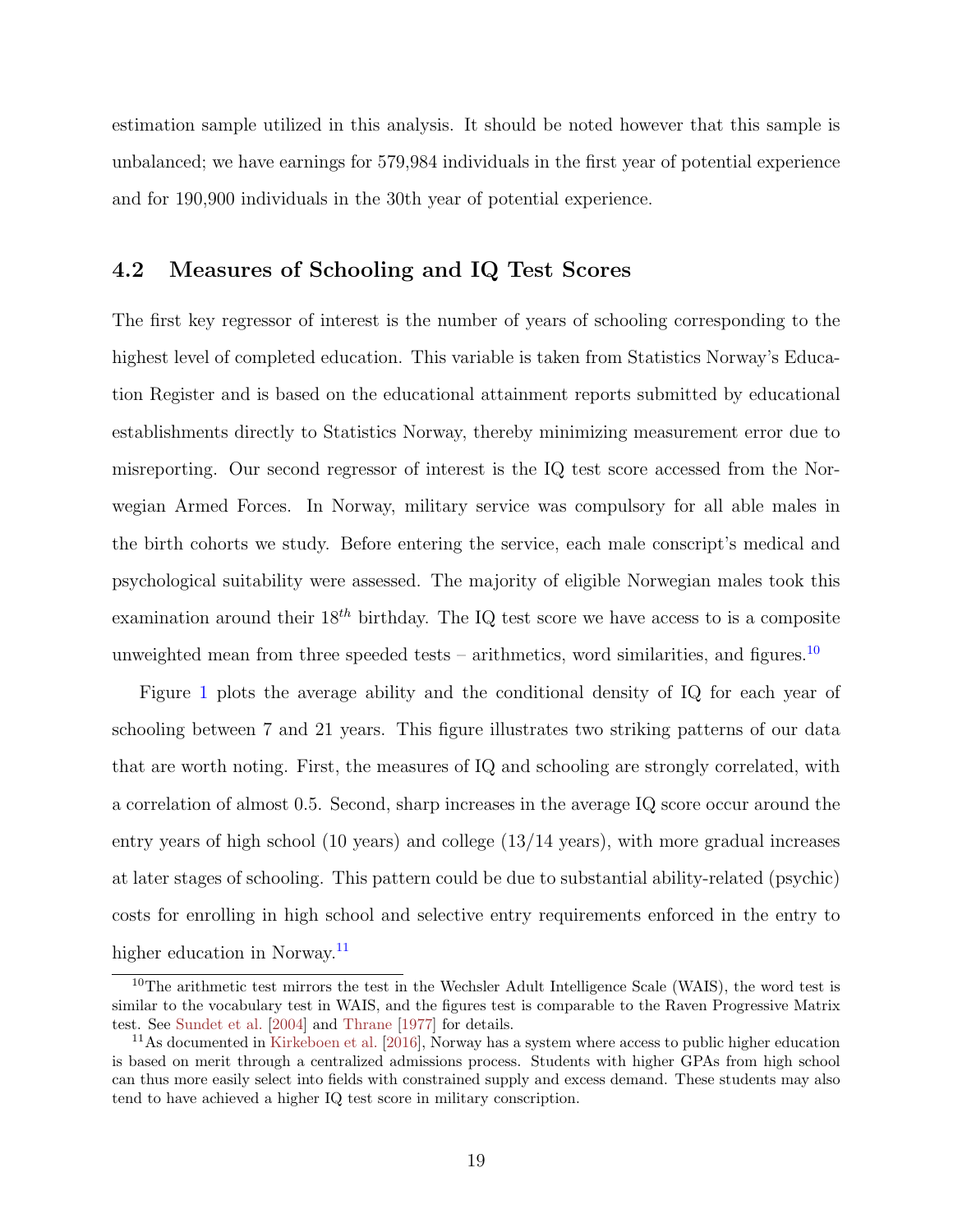<span id="page-19-0"></span>

Figure 1: The Conditional Probability Density of IQ Test Scores on Years of Schooling. Note: The sample consists of Norwegian males born 1950-1980 observed in earnings data over years 1967-2014 with years of potential experience between 0 and 30 years with annual earnings above 1 SGA threshold (N=14,746,755). The IQ test score along the y-axis is standardized to have a mean of 100 and a standard deviation of 15. The black dotted line plots the average IQ test score by individuals' years of schooling, while the shaded areas plot the conditional probability density of IQ.

Arguably, Norway is an interesting setting to assess employer learning and the signaling value of education for several reasons. First, the strong correlation between schooling and ability test scores in our data suggests that schooling has the potential to function as a predictor of ability, satisfying a necessary condition for schooling to have a signaling value. Second, employers cannot request access to test scores from the military conscription nor is it common to (voluntarily) disclose this information in job applications. We therefore believe that it is reasonable to assume that the ability test scores from military conscriptions are unobserved by employers, such that a researcher can infer about the process of employer learning from the correlation between the military IQ test scores and earnings across experience. As discussed above, we do however allow for the possibility that other correlates applicants' ability could be revealed in the job application process and the model can encompass such correlates (as captured by  $Q_i$  in Section [2\)](#page-6-0). Finally, most cohorts in our sample entered the labor market before the arrival of online recruitment tools in the early 2000s, which could have altered the way in which employers tended to screen workers.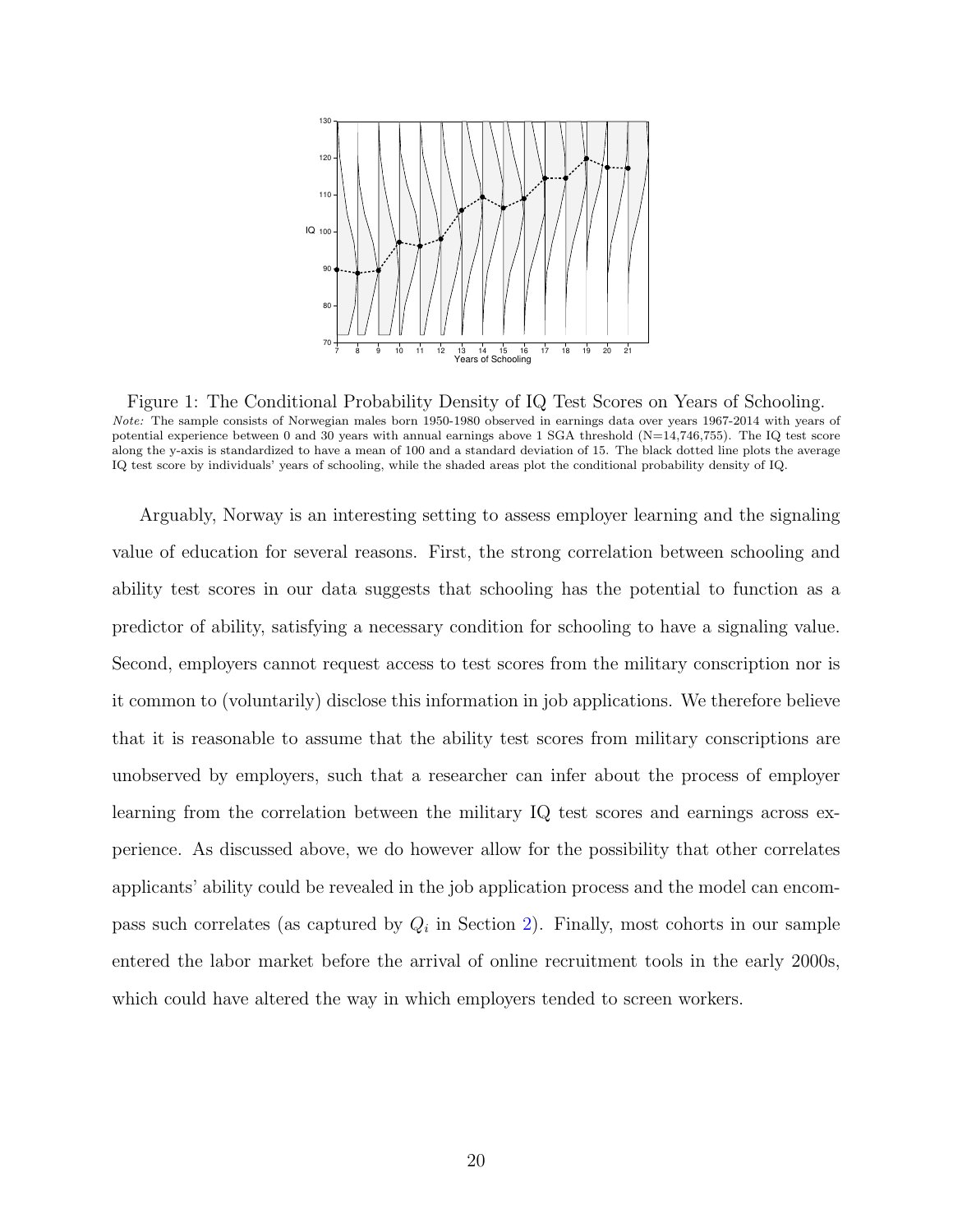### <span id="page-20-1"></span><span id="page-20-0"></span>4.3 The Compulsory Schooling Reform

Between 1960 and 1975 Norway enacted a compulsory schooling reform that increased the minimum required schooling from 7 to 9 years. This increase was implemented in different years in the different municipalities (the lowest level of local administration). Thus, for more than a decade, Norwegian schools were divided into two separate systems, where the length of compulsory schooling depended on the year in which an individual was born and the municipality of residence at age 14 (which we refer to as the childhood municipality). We use the timing differences across municipalities induced by the staggered implementation of the reform as our source of exogenous variation in educational attainment. For further details about the reform see [Black et al.](#page-46-7) [\[2005\]](#page-46-7).[12](#page-0-0)

Historical records provide information about the year in which the reform was implemented for 672 out of the 732 municipalities that existed in 1960. For the remaining 60 municipalities this information is unknown; see [Monstad et al.](#page-49-5) [\[2008\]](#page-49-5). As shown in Figure [2,](#page-21-0) there is a considerable variation in the overall fraction of each birth cohort that was exposed to the reform (see Figure  $2-(a)$  $2-(a)$ ) and also in the timing of reform even within local labor markets (see Figure [2-](#page-21-0)(b)). In particular, panel (a) shows that nobody born before  $1946$  was subjected to 9 years of compulsory schooling law, whereas all individuals born after 1960 were affected by the new law.

Figure [2-](#page-21-0)(b) shows that there is considerable variation even within the four largest local labor markets (the four biggest metropolitan areas in Norway). For instance, the municipality of Oslo city, which accounted for 2/3 of the population in the Oslo labor market region in 1960, implemented the reform in 1967, whereas the timing of the reform varied between 1961 and 1971 across the remaining 1/3 of the population living in one of the other 39 municipalities in this labor market.<sup>[13](#page-0-0)</sup>

 $12$ This compulsory schooling reform in Norway has been widely used previously, albeit in different contexts, by [Monstad et al.](#page-49-5) [\[2008\]](#page-49-5); [Aakvik et al.](#page-45-4) [\[2010\]](#page-45-4); [Machin et al.](#page-49-6) [\[2012\]](#page-49-6), and [Bhuller et al.](#page-46-8) [\[2017\]](#page-46-8).

<sup>&</sup>lt;sup>13</sup>We utilize a classification of Norway in 160 local labor markets based on geographic commuting patterns constructed by [Gundersen and Juvkam](#page-47-8) [\[2013\]](#page-47-8); on average each market comprises of 5 municipalities.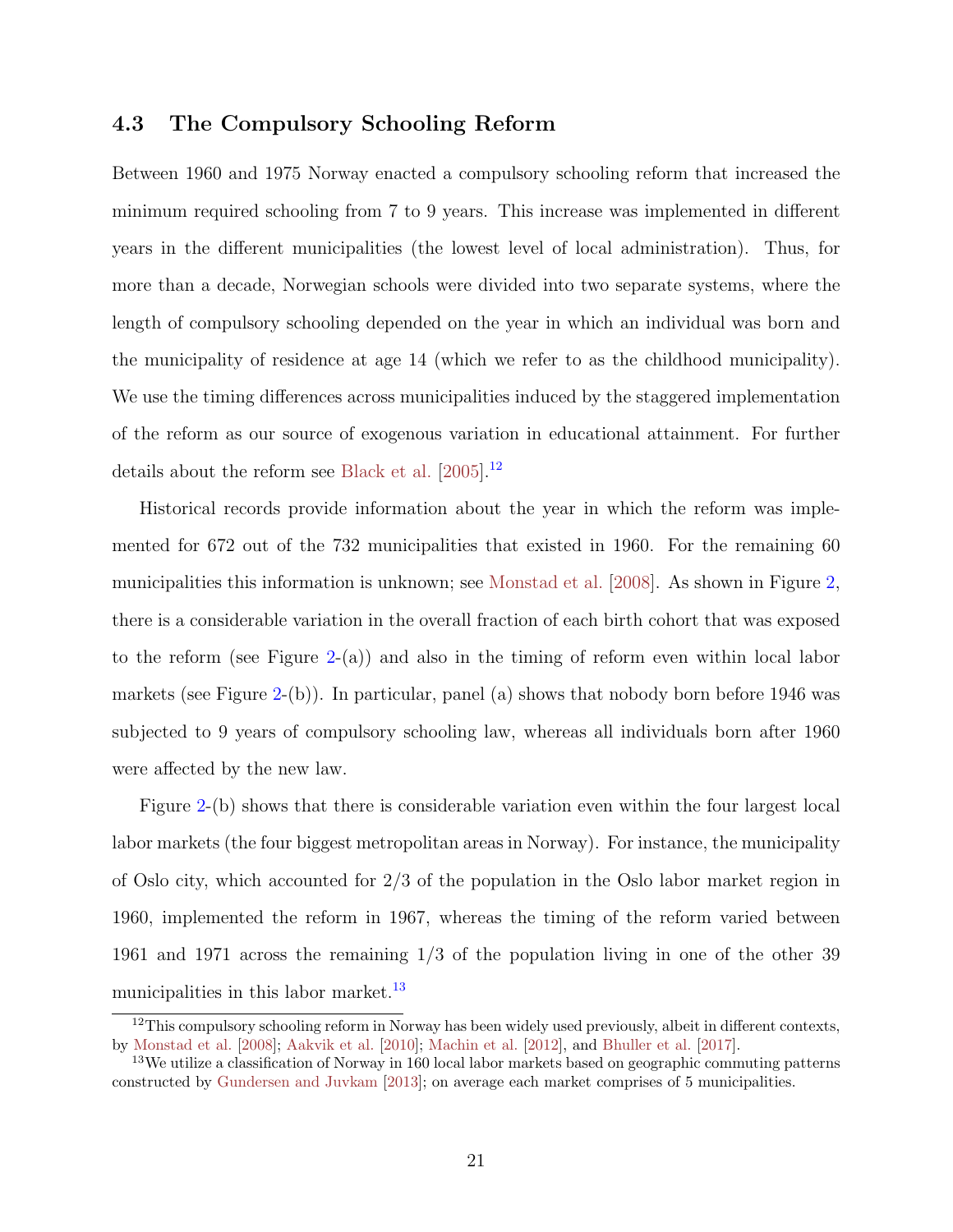<span id="page-21-0"></span>

Figure 2: Compulsory School Reform Across Birth Cohorts and Local Labor Markets. Note: The red line in plot (a) shows the cohort-specific share of population exposed to the compulsory school reform, while the black dots indicate the average years of schooling for Norwegian male cohorts born 1946-1960. Plot (b) shows the fraction of 1960 population in the four biggest local labor markets (concentrated around the four major cities) by the year of reform implementation. Using the 1960 classification of municipalities, there were 40 municipalities in the Oslo region, 27 municipalities in the Trondheim region, and 25 municipalities each in the Bergen and Stavanger regions. The variation in the timing of reform

within local labor markets (LLMs) is due to variation in the timing of reform across municipalities within LLMs.

As discussed in Section [3,](#page-10-0) for the purpose of identifying both the private and the social returns to education, the instrument needs to satisfy not just the standard IV assumptions (Assumption [1\)](#page-12-0), but also the hidden instrument assumption (Assumption [2\)](#page-13-0). An implication of the latter assumption in our setting is that employers must be uninformed about the interaction between a worker's birth cohort and the timing of compulsory school reform in the worker's municipality of childhood. There are two reasons why we think this assumption is reasonable in our setting.

First, in contrast to compulsory schooling laws legislated centrally in many countries or states (e.g., the U.S. states), the timing of the Norwegian compulsory school reform was decentralized and decided at the local municipal level. This is consistent with our data, e.g., Figure [2-](#page-21-0)(b) shows substantial variation in the timing of the reform also within local labor markets. Within local labor markets, there are high rates of commuting and mobility. This means that in order to know whether or not an individual was treated, an employer would have to not only know the exact date of implementation for each municipality but would also have to determine the childhood municipality of each worker (or job applicant).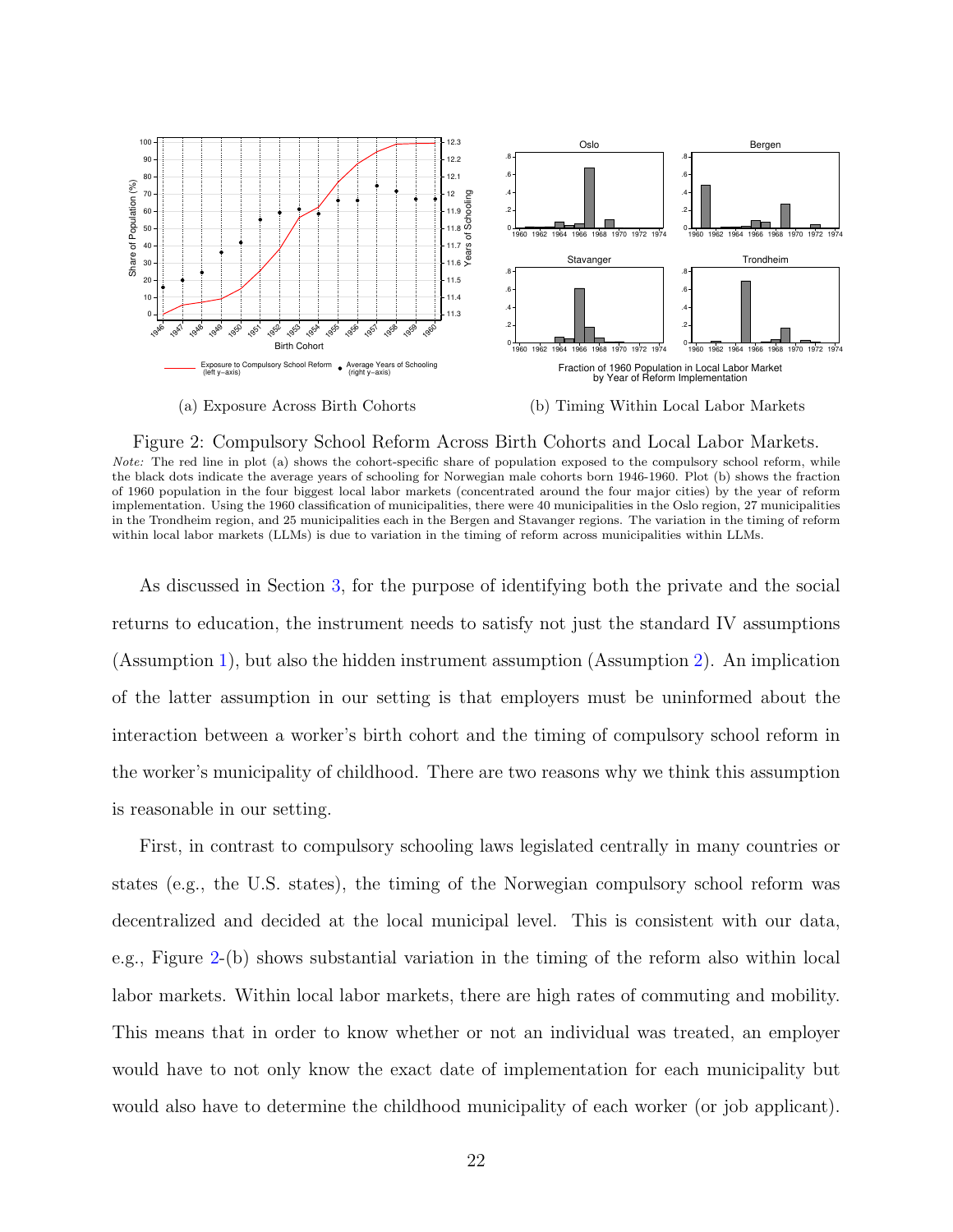<span id="page-22-2"></span>While it might be easier to discern the place of residence and birth year, from the CV, say, determining the childhood municipality would be difficult and expensive if not impossible.

Second, even if employers had information on each applicant's birth year and childhood municipality, the task of retrieving information on exposure to compulsory school reform for each applicant would still be onerous and costly. The information on the timing of compulsory reform was until recently not readily available in online public databases.<sup>[14](#page-0-0)</sup> Therefore, it is reasonable to assume that for cohorts 1946-1960, graduating in an era long before internet, this information would not have been easily traceable for employers.

Even though we cannot directly test the hidden instrument assumption, we perform a robustness analysis in Section [5](#page-26-0) in which we further restrict our sample to a subset workers by excluding workers who grew up in the municipality with the largest population in each local labor market. By focusing on the subset of remaining workers, for whom it is plausible to assume that the employers are uninformed about the timing of reform in their childhood municipality and consequently their reform exposure status, we argue that the hidden instrument assumption is likely to be satisfied in our setting. This restricted sample retains 422,749 individuals and 8,697,979 person-year observations, which is 59% of the full sample.

### <span id="page-22-0"></span>4.4 Empirical Specifications

Our first empirical specification projects log-earnings on schooling and control variables at each experience t:

<span id="page-22-1"></span>
$$
\ln W_{it} = \alpha_t^{(1)} + \beta_{s,t}^{(1)} S_i + \tau_t^{(1)} X_i + \omega_{i,t}^{(1)},\tag{15}
$$

where ln  $W_{it}$  represents log-earnings,  $S_i$  represents schooling,  $X_i$  represents all control variables, including a full set of dummies for birth cohort and childhood municipality. The reasons for adding these control variables will be discussed below. Note however that since our empirical design and a long panel dataset enables us to estimate Equation [\(15\)](#page-22-1) sepa-

<sup>14</sup>Previously, [Black et al.](#page-46-7) [\[2005\]](#page-46-7) and [Monstad et al.](#page-49-5) [\[2008\]](#page-49-5) tracked various historical documents and databases to construct information on the timing of reform for 672 out of 732 municipalities.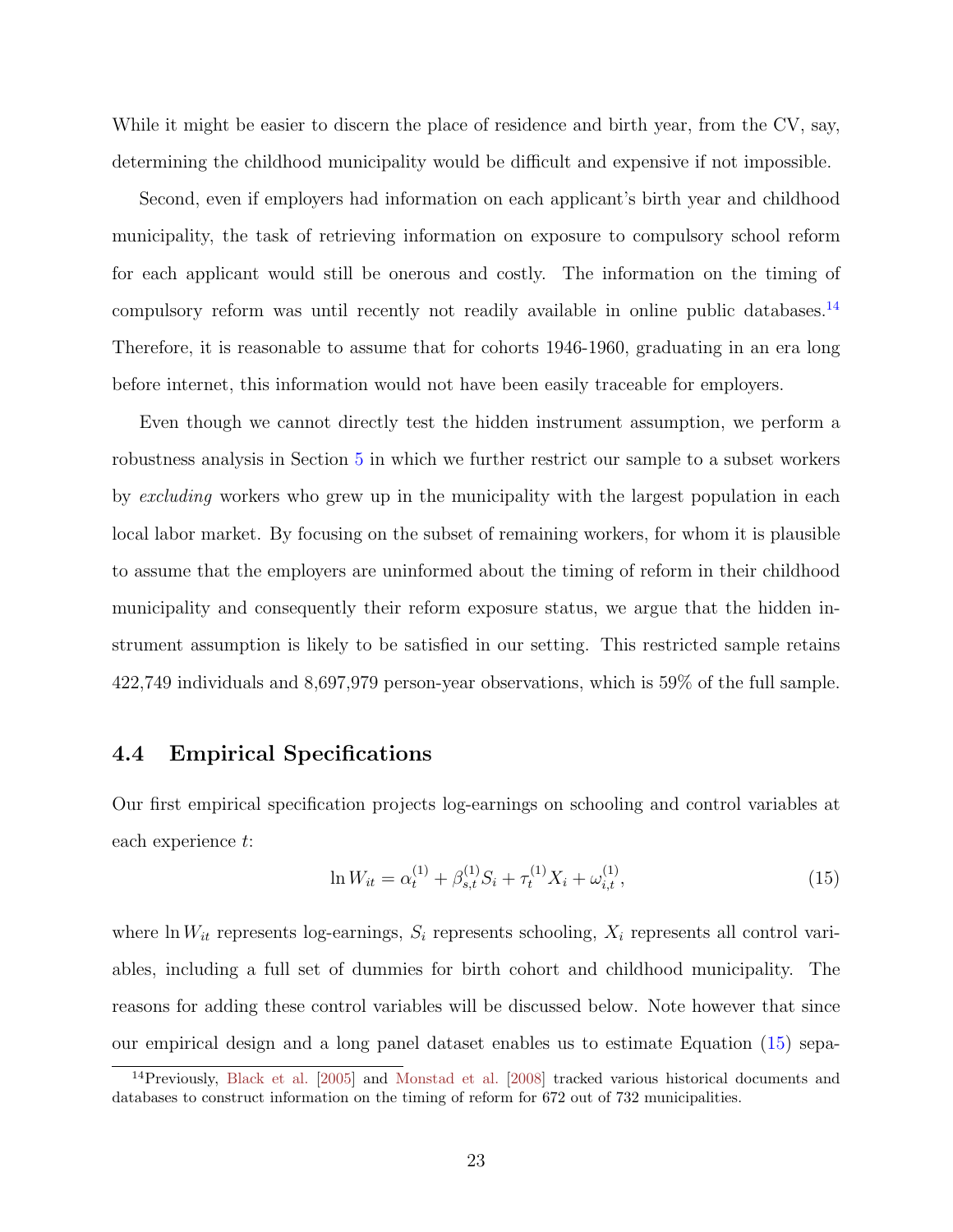<span id="page-23-2"></span>rately for each t, we can model the role of work experience in interaction with individual characteristics  $X_i$  in a very flexible manner. Comparing Equation [\(15\)](#page-22-1) with Equation [\(3\)](#page-7-2) from our model, one can see that we have specified  $H(t, X_i) = \alpha_t^{(1)} + \tau_t^{(1)} X_i$ , where coefficients  $\alpha_t^{(1)}$  and  $\tau_t^{(1)}$  are t-specific, and thus absorb both a common experience profile and its interactions with  $X_i$  flexibly.

Our primary focus is on  $\beta_{s,t}^{(1)}$ , which we estimate using the IV approach described below. Under Assumption [2](#page-13-0) we can use these estimates to obtain the social returns to education for  $\beta_{s,\infty} = \beta_{s,T} = \lim_{t \to T} \beta_{s,t}^{(1)}$ , while the IV estimates for any experience  $t < T$  provide consistent estimates of the private returns at each experience level  $t$ . In addition, we can estimate the speed of learning by using the rate of convergence of  $\beta_{s,t}^{(1)}$  to its limit  $\beta_{s,\infty}$ .

Next, we compare estimates of the speed of learning  $K_1$  obtained using our IV estimates with estimates obtained using the IQ test score as a hidden correlate. This latter approach requires projecting log-earnings on schooling  $(S)$ , IQ test score  $(Z)$ , and controls  $(X)$  at different experience levels  $(t)$ :

<span id="page-23-1"></span>
$$
\ln W_{it} = \alpha_t^{(2)} + \beta_{s,t}^{(2)} S_i + \beta_{z,t}^{(2)} Z_i + \tau_t^{(2)} X_i + \omega_{i,t}^{(2)}.
$$
\n(16)

Under the assumptions that schooling does not independently enter  $H(t, X)$  and that Z is unobserved in the market, we can use the OLS estimates of  $\{\beta_{z,t}^{(2)}, \beta_{s,t}^{(2)}\}$  to obtain two estimates of the speed of learning  $K_1$ . See [Lange](#page-48-2) [\[2007\]](#page-48-2) for further details.

Our IV model consists of the second-stage Equation [\(15\)](#page-22-1) and the first-stage equation:

<span id="page-23-0"></span>
$$
S_i = \mu + \lambda D_i + \rho X_i + \kappa_i,\tag{17}
$$

where the binary instrument  $D_i \in \{0,1\}$  is equal to 1 if the individual was exposed to the new schooling law, and 0 otherwise. The reform exposure indicator is coded based on whether the reform had been implemented in  $i$ 's childhood municipality of residence by the time he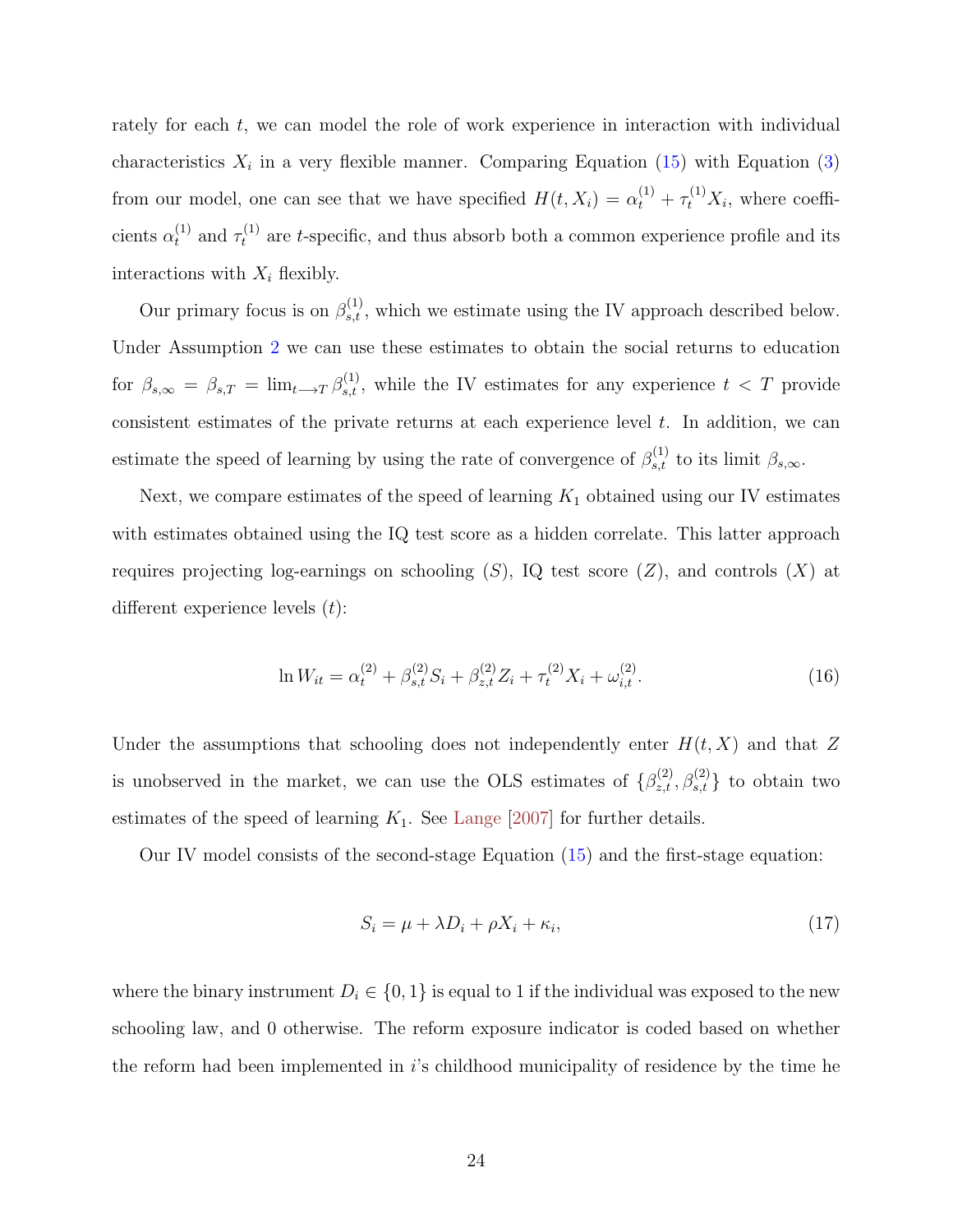<span id="page-24-0"></span>had turned 14 and thus required to complete at least 9 years of schooling.<sup>[15](#page-0-0)</sup> As earlier, X includes a full set of dummies for birth cohort and childhood municipality.

We estimate the system of Equations [\(17\)](#page-23-0) and [\(15\)](#page-22-1) by 2SLS, separately for each year of experience  $(t)$ .<sup>[16](#page-0-0)</sup> We use the childhood municipality indicators to control for unobservable determinants of earnings or schooling that are fixed at the municipality level, and use the birth cohort indicators to control for the aggregate changes in schooling and earnings across cohorts (e.g., due to technical change). We assume that conditional on controls  $X$ , our instrument satisfies the standard IV assumptions (Assumption [1\)](#page-12-0). As discussed in Section [4.3,](#page-20-0) we also find it plausible to assume that our instrument satisfies the hidden instrument assumption (Assumption [2\)](#page-13-0), especially for the restricted sample of workers.

As in [Bhuller et al.](#page-46-8) [\[2017\]](#page-46-8), we also test the stability of our first-stage and IV estimates to the inclusion of extrapolated linear and quadratic municipality-specific trends in education attainment and lifetime earnings estimated using data on pre-reform cohorts as additional controls.<sup>[17](#page-0-0)</sup> In the following, we will refer to estimates based on Equations [\(17\)](#page-23-0) and [\(15\)](#page-22-1) as obtained from the baseline specification, and estimates that we get after further controlling for municipality-specific trends as coming from the trends specification.

Table [1](#page-25-0) displays the first-stage estimates of years of schooling on our instrumental variable for the full estimation sample and the restricted estimation sample which excludes workers who grew up in the largest municipality in each local labor market. The results in column (1) obtained for the full sample using the baseline specification indicate that the exposure to compulsory schooling reform increased completed years of schooling by 0.237, which is

<sup>&</sup>lt;sup>15</sup>The school starting age in Norway at that time was 7 years and the pre-reform system required 7 years of compulsory schooling, which meant that the critical age at which a pupil would be required to take two additional years of schooling is 14 years. Cohorts aged 14 or below at the time of school reform would be required to take the two additional years, while all cohorts aged above 14 at the time the new law went into effect would not.

<sup>&</sup>lt;sup>16</sup>Unlike Equation [\(15\)](#page-22-1), there is no experience subscript t attached to the  $\lambda$  coefficient on our instrument variable  $D$  in the first stage equation because both compulsory schooling reform exposure status  $D$  and schooling S are time-invariant variables. However, with an unbalanced panel and separate estimations by experience, the first stage estimates of  $\lambda$  will be allowed to vary by t. In practice, estimates  $\lambda$  are very stable across the experience range that we consider despite differences in the sample composition by experience.

<sup>&</sup>lt;sup>17</sup>The timing of reform is also uncorrelated with baseline municipality characteristics [\[Bhuller et al.,](#page-46-8) [2017\]](#page-46-8).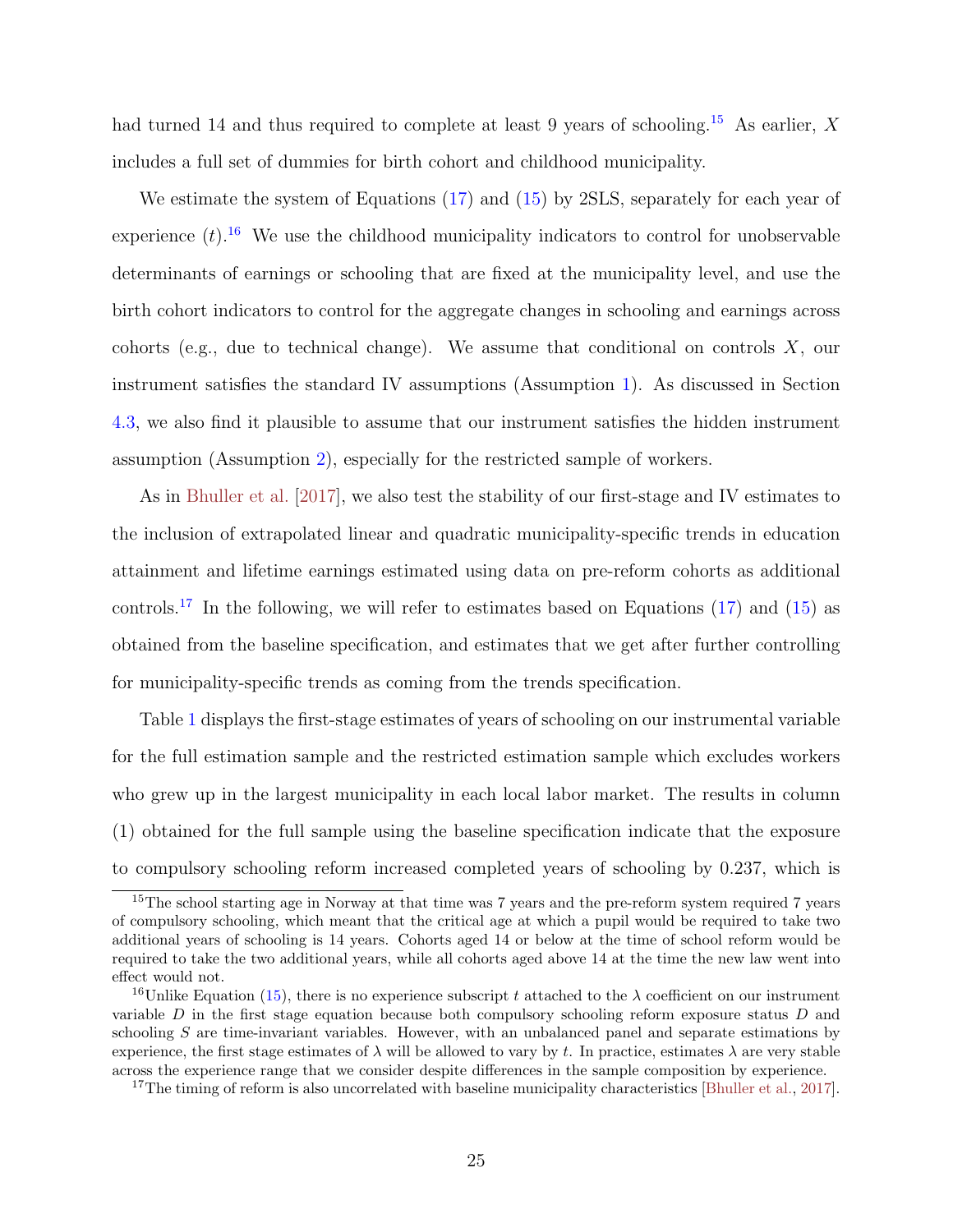<span id="page-25-1"></span><span id="page-25-0"></span>

|                                                                                                     | <b>Full Sample</b>                      |                                              | Restricted Sample                                     |                                              |
|-----------------------------------------------------------------------------------------------------|-----------------------------------------|----------------------------------------------|-------------------------------------------------------|----------------------------------------------|
|                                                                                                     | <b>Baseline</b><br>Specification<br>(1) | Trends<br>Specification<br>$\left( 2\right)$ | <b>Baseline</b><br>Specification<br>$\left( 3\right)$ | Trends<br>Specification<br>$\left( 4\right)$ |
| Instrument:<br><i>Exposure to Compulsory Schooling Reform</i>                                       | 0.237<br>(0.025)                        | ***<br>0.209<br>(0.034)                      | ***<br>0.228<br>(0.034)                               | ***<br>0.209<br>(0.040)                      |
| Municipality Fixed Effects<br>Cohort Fixed Effects<br>Municipality-Specific Trends                  |                                         |                                              |                                                       |                                              |
| F-statistic (instrument)<br>Sample Mean Years of Schooling<br>Standard Deviation Years of Schooling | 87.7<br>12.36<br>2.50                   | 37.9<br>12.36<br>2.50                        | 45.7<br>12.27<br>2.46                                 | 27.7<br>12.27<br>2.46                        |

Table 1: First-Stage Estimates on Years of Schooling.

Note: The full estimation sample consists of Norwegian males born 1950-1980 observed any time in earnings data over years 1967- 2014 with years of potential experience between 0 and 30 years and annual earnings above 1 SGA threshold ( $N=14,746,755$ ). The restricted estimation sample further drops individuals who grew up in the municipality with the largest population size in each of the 160 labor market regions in Norway (N=8,697,979). All estimations include fixed effects for birth cohort and childhood municipality. The trends specifications in columns (2) and (4) further also controls for linear and quadratic municipality-specific trends estimated using data on all pre-reform cohorts born 1930 or later and extrapolated to all post-reform cohorts, separately for each municipality. Standard errors are clustered at the local labor market region (160 groups).  $*$  p < 0.10,  $**$  < 0.05,  $***$  p < 0.01.

about 10 % increase of a standard deviation. Notably, this instrument is strong with a partial F-statistic about 88, implying that weak instrument bias is not a concern for our analysis. Comparing the results in columns  $(1)-(4)$ , we find the first-stage estimates to be fairly stable across the two samples and the two specifications. We note that we get some reduction in precision once we include controls for municipality-specific trends.

A complication arises when we compare the OLS and IV estimates because earnings are not necessarily log-linear in schooling. It is well known that when the true model is nonlinear, OLS and IV estimates of the linear specification identify different weighted averages of the marginal effects of schooling, which differ across the support of schooling on log earnings.[18](#page-0-0) Comparisons between the OLS and the IV estimates in the presence of nonlinearities can therefore be misleading simply because the OLS and the IV estimates weight

<sup>18</sup>See, e.g., discussions in [Angrist and Imbens](#page-45-5) [\[1995\]](#page-45-5); [Angrist and Krueger](#page-45-6) [\[1999\]](#page-45-6); [Heckman et al.](#page-47-9) [\[2006\]](#page-47-9); [Løken et al.](#page-48-8) [\[2012\]](#page-48-8) and [Mogstad and Wiswall](#page-49-7) [\[2016\]](#page-49-7).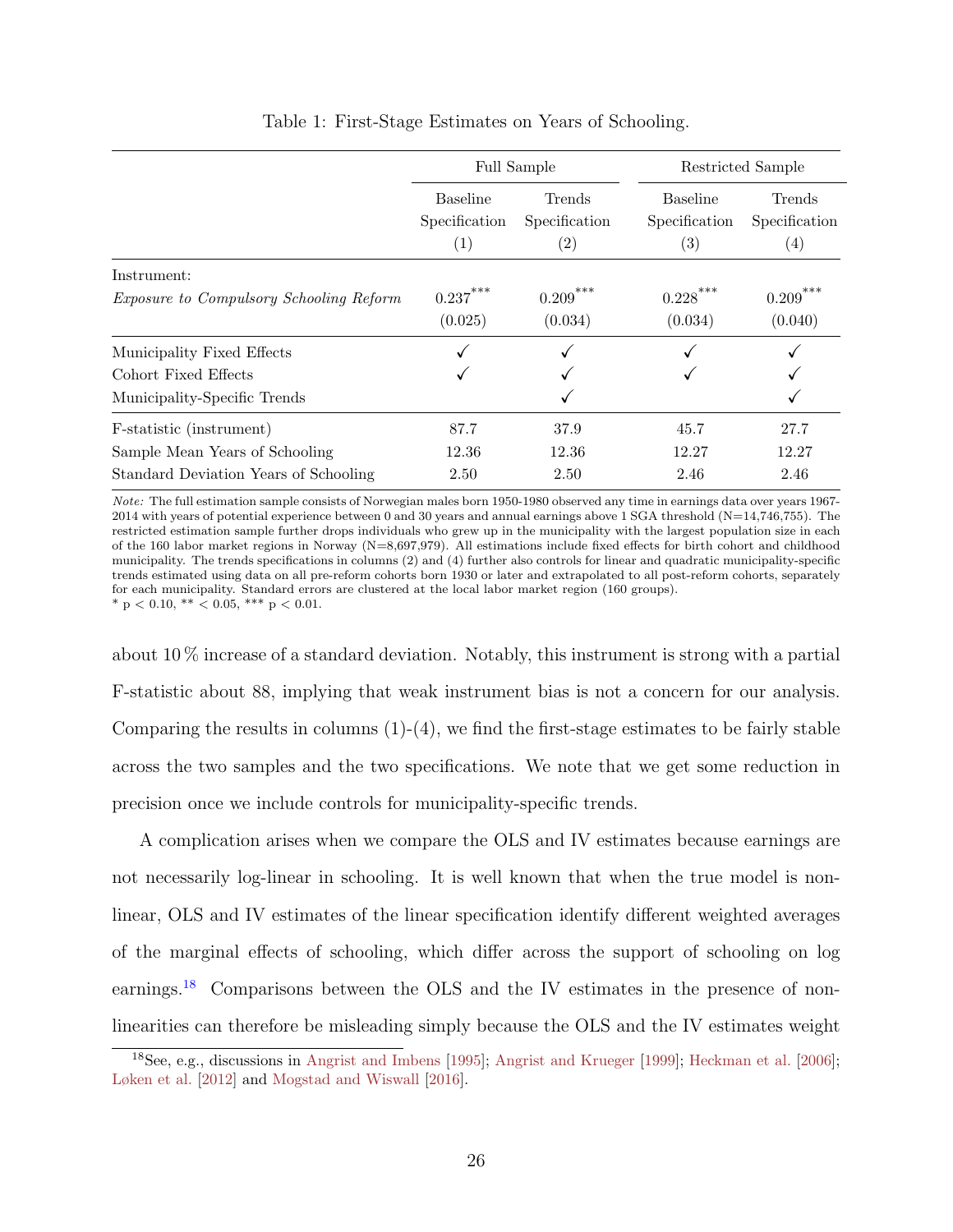different parts of the support of schooling differently. It is, however, possible to construct OLS estimates that are comparable to the IV estimates by re-weighting margin-specific OLS estimates. We refer to these as the IV-weighted OLS estimates and denote them by  $\beta_{s,t}^{(3)}$ :

<span id="page-26-1"></span>
$$
\ln W_{it} = \alpha_t^{(3)} + \sum_{s=8}^{21} \gamma_{s,t}^{(3)} \times \mathbb{1} \left( S_i \ge s \right) + \beta_{z,t}^{(3)} \times Z_{it} + \tau_t^{(3)} \times X_i + \omega_{it}^{(3)};
$$
  

$$
\beta_{s,t}^{(3)} = \sum_{s=8}^{21} \gamma_{s,t}^{(3)} \times \pi_s; \quad \pi_s = \frac{\text{cov} \left( \mathbb{1} \left( S_i \ge s \right), D_i \right)}{\text{cov} \left( S_i, D_i \right)}, \tag{18}
$$

where  $1 (S_i \ge s)$  is an indicator for at least s years of schooling, and  $D_i \in \{0,1\}$  is as earlier the binary instrument which equals 1 if individual  $i$  was exposed to the schooling reform. The parameter  $\beta_{s,t}^{(3)}$  thus takes margin-specific OLS estimates  $\gamma_{s,t}^{(3)}$  from a non-linear relationship between schooling and log-earnings and creates a weighted sum of these OLS estimates using weights  $\pi_s$  mimicking the variation exploited by the IV estimator. Intuitively, the IV estimates emphasize the marginal effects of schooling for those most affected by the instrument.

### <span id="page-26-0"></span>5 Main Results

In this section we present our estimation results. We begin by presenting the IV estimates and then comparing those estimates with the findings that rely on the standardized IQ score. Figure [3-](#page-27-0)(a) displays the IV estimates based on Equation [\(15\)](#page-22-1) for the full sample. These coefficients represent the private returns to schooling, for every year of experience. In Figure [3-](#page-27-0)(b) we restrict the sample to workers growing up in municipalities other than the municipality representing the largest population in each local labor market. We further also display the IV estimates for each of the two samples controlling for municipality-specific trends in Figure  $3-(c)$  $3-(c)$  and Figure  $3-(d)$ , respectively.

All four panels exhibit point estimates that suggest high initial returns to schooling, followed by a relatively steep decline in the first 5 years of experience. Then the returns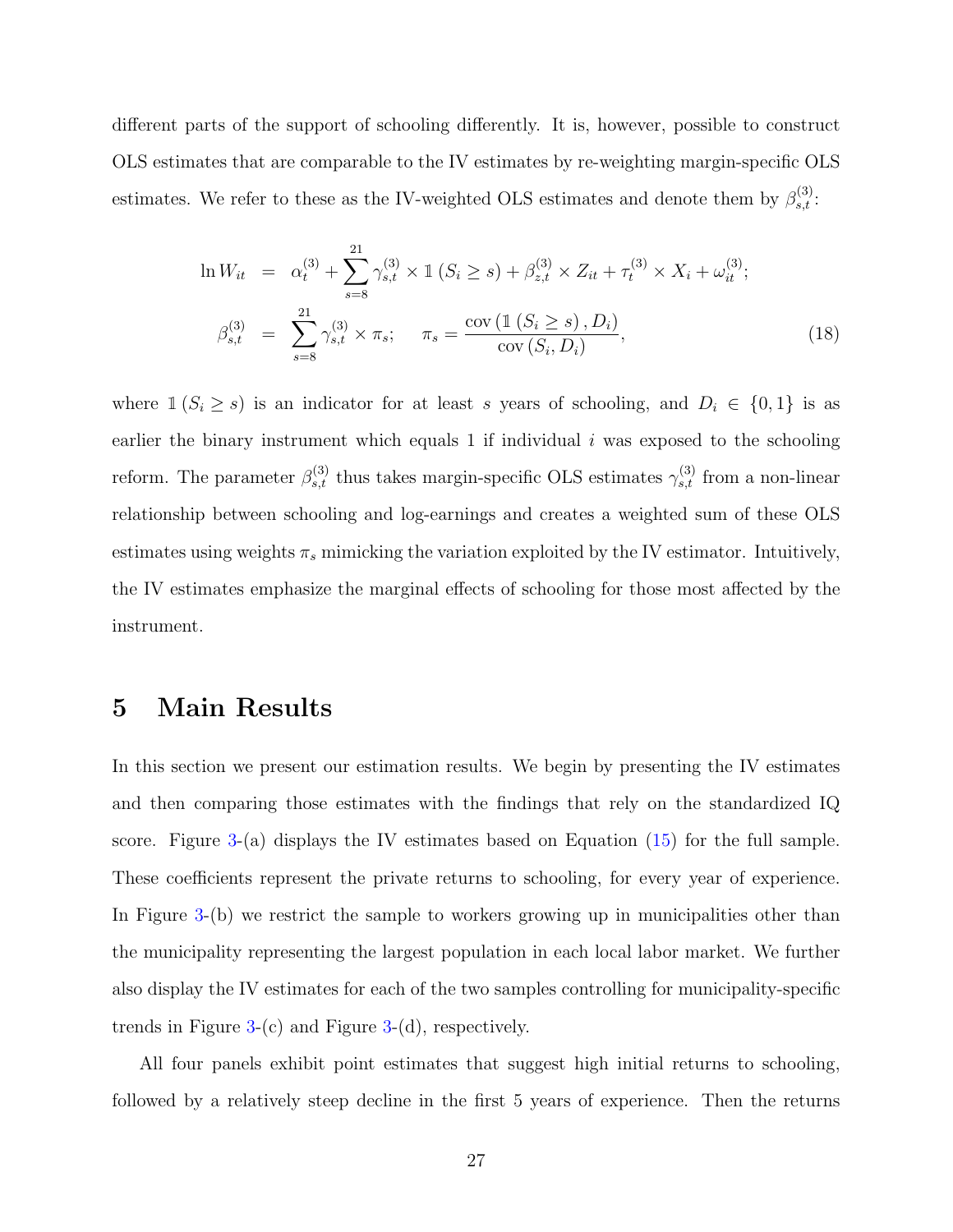<span id="page-27-0"></span>



(d) Restricted Sample – Trends Specification

Figure 3: IV Estimates of the Returns to Schooling By Year of Experience. Note: The full estimation sample consists of Norwegian males born 1950-1980 observed in earnings data over years 1967-2014 with years of potential experience between 0 and 30 years and annual earnings above 1 SGA threshold (N=14,746,755). The restricted estimation sample further drops those growing up in the municipality with largest population size in each the 160 labor market regions in Norway (N=8,697,979). Plots (a) and (b) display IV estimates from separate estimations of Equation [\(15\)](#page-22-1) for each year of experience using the two samples, while plots (c) and (d) further control for municipality-specific trends. All estimations include fixed effects for birth cohort and childhood municipality. Standard errors are clustered at the local labor

market region (160 groups). The 90% confidence intervals corresponding to each point estimate are displayed as vertical bars.

gradually stabilize after few years and approach 5-6% returns beyond 15 years of work experience. These estimates are consistent with employers gradually learning about workers' ability, and indicate that employers did not fully price in the variation in schooling induced by variation in compulsory schooling reform exposure across cohorts and municipalities.

Next, we compare these IV estimates with the OLS estimates of Equation [\(16\)](#page-23-1) for each year of work experience, using the standardized IQ test score as a hidden correlate of ability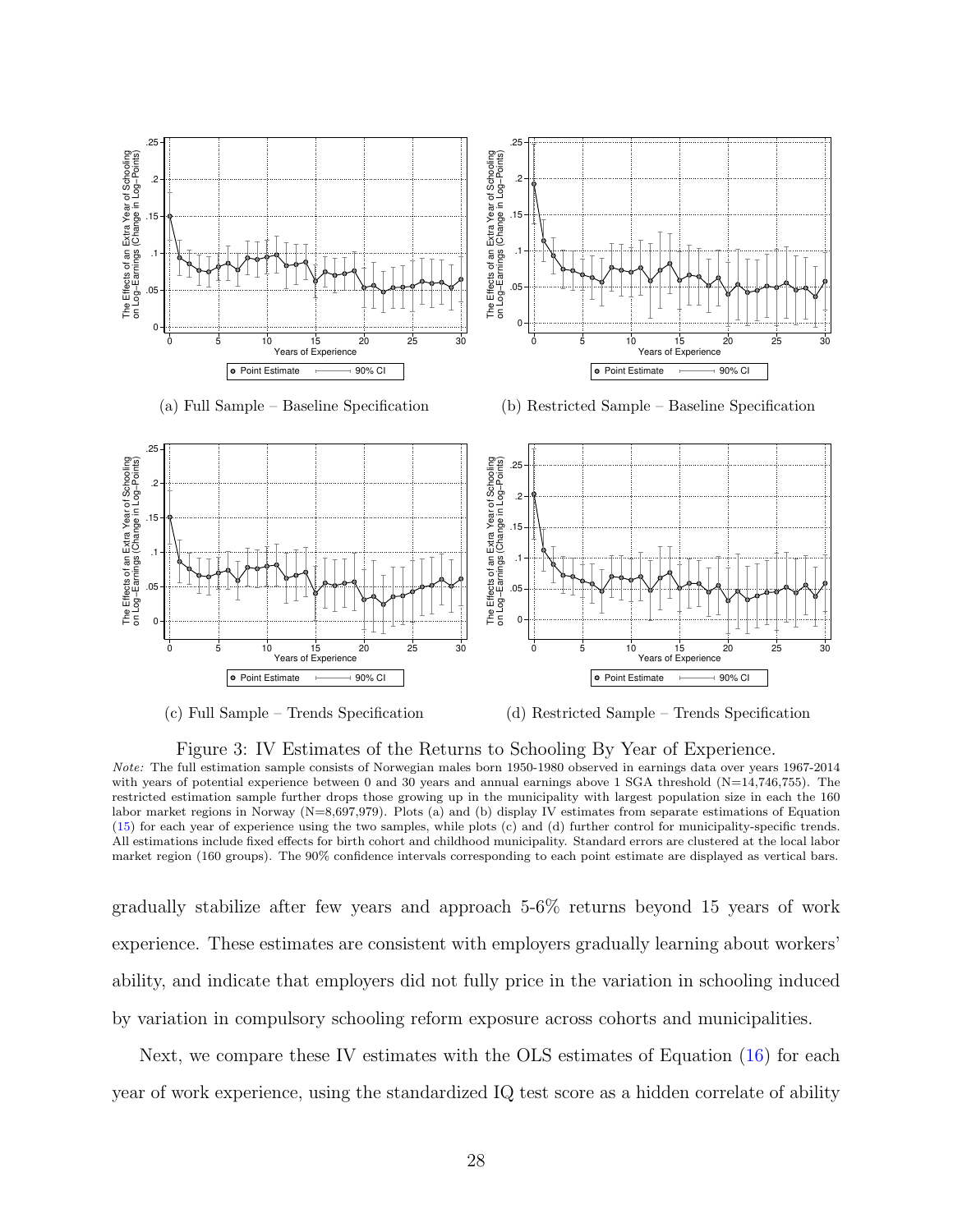<span id="page-28-0"></span>



(b) Margin-Specific OLS and IV Weights

Figure 4: Non-Linear Returns to Schooling and Margin-Specific OLS and IV Weights. Note: Panel (a) plots OLS estimates of returns to schooling at 10-20 years of experience from a specification with dummies for each year of schooling, controlling for cohort and childhood municipality fixed effects, and flexible time trends. The estimation sample consists of Norwegian males born 1950-1980 observed in earnings data over years 1967-2014 with years of experience between 10 and 20 years and annual earnings above 1 SGA threshold. The estimates show the returns to each year of schooling relative to 7 years of compulsory schooling. Panel (b) plots the margin-specific OLS and IV weights at each year of schooling.

and controlling for municipal and cohort fixed effects. As argued above, the relationship between earnings and schooling is typically not log-linear. To compare OLS with the IV estimates we use the specification in Equation  $(18)$ . Figure [4-](#page-28-0)(a) displays the (stacked average of) estimates  $\gamma_{s,t}$  at experiences  $t = (10, \dots, 20)$  for each additional year of schooling relative to 7 years of compulsory schooling, illustrating the non-linear relationship between years of schooling and log-earnings in our data. Figure [4-](#page-28-0)(b) further displays the marginspecific IV weights  $\pi_s$  that are used to obtain estimates  $\beta_{s,t}^{(3)} = \sum_s \gamma_{s,t} \pi_s$ . We also display the margin-specific weights for a linear OLS and as expected these differ substantially from the IV weights.

Figures [5-](#page-29-0)(a) and 5-(b) display the estimates of  $\beta_{s,t}^{(3)}$  and  $\beta_{z,t}^{(3)}$ , respectively. Comparing Figures [5-](#page-29-0)(a) and [3-](#page-27-0)(a) shows that the OLS and the IV estimates of returns to schooling reflect a similar pattern across years of experience, despite the fact that these estimators use different sources of variation. The point estimates of both  $\beta_{s,t}^{(1)}$  and  $\beta_{s,t}^{(3)}$  decline rapidly within the first few years and then stabilize after some years of experience. Furthermore, the point estimates of  $\beta_{z,t}^{(3)}$  increase by experience, rapidly at first, and then stabilize after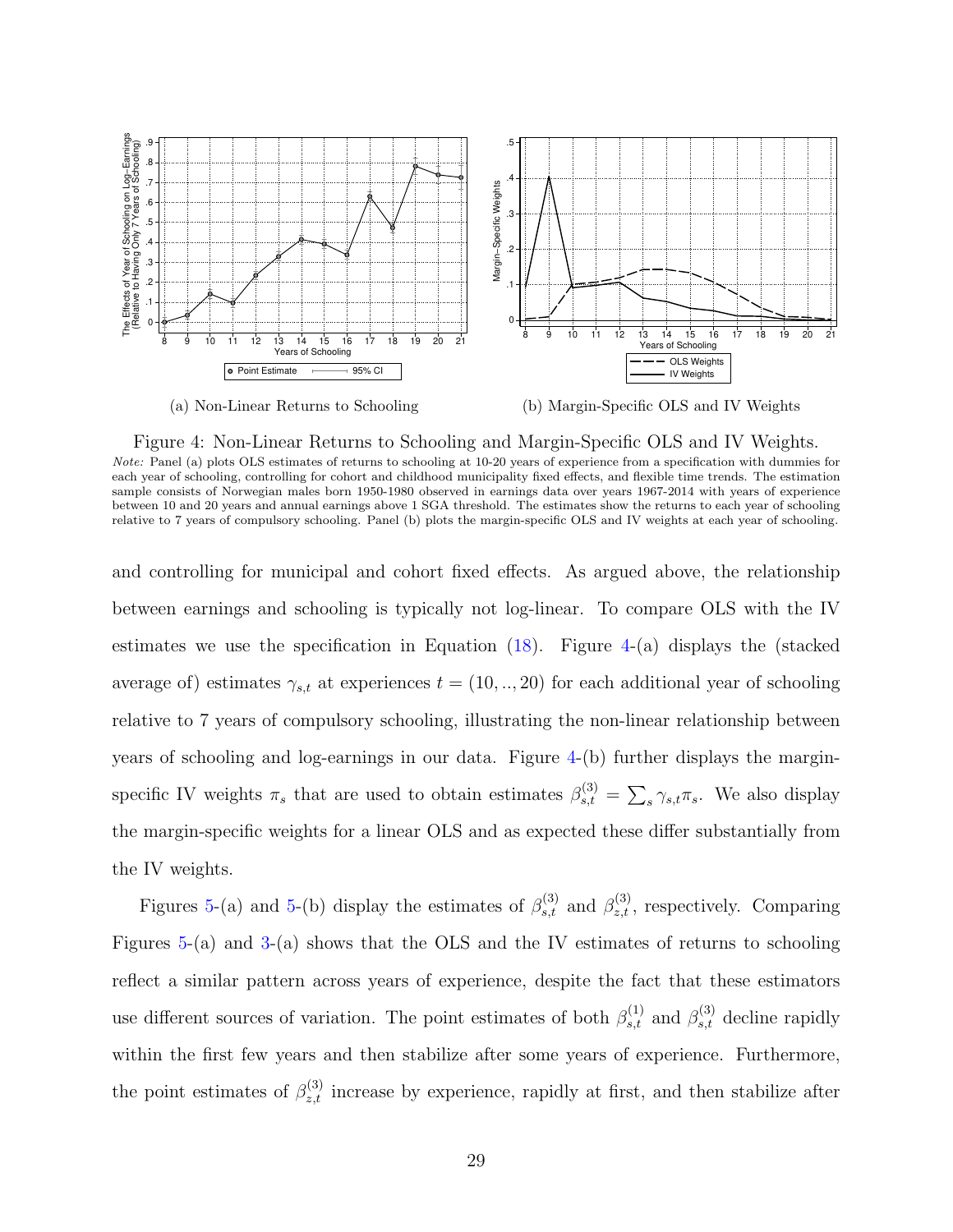#### <span id="page-29-1"></span>15 years of work experience.

<span id="page-29-0"></span>

Figure 5: IV-Weighted OLS Estimates of the Returns to Schooling and IQ.

Note: The estimation sample consists of Norwegian males born 1950-1980 observed in earnings data over years 1967-2014 with years of potential experience between 0 and 30 years and annual earnings above 1 SGA threshold (N=14,746,755). Plots (a) and (b) display IV-weighted OLS estimates of returns to schooling and IQ from separate estimations of Equation [\(18\)](#page-26-1) for each year of experience. All estimations include fixed effects for birth cohort and childhood municipality. Standard errors are clustered at the local labor market region (160 groups). The 95% confidence intervals corresponding to each point estimate are shown as vertical bars.

At this point, we note that the patterns in the returns to schooling and IQ over the workers' careers measured in our data are surprisingly similarly to those found in the NLSY using the AFQT score. The fast decline in the returns to schooling and the increase in the returns to the IQ test score early in the career and the convergence to long-run values after a few years are present in both datasets (also see Figure 1 in [Lange](#page-48-2) [\[2007\]](#page-48-2)).

We also find patterns in the variation of the interaction between the AFQT and experience across the education distribution that are similar to the ones reported by [Arcidiacono et al.](#page-45-2) [\[2010\]](#page-45-2). They report that the increase in the returns to the AFQT score with experience is absent for those with more than a high school degree. In Figure [6](#page-30-0) we display the returns to IQ estimated separately for three groups differentiated by their education attainment. Figure [6-](#page-30-0)(a) shows the returns to IQ over the life-cycle among those with 7-9 years of schooling, Figure [6-](#page-30-0)(b) for those with 9 years of schooling up to receiving a high school degree, and Figure [6-](#page-30-0)(c) for those with more than a high school degree.

We find that the interaction between experience and the IQ test score is driven entirely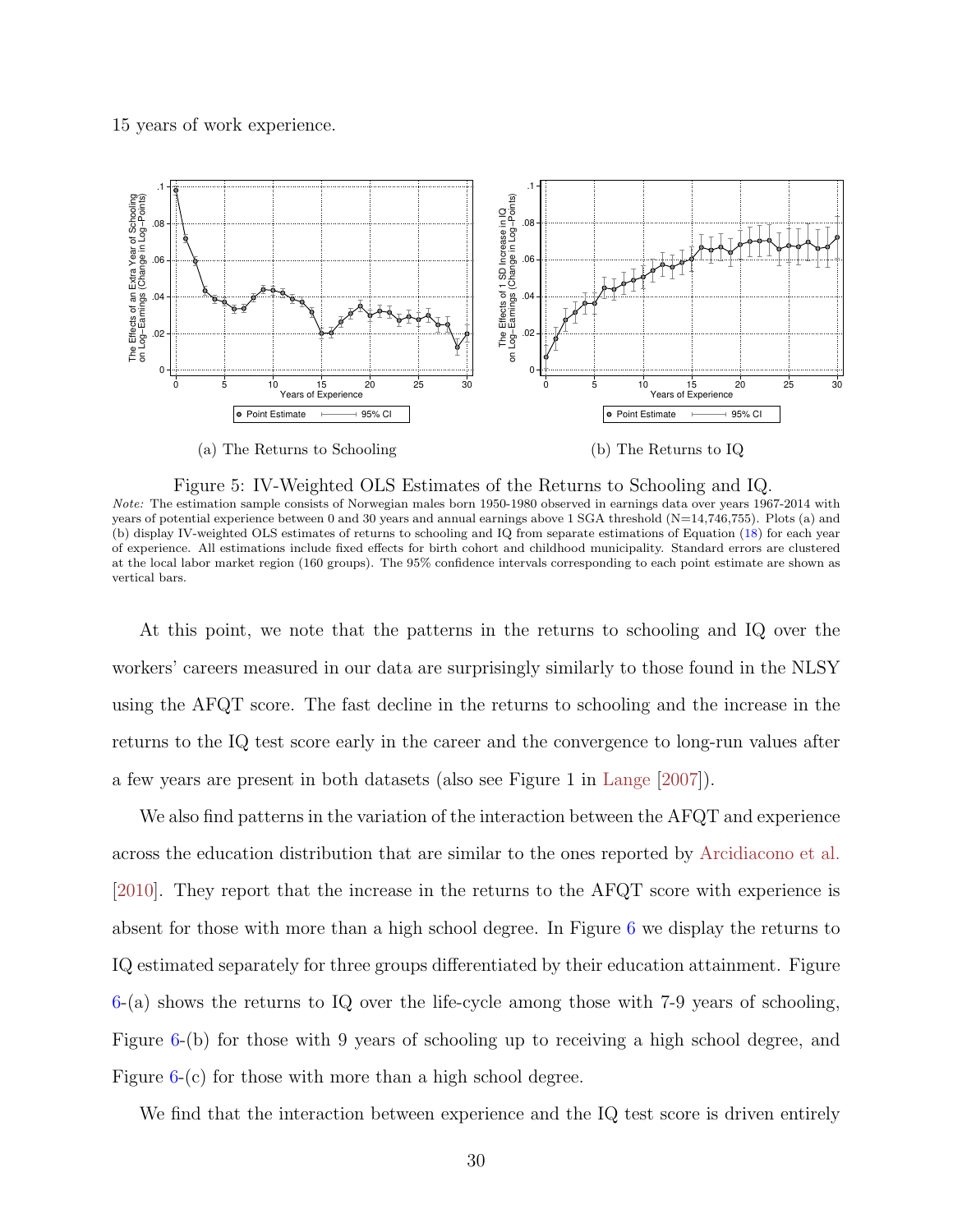<span id="page-30-1"></span><span id="page-30-0"></span>

(c) The Returns to IQ: College/University

Figure 6: OLS Estimates of the Returns to IQ by Level of Education. Note: The estimation sample consists of Norwegian males born 1950-1980 observed in earnings data over years 1967-2014 with years of potential experience between 0 and 30 years and annual earnings above 1 SGA threshold (N=14,746,755).

by those with less than a college degree, which is similar to what [Arcidiacono et al.](#page-45-2) [\[2010\]](#page-45-2) found. Like [Arcidiacono et al.](#page-45-2) [\[2010\]](#page-45-2), we also conjecture that employers are better informed about differences in cognitive ability among those with post-secondary education, possibly because they observe the grades, choice of field of study, reference letters, and because college-educated individuals get internships that reveals information about their ability.

Returning to the IV and OLS estimates from Figures [3](#page-27-0) and [5,](#page-29-0) we find through visual inspection that these estimates are consistent with each other. This variation in the coefficients on schooling and IQ over the workers' careers is consistent with employers learning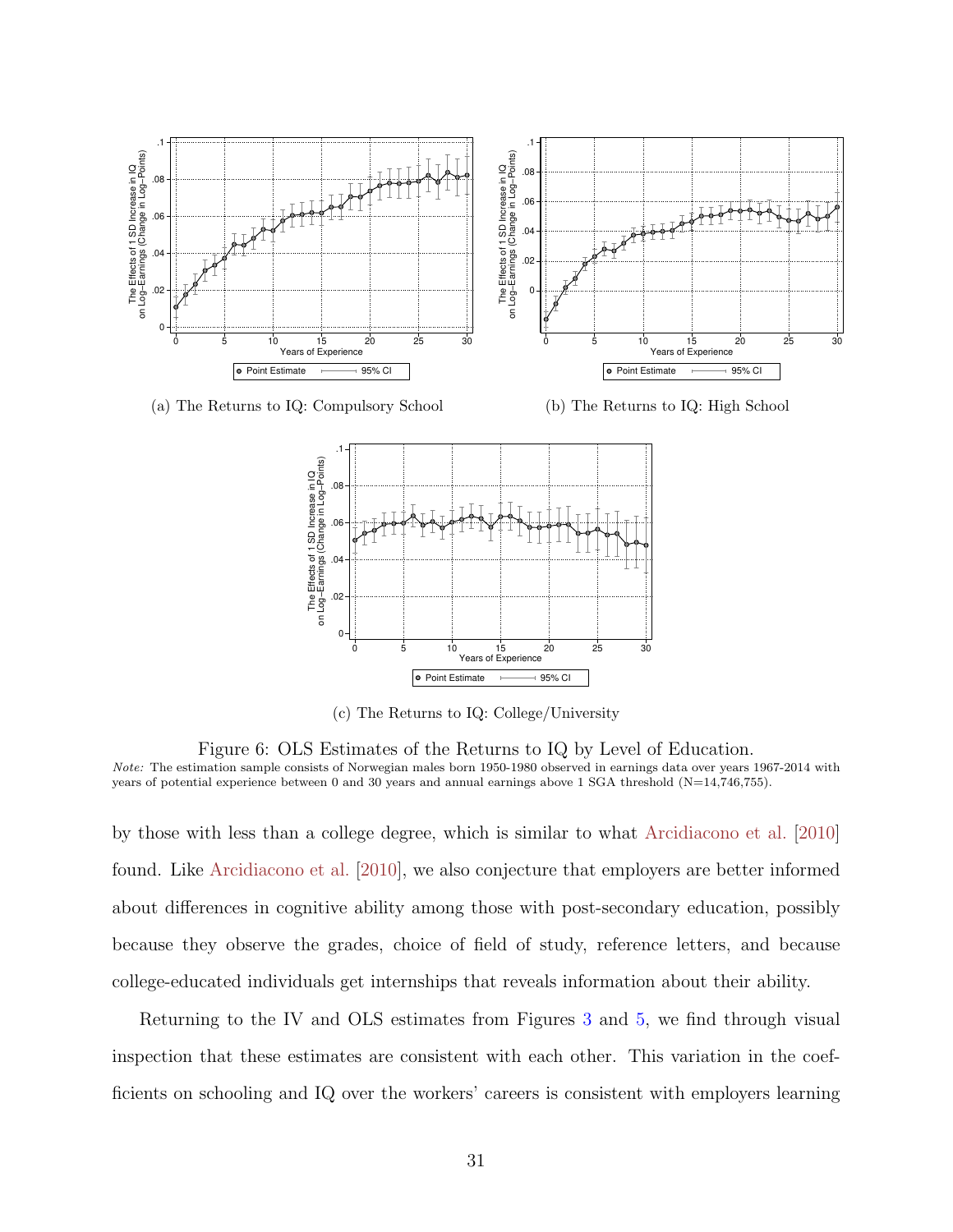about ability differences across individuals with relatively little education. Next, we estimate how rapidly this learning process unfolds using three different sets of estimates: either of the estimates  $\{\beta_{s,t}^{(3)}, \beta_{z,t}^{(3)}\}_{t=0}^T$  from the OLS specification or the IV estimate of  $\{\beta_{s,t}^{(1)}\}_{t=0}^T$ .

From Equation [\(12\)](#page-11-0), we know that the coefficients  $\{\beta_{s,t}^{(3)}, \beta_{z,t}^{(3)}\}_{t=0}^T$  are given by

$$
\beta_{s,t}^{(3)} = \theta_t b_{s,0}^{(3)} + (1 - \theta_t) b_{s,\infty}^{(3)};
$$
  

$$
\beta_{z,t}^{(3)} = \theta_t b_{z,0}^{(3)} + (1 - \theta_t) b_{z,\infty}^{(3)},
$$

where  $\{b_{s,0}^{(3)}\}$  $s_0^{(3)}$ ,  $b_{z,0}^{(3)}$  are the projection coefficients of log-earnings on schooling and ability at the onset of the individuals career and  $\{b_{s,\infty}^{(3)}, b_{z,\infty}^{(3)}\}$  are the projection coefficients that would be observed once productivity of individuals was fully revealed in the market. The parameters  ${b_{s,0}^{(3)}}$  $s_0^{(3)}$ ,  $b_{z,0}^{(3)}$ ,  $b_{s,\infty}^{(3)}$ ,  $b_{z,\infty}^{(3)}$ , however, do not have a straightforward interpretation in terms of social or private returns. The IV estimates of  $\{\beta_{s,t}^{(1)}\}_{t=0}^T$  can also be expressed as

$$
\beta_{s,t}^{(1)} = \theta_t b_{s,0}^{(1)} + (1 - \theta_t) b_{s,\infty}^{(1)},
$$

where the weights  $\{\theta_t\}$  are the same as before. The parameters  $\{b_{s,0}^{(1)}\}$  $_{s,0}^{(1)}, b_{s,\infty}^{(1)}\},$  however, do have interesting economic interpretations. The parameter  $b_{s,0}^{(1)}$  $s,0}^{(1)}$  represents the private returns to education at  $t = 0$  and the parameter  $b_{s,\infty}^{(1)}$  represents the social returns to education. As shown above, the IV estimates of  $\beta_{s,t}^{(1)}$  represent the private returns at time t.

Table [2](#page-32-0) displays the estimates of the parameters that enter these weighted averages for all three sets of estimates obtained by fitting the parameter estimates in Figures [3](#page-27-0) and [5](#page-29-0) using non-linear least squares. We observe that the estimates of the speed-of-learning parameter,  $K_1$ , using schooling coefficients are similar across the OLS and the IV specifications, but they are different from the estimate of  $K_1$  that is obtained from using the standardize IQ score. Although the IV estimate of  $K_1$  is imprecisely measured, its 95% confidence interval does not overlap with the estimate using the IQ, suggesting that a simple learning model can not explain the full dynamics in the education and the IQ coefficients over workers' experience.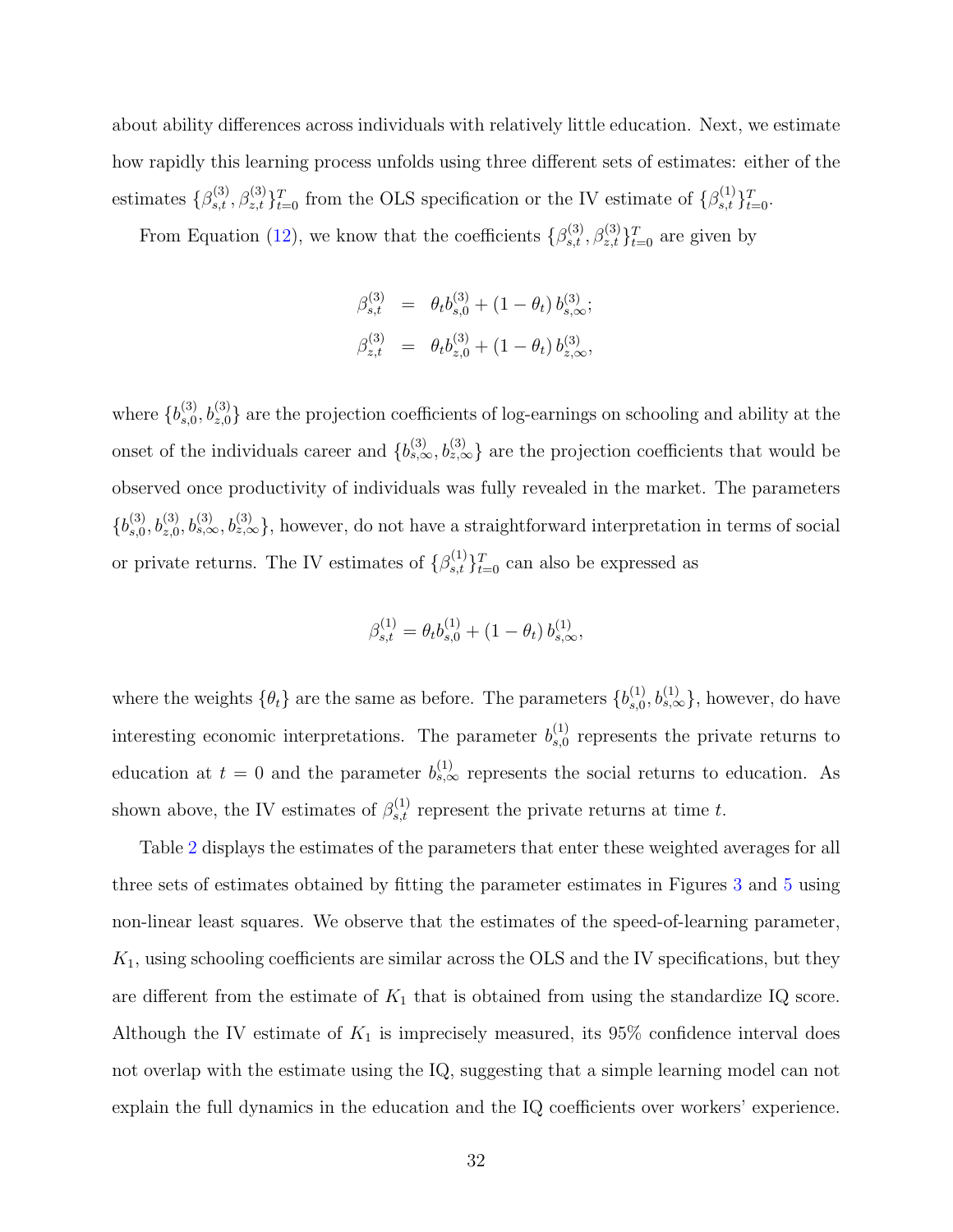|                            | A. IV-Weighted OLS Estimates |                                     |                                     |                       |  |
|----------------------------|------------------------------|-------------------------------------|-------------------------------------|-----------------------|--|
|                            | Two Values of $K_1$          |                                     | One Value of $K_1$                  |                       |  |
|                            | (1)                          | $\left( 2\right)$                   | (3)                                 | (4)                   |  |
|                            | Years of<br>Schooling        | IQ Test<br>Score                    | Years of<br>Schooling               | IQ Test<br>Score      |  |
| Speed of Learning $K_1$    | $0.377***$                   | $0.116***$                          | $0.207***$                          |                       |  |
| Initial Value $b_0$        | (0.046)<br>$0.098***$        | (0.023)<br>$0.008$ <sup>**</sup>    | (0.029)<br>***<br>0.084<br>$-0.001$ |                       |  |
| Limit Value $b_{\infty}$   | (0.005)<br>$0.023***$        | (0.004)<br>${0.087}^{\ast\ast\ast}$ | (0.004)<br>$0.017***$               | (0.004)<br>$0.077***$ |  |
|                            | (0.002)                      | (0.005)                             | (0.002)                             | (0.003)               |  |
| Municipality Fixed Effects |                              |                                     |                                     |                       |  |
| Cohort Fixed Effects       |                              |                                     |                                     |                       |  |

<span id="page-32-0"></span>Table 2: Estimates of the Speed of Employer Learning, Initial Value and Limit Value.

|                              | <b>B.</b> IV Estimates |                       |                        |                       |
|------------------------------|------------------------|-----------------------|------------------------|-----------------------|
|                              | Full Sample            |                       | Restricted Sample      |                       |
|                              | (1)                    | $\left( 2\right)$     | (3)                    | (4)                   |
|                              | Years of               | Years of              | Years of               | Years of              |
|                              | Schooling              | Schooling             | Schooling              | Schooling             |
| Speed of Learning $K_1$      | $0.447***$             | $0.490***$            | $0.532***$             | $0.565***$            |
| Initial Value $b_0$          | (0.127)<br>$0.145***$  | (0.110)<br>$0.148***$ | (0.058)<br>$0.192$ *** | (0.055)<br>$0.204***$ |
| Limit Value $b_{\infty}$     | (0.013)<br>$0.063***$  | (0.014)<br>$0.048***$ | (0.010)<br>$0.050***$  | (0.010)<br>$0.045***$ |
|                              | (0.004)                | (0.004)               | (0.003)                | (0.003)               |
| Municipality Fixed Effects   |                        |                       |                        |                       |
| Cohort Fixed Effects         |                        |                       |                        |                       |
| Municipality-Specific Trends |                        |                       |                        |                       |

Note: The full estimation sample consists of Norwegian males born 1950-1980 observed in earnings data over years 1967-2014 with years of potential experience between 0 and 30 years and annual earnings above 1 SGA threshold (N=14,746,755). The estimated experience-specific coefficients of schooling and IQ on log-earnings using the full estimation sample presented in Figure [5](#page-29-0) are used to construct the IV-weighted OLS estimates of speed of learning, initial values og limit values in panel A, columns  $(1)-(4)$ . The estimates plotted in Figure  $3(a)$  $3(a)$  for the full estimation sample are used to construct the corresponding IV estimates of speed of learning, initial value og limit value in panel B, columns (1)-(2). The IV estimates in panel B, columns (3)-(5), are based on the estimates plotted in Figure [3\(](#page-27-0)b) for a restricted estimation sample in which the municipality with largest population size in each the 160 labor market regions in Norway is dropped (N=8,697,979). \* p < 0.10, \*\* < 0.05, \*\*\* p < 0.01.

We also note that estimates of  $K_1$ ,  $b_{s,0}^{(1)}$  $s_0^{(1)}$  and  $b_{s,\infty}^{(1)}$  in Table [2-](#page-32-0)B are quite similar across columns (1)-(4) that are based on IV estimates for the full sample and the restricted sample, as well as for specifications with and without controls for municipality-specific trends, respectively.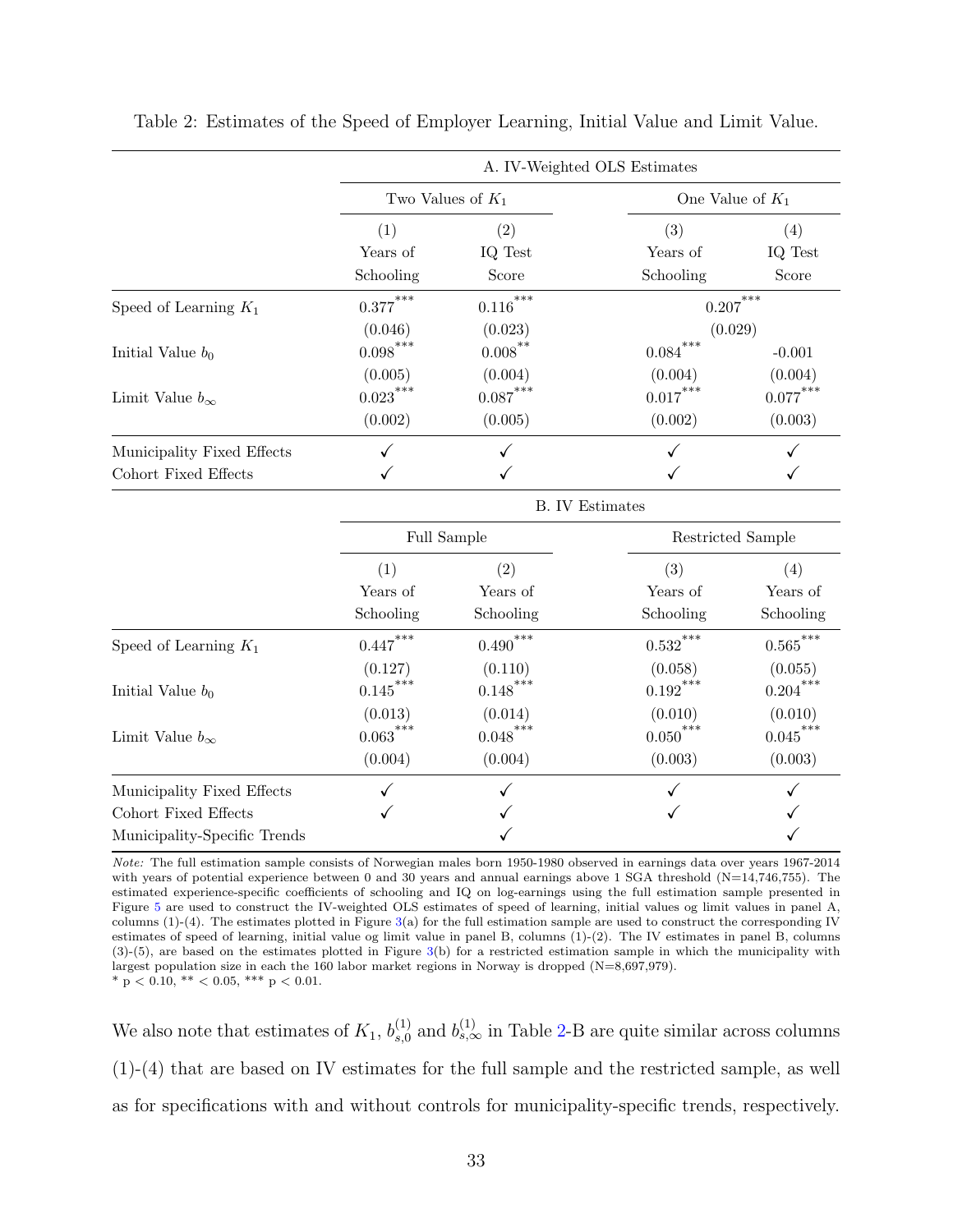Given our assumptions, we can construct estimates of the social and private returns to education based on the results reported in Table [2.](#page-32-0) As shown above, the limit  $b_{s,\infty}^{(1)}$  estimates the social returns to education, while the returns for fewer years of experience represent the private returns to education. Figure [7](#page-34-0) displays the private and social returns based on the estimates from Table [2.](#page-32-0) The scatter plot displays the estimate obtained from the full sample (as in Figure [3-](#page-27-0)(a)) and the horizontal solid line represents the social returns.

To construct this figure we use the values  $b_{s,0}^{(1)} = 0.145$  and  $b_{s,\infty}^{(1)} = 0.063$  from column (1) in Panel B of Table [2.](#page-32-0) The latter is an estimate of the social returns to education and the former represents an estimate of the private returns to education prior to any learning. Given the large spread in estimates for  $K_1$ , we show results using the two estimates that bracket the value of  $K_1$  in Table [2.](#page-32-0) The value  $K_1 = 0.447$  (reported in column (1) in Panel B) implies a very rapid learning, while the value  $K_1 = 0.116$  (reported in column (2) in Panel A) implies a much slower learning process. As expected from our model (see Equation [\(8\)](#page-9-1)), we can see that the speed of learning  $(K_1)$  substantially affects the wedge between private returns and the social returns to education for medium and long experiences.

Given these estimates, we can calculate the internal private rate of return for an additional year of schooling. This equates the present discounted value of earnings over the career assuming a career length of 40 years. The private internal rate of return associated with  $K_1 = 0.447$  $K_1 = 0.447$  and the lower broken curve in Figure 7 is 7.9% which is 1.6 percentage points higher than the social returns to schooling at 6.3%. The internal rate of return associated with slower learning  $(K_1 = 0.116)$ , and the upper broken line in Figure [7](#page-34-0) is at 10.6%, which exceeds the social returns by 4.3 percentage points. Finally, using the experience-specific IV estimates estimates of the private returns to education (the scatter plot), we obtain an internal rate of return of 8.1  $\%$   $^{19}$  $^{19}$  $^{19}$ 

As discussed earlier, the wedge between the private and the social returns to education informs us about the signaling value of education. Using an estimate of social returns to

<sup>&</sup>lt;sup>19</sup>After experience 31, when increasing rates of individuals start retiring, we use  $6.3\%$ .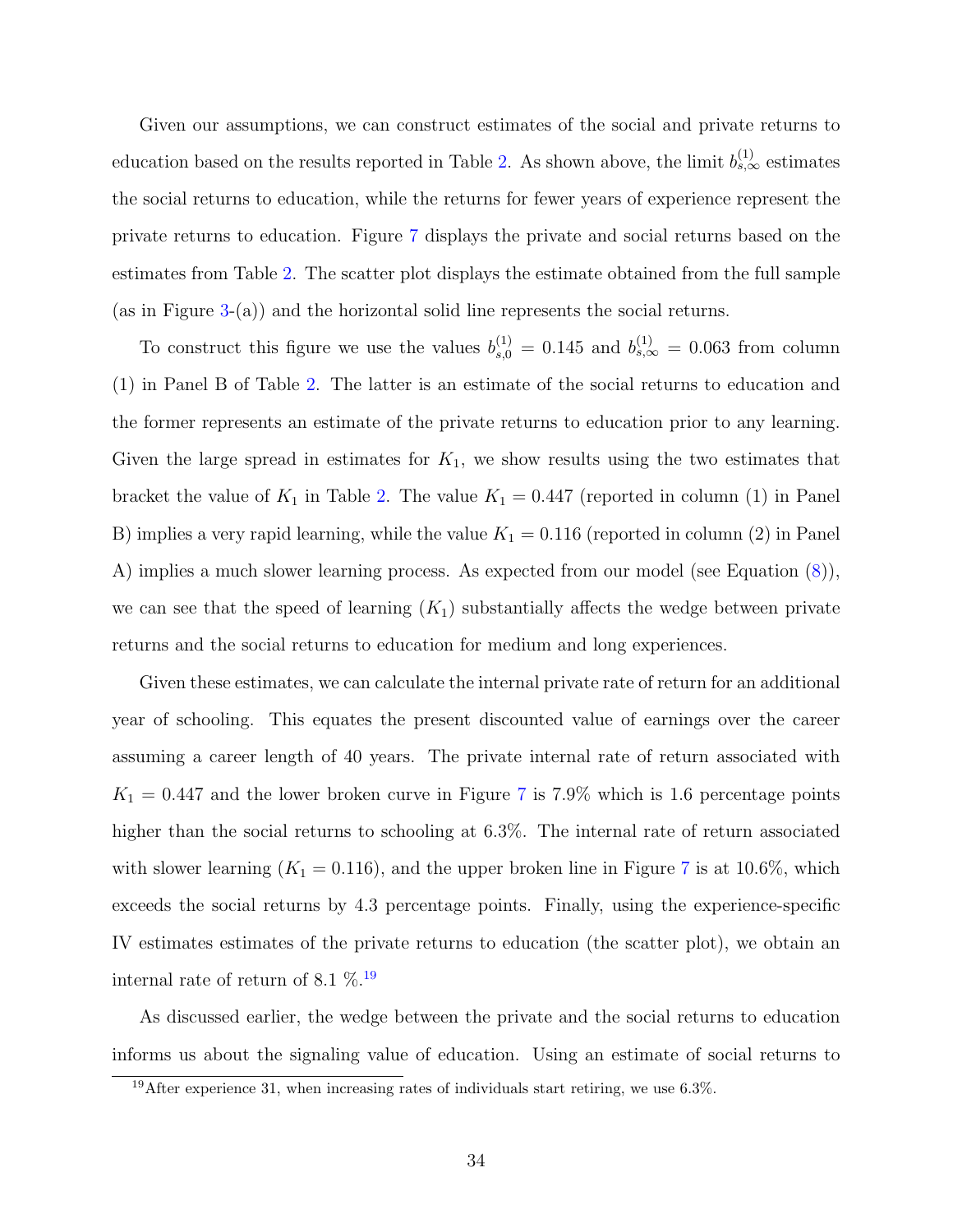education at 6.3% and the lowest implied estimate of private internal rate of return at 7.9% (associated with  $K_1 = 0.447$ ), we can conclude that 80% of the private return to education can be attributed to education raising the productivity of workers and 20% to the signaling value of education. Using other estimates of the private internal rates of return that are calculated at lower speeds of employer learning would indicate that a higher fraction of the private returns to education can be attributed to the signaling value of education.

<span id="page-34-0"></span>

Figure 7: The Private and Social Returns to Schooling.

Finally, we can also compare the estimate of the social returns to education of 6.3% with a standard Mincer returns to education – that is the coefficient on years of schooling in a noninteracted specification controlling for a flexible experience profile. This comparison provides an indication on how much the social returns differ from the observed average differences in earnings in the population and is of interest since the Mincer coefficient is a very commonly used indicator of the value of education. We find that the Mincer coefficient estimated using the full sample is at 6.8%, exceeding the social returns by about half a percentage point.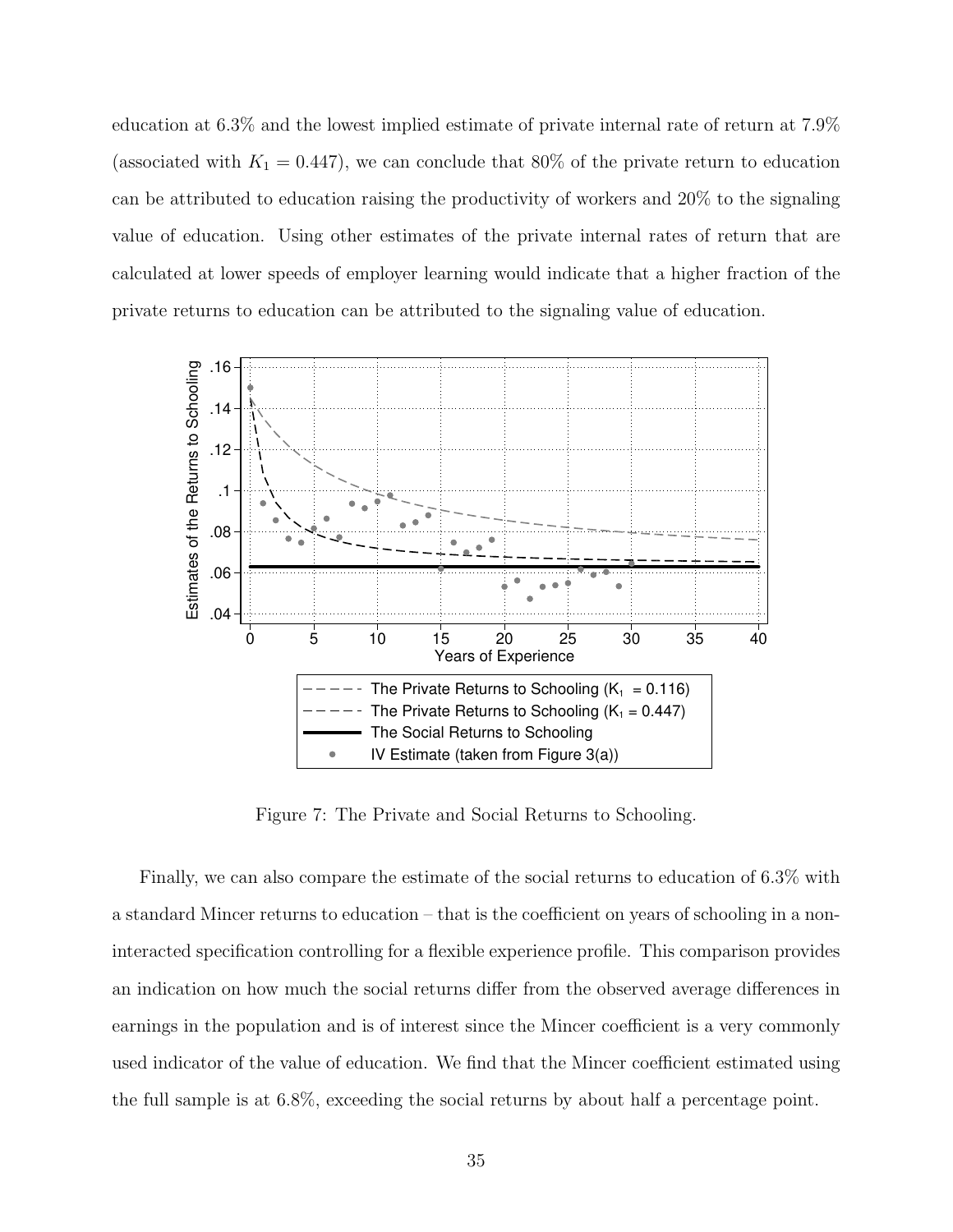## <span id="page-35-4"></span><span id="page-35-1"></span>6 Extensions

### <span id="page-35-0"></span>6.1 Productive Externalities

So far, we have abstracted from externalities of education that manifest across employers. We consider such productive externalities next. For this we follow the approach developed by [Acemoglu and Angrist](#page-45-1) [\[2000\]](#page-45-1) and [Moretti](#page-49-0) [\[2004\]](#page-49-0) and discussed in [Lange and Topel](#page-48-0) [\[2006\]](#page-48-0).

To that end, we begin by defining the total effective units of labor,  $\chi_{\ell}$ , employed in market  $\ell$  to be the sum of all effective individual labor,  $\chi_{it}$ , that was defined in Equation [\(1\)](#page-6-1). Suppressing the index t, we can write the total effective labor as  $\chi_{\ell} = \sum_{i \in \ell} \chi_i$ . Further, suppose that the aggregate output in market  $\ell$ , which we denote by  $Q_{\ell}$ , depends on the aggregate labor  $\chi_{\ell}$ , capital  $\mathbf{K}_{\ell}$  and location specific total factor productivity (TFP)  $\Psi_{\ell}$ . In particular, suppose  $Q_\ell$  is given by a Cobb-Douglas production function, i.e.,  $Q_\ell = \Psi_\ell \mathbf{K}_\ell^a \chi_\ell^{1-a}$  $_{\ell}^{1-a}, a \in (0,1).$ 

To simplify our analysis and to focus on education, we further assume that the capital is freely mobile across all markets and the rental rate of capital, which we denote by  $r$ , is the same across all markets. Thus, the wage per effective unit of labor, is given by

<span id="page-35-3"></span>
$$
W_{\ell} = \tau(a, r) \times \Psi_{\ell}^{1/1-a},\tag{19}
$$

where  $\tau(a,r)$  is a function of  $(a,r)$  that does not vary across locations, and can thus be suppressed for our analysis.<sup>[20](#page-0-0)</sup> To capture education externalities we posit that the TFP in market  $\ell$  is a function of a measure of aggregate education in this market, and is given by

<span id="page-35-2"></span>
$$
\Psi_{\ell} = \exp\left(\vartheta \times \overline{S}_{\ell}\right) \tilde{\Psi}_{\ell},\tag{20}
$$

where  $\overline{S}_{\ell}$  is the aggregate schooling and  $\vartheta$  captures the strength of the local production externality of education, and  $\tilde{\Psi}_{\ell}$  represents differences in total factor productivity across

 $20$ This wage function is appropriate for markets across which there is no migration. With freely mobile labor and capital market the wage function will change; see [Roback](#page-50-7) [\[1982\]](#page-50-7) and [Lange and Topel](#page-48-0) [\[2006\]](#page-48-0).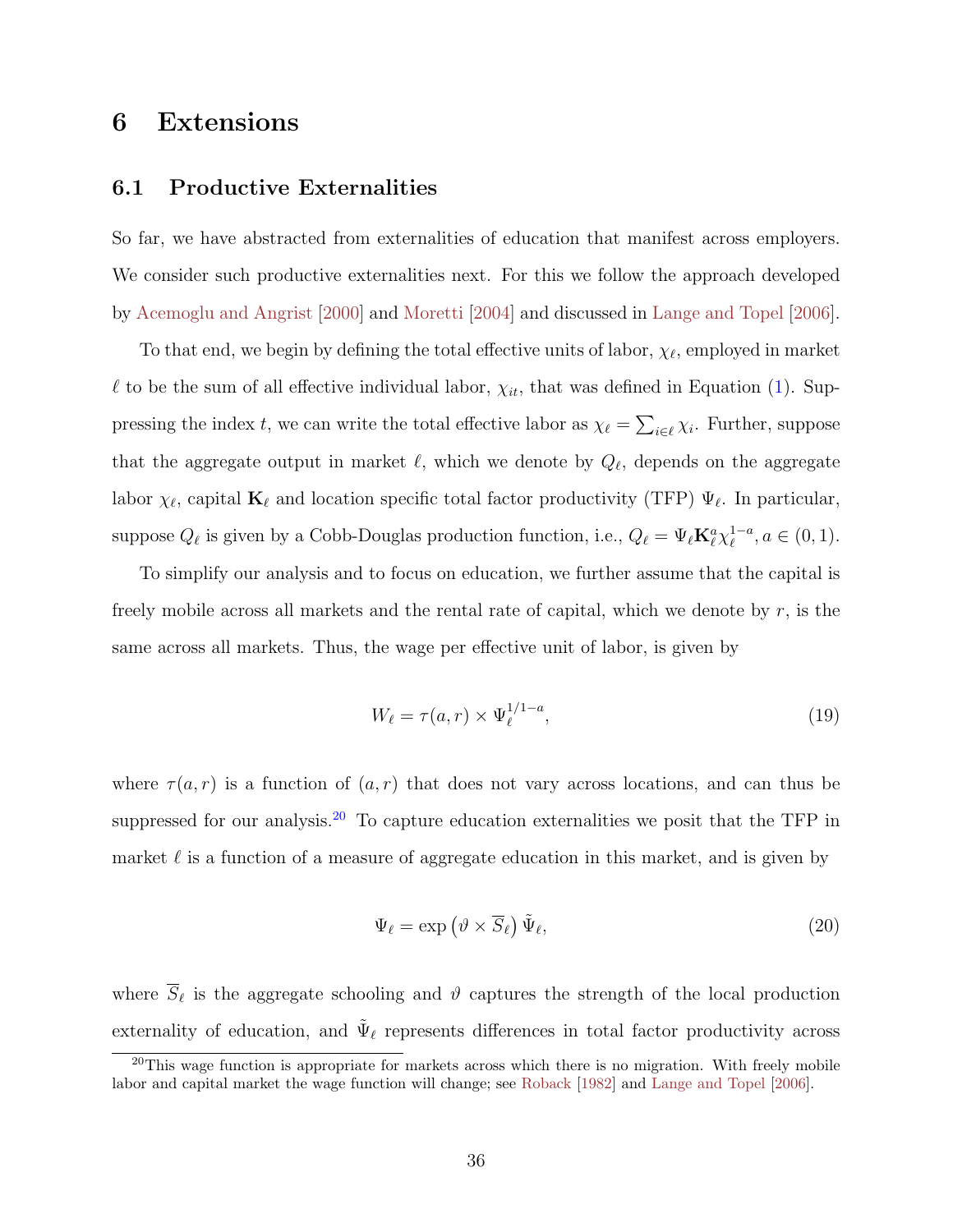locations not caused by educational attainment of the population in that location. In our empirical application we use average years of schooling in  $\ell$  to measure  $S_{\ell}$ .

In this environment, wages are equal to their expected marginal product and are given by  $\mathbb{E}[W_\ell \times \chi_{i,t} | \mathcal{E}_{it}] = W_\ell \times \mathbb{E}[\chi_{i,t} | \mathcal{E}_{it}],$  where the expectation  $\mathbb{E}[\chi_{i,t} | \mathcal{E}_{it}]$  is defined in Section [2.](#page-6-0) Substituting [\(20\)](#page-35-2) in [\(19\)](#page-35-3) and taking logs, we can express log-earnings as a function of location specific average schooling as well as the expectation of  $ln(\chi_{i,t}),$ 

<span id="page-36-0"></span>
$$
\ln W_{it} = \beta_0 + 1/(1 - a) \times \vartheta \times \overline{S}_{\ell} + 1/(1 - a) \times \ln(\tilde{\Psi}_{\ell}) + \mathbb{E}[\ln(\chi_{i,t})|\mathcal{E}_{it}], \tag{21}
$$

which forms the basis of our estimation of the externality of education. In other words, [\(21\)](#page-36-0) suggests that we can augment our empirical specification in Equation [\(15\)](#page-22-1) by including a measure of aggregate schooling  $\overline{S}_{\ell}$  as an additional regressor. But that introduces  $1/(1 - a) \times$  $\ln(\tilde{\Psi}_\ell)$  in the unobservable, which can correlate with  $\overline{S}_\ell$ , because skill biased technical change can lead to location specific skill upgrading as well as productivity improvements. This endogeneity could lead to an overestimation of the effect of  $\overline{S}_{\ell}$  on log-earnings. We thus require additional instrument(s) for  $S_{\ell}$ , which we introduce below.

Equation [\(21\)](#page-36-0) implies the following estimation equation:

<span id="page-36-1"></span>
$$
\ln W_{it} = \alpha_t + \beta_t S_i + \overline{\beta} \ \overline{S}_{\ell y} + \tau_t X_i + \tilde{\omega}_{it},\tag{22}
$$

where  $\overline{S}_{\ell y}$  is the average years of schooling across all individuals aged 16 to 67 in the same market  $\ell$  as individual i who worked full-time (earnings  $> 1$  SGA) in the calendar year y, and the remaining variables are defined exactly as before.<sup>[21](#page-0-0)</sup>A natural choice of an instrument for  $\overline{S}_{\ell y}$  is the fraction of workers in market  $\ell$  in year y who had been exposed to the compulsory

<sup>&</sup>lt;sup>21</sup>Comparing the coefficient of average schooling in  $(21)$  and that in  $(22)$ , we see that the causal effect of average schooling on wages exceeds the production externality  $\vartheta$  by a factor of  $1/(1-a)$ . Therefore, any estimate of the coefficient on average wages from earnings data needs to be adjusted by the labor share to obtain an estimate of the production externality. Using OECD data from 1995–2012, we estimate an average labor share in Norway to be 0.566, and use this share to adjust the coefficient estimate for average schooling in our estimations. The corresponding average labor share for the U.S. is at 0.66 using the same data source.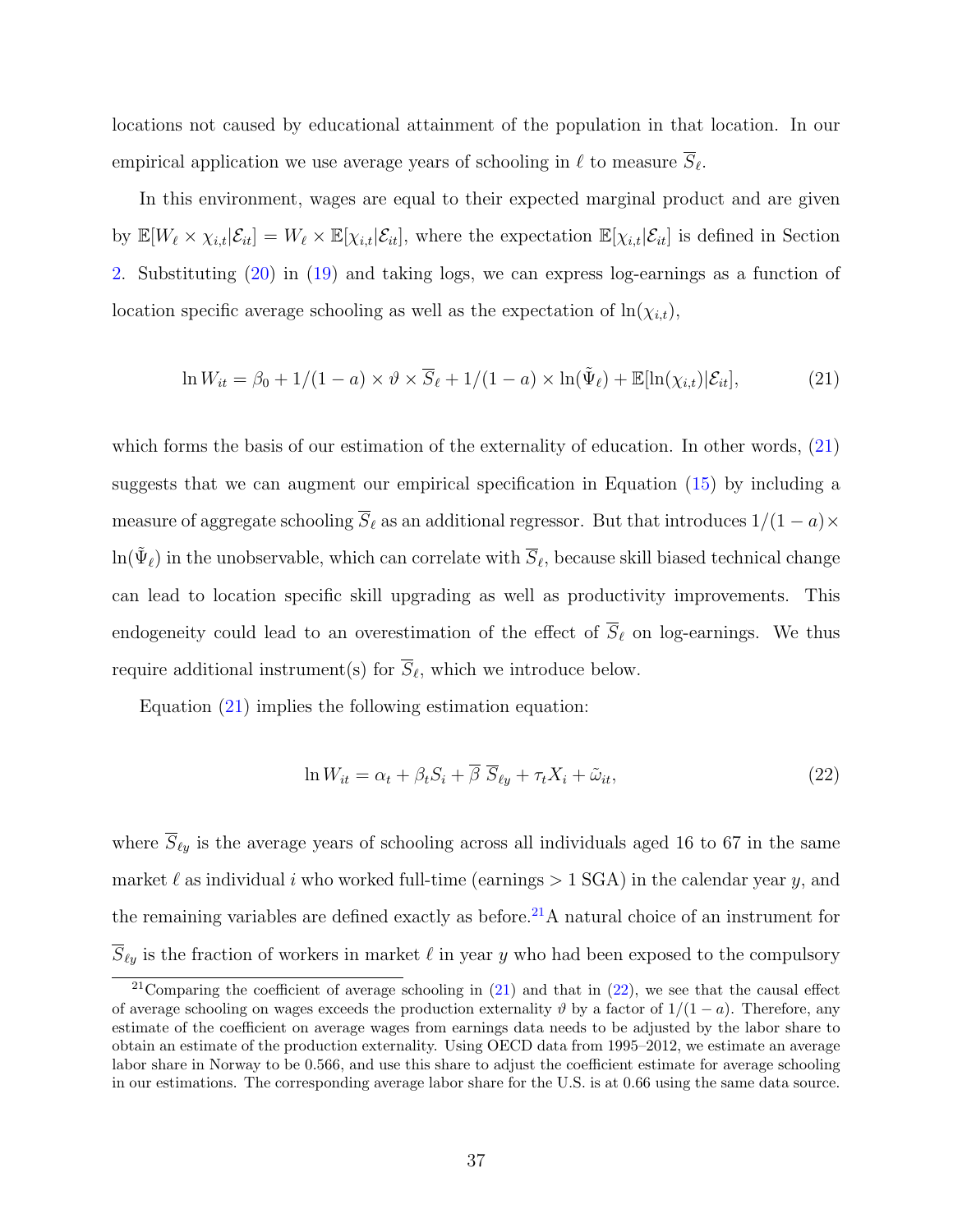schooling reform. Let  $\overline{D}_{\ell y} \in [0, 1]$  denote such a fraction. The reason why  $\overline{D}_{\ell y}$  is a valid instrument is similar to the reason why  $D_i$  is a valid instrument for  $S_i$ . In particular,  $D_{\ell y}$  is positively correlated with  $\overline{S}_{\ell y}$  but it does not directly affect the local wages except through its effect on average equation in market  $\ell$  and year y.

Importantly, there will be variation in the instrument  $\overline{D}_{\ell y}$  also conditional on  $D_i$ , which is critical in our setting as we now have two endogenous regressors  $(\overline{S}_{\ell y}, S_i)$  in Equation [\(22\)](#page-36-1). To see this, let's compare two cohorts  $(c', c'')$  from the same local labor market, both exposed to the reform, i.e.,  $D_i = 1$  for all i in cohorts c' and c'', but suppose cohort c' was the first cohort in that labor market to be exposed to the reform and so any later cohort  $c > c'$  (including c'') will eventually also be exposed to the reform. Conditional on  $D_i = 1$ , there will be variation in  $\overline{D}_{\ell y}$  across c' and c'', since the two cohorts enter the labor market at different times and will thus be exposed to different individuals in the labor market. Specifically, when cohort  $c'$  enters the labor market at  $t = 0$ , none of the earlier cohorts in his local labor market would have been subject to the reform, while when  $c''$  enters the labor market, workers from c'' will be exposed to *some* earlier cohorts  $c \in \{c', \ldots, c'' - 1\}$  that were also exposed to the reform. Thus, conditional on  $D_i$ , there will be some variation in  $\overline{D}_{\ell y}$  that we can exploit in our setting. Using the staggered reform, we can moreover still control for a full set of dummies  $X_i$  for birth cohort and childhood municipality as before.

That being said, one concern in using  $\overline{D}_{\ell y}$  as an IV is that the variation in average schooling this provides is limited to the range of cohorts born  $1946-1960$  (see Figure [2-](#page-21-0)(a)). Specifically, no cohort born before 1946 was subject to the reform, while all cohorts born after 1960 were exposed. To address this issue of limited identifying variation in average schooling over time stemming directly from the compulsory schooling reform, we use also another instrument for average schooling utilizing information on the presence of a high school in the municipality an individual lived in at age 16. As earlier, by conditioning on birth cohort and childhood municipality, this instrument effectively utilizing openings (or closings) of high schools over time. This variable has substantial temporal variation; while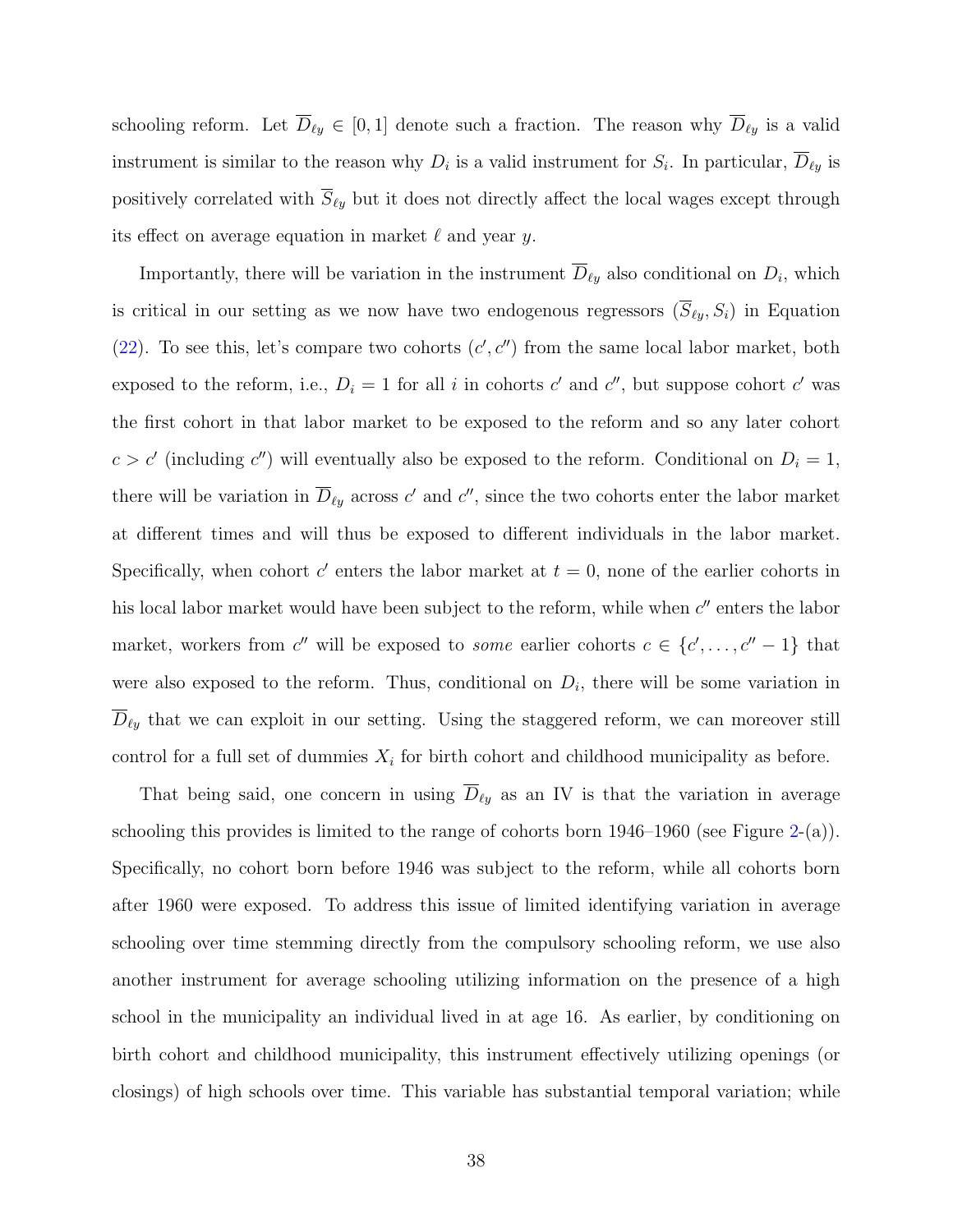<span id="page-38-1"></span>around 80% of the 1950 birth cohort had access to a local high school at age 16, this fraction reached 90% for 1960 birth cohort, 95% for 1970 birth cohort, and higher for later cohorts.

Let  $\overline{D}_i^* \in \{0,1\}$  be a dummy variable that is equal to 1 if there was at least one highschool in the municipality where i lived when he was sixteen years, and 0 otherwise, and similarly, let  $\overline{D}_{\ell y}^* \in [0,1]$  be the fraction of workers in market  $\ell$  in year y who lived in a municipality with at least one high school when they were sixteen years old. Together with the other instruments described above, we propose to use the following first-stage equations:

<span id="page-38-0"></span>
$$
S_i = \mu_t + \lambda_{1t} D_i + \bar{\lambda}_{1t} \overline{D}_{\ell y} + \lambda_{1t}^* D_i^* + \bar{\lambda}_{1t}^* \overline{D}_{\ell y}^* + \rho_t X_i + \kappa_{it};
$$
\n(23)

$$
\overline{S}_{\ell y} = \overline{\mu}_t + \lambda_{2t} D_i + \overline{\lambda}_{2t} \overline{D}_{\ell y} + \lambda_{2t}^* D_i^* + \overline{\lambda}_{2t}^* \overline{D}_{\ell y}^* + \overline{\rho}_t X_i + \overline{\kappa}_{it}.
$$
\n(24)

We included  $D_i^*$  and  $\overline{D}_{\ell y}^*$  as instruments for  $S_i$  for symmetry. As we have an unbalanced panel, we estimate the baseline IV model for each year of experience t separately. For simplicity in the exposition of results, we also estimate the system of Equations  $(22)$ ,  $(23)$ and  $(24)$  jointly across all experience level t using 2SLS, while constraining the effect of individual schooling  $S_i$  and average schooling  $\overline{S}_{\ell y}$  on log-earnings to be constant across all t. In that case, we also impose the same constraints on the first-stage coefficients.

Estimation results from the constrained model are provided in Table [3](#page-39-0) and estimation results from the unconstrained model that allows the coefficients for individual schooling to vary by t are presented in in Figure [8.](#page-40-0) All standard errors are clustered by local labor market. The results from the first-stage regressions indicate that the exposure to compulsory schooling reform and fraction of workers exposed to this reform strongly affect the individual schooling and average schooling. As mentioned above, these effects capture the reform induced variation in schooling for cohorts 1946–1960. The second instrument also has a strong positive effect on average schooling but its effect on individual schooling is weak. Over all the [Sanderson and Windmeijer](#page-50-8) [\[2016\]](#page-50-8)'s multivariate F−test of excluded instruments suggest that the although our instruments are not weak, they are not very strong either.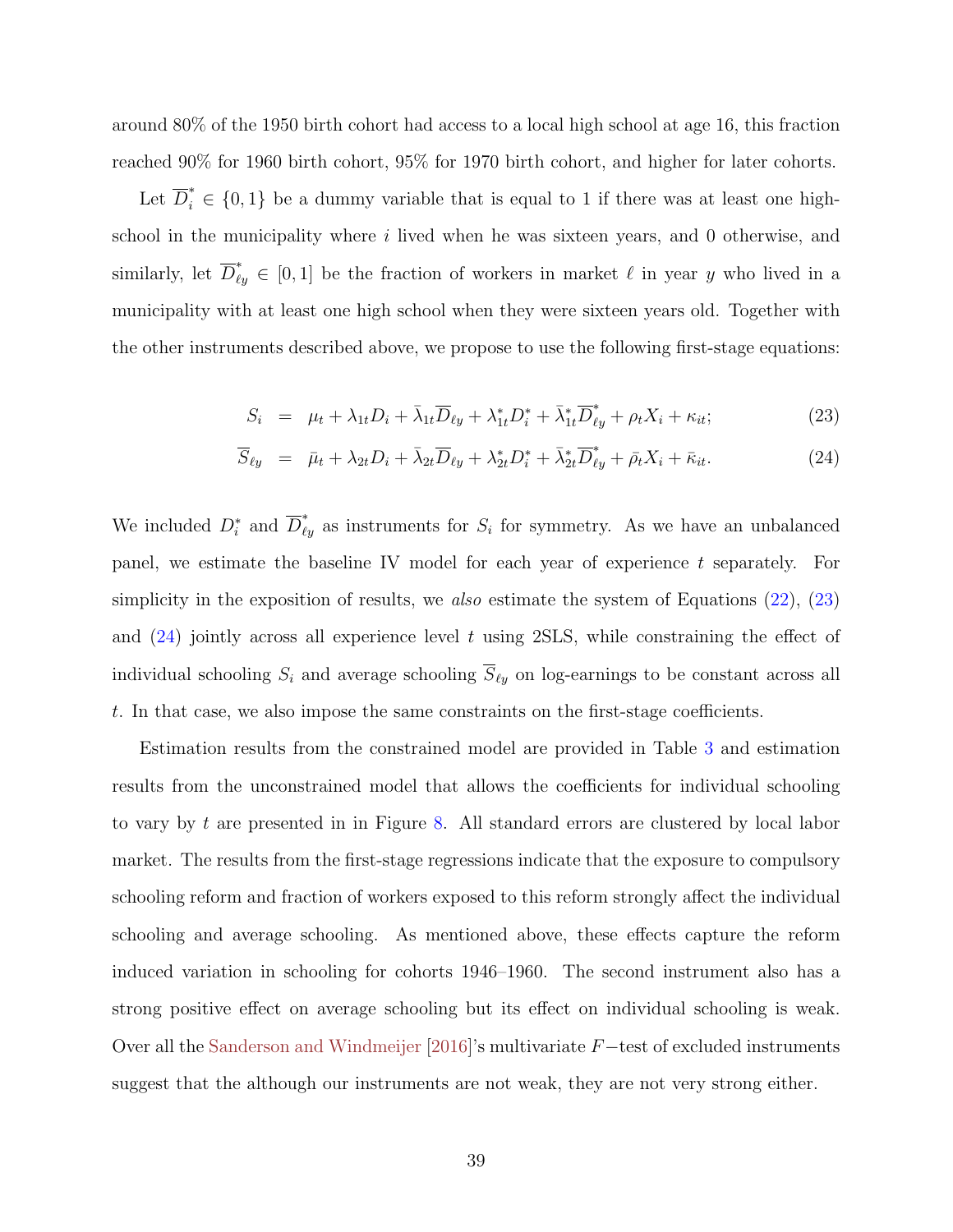|                                              | A. Returns to Schooling Estimates |                      |                          |                      |
|----------------------------------------------|-----------------------------------|----------------------|--------------------------|----------------------|
|                                              | (1)                               |                      | (2)                      |                      |
| Outcome Variable:                            | Log-Earnings                      |                      | Log-Earnings             |                      |
| Endogenous Variables:                        |                                   |                      |                          |                      |
| Individual Years of Schooling                | $0.045$ <sup>**</sup>             |                      | ${0.042}^{\ast\ast}$     |                      |
|                                              | (0.015)                           |                      | (0.019)                  |                      |
| Average Years of Schooling in LLM            | $0.156^{***}\,$<br>(0.052)        |                      | $0.127***$               |                      |
|                                              |                                   |                      | (0.056)                  |                      |
|                                              | <b>B.</b> First-Stages Estimates  |                      |                          |                      |
|                                              | (1)                               | (2)                  | (3)                      | (4)                  |
| Outcome Variable:                            | Individual                        | Average              | Individual               | Average              |
|                                              | Schooling                         | Schooling            | Schooling                | Schooling            |
| Instruments:                                 |                                   |                      |                          |                      |
| Individual Exposed to the CSR                | ${0.209}^{\ast\ast\ast}$          | $0.022\sp{***}$      | $0.186^{***}\,$          | $0.017^\mathrm{***}$ |
|                                              | (0.025)                           | (0.005)              | (0.033)                  | (0.006)              |
| Individual Had Access to a High School       | $0.077$ *                         | 0.008                | 0.044                    | $-0.005$             |
|                                              | (0.040)                           | (0.006)              | (0.034)                  | (0.055)              |
| Fraction in LLM Exposed to the CSR           | ${0.960}^{\ast\ast\ast}$          | $0.660^\mathrm{***}$ | ${0.689}^{\ast\ast\ast}$ | $0.548***$           |
|                                              | (0.275)                           | (0.166)              | (0.240)                  | (0.148)              |
| Fraction in LLM with Access to a High School | $0.553***$                        | $0.247***$           | $0.398^{**}$             | $0.192***$           |
|                                              | (0.205)                           | (0.102)              | (0.177)                  | (0.082)              |
| Municipality Fixed Effects                   |                                   |                      |                          |                      |
| Cohort Fixed Effects                         |                                   |                      |                          |                      |
| Municipality-Specifc Trends                  |                                   |                      |                          |                      |
| SW multivariate F-statistic (instruments)    | 19.8                              | 16.3                 | 12.0                     | 14.0                 |

<span id="page-39-0"></span>Table 3: Returns to Individual Schooling and Average Schooling on Log-Earnings.

Note: CSR=Compulsory Schooling Reform. LLM=Local Labor Market. The sample consists of Norwegian males born 1950- 1980 observed in earnings data over years 1967-2014 with years of potential experience between 0 and 30 years and annual earnings above 1 SGA threshold (N=14,758,689). All estimations include a full set of fixed effects for birth cohort and childhood municipality. Panel A, column (2) and Panel B, columns (3)-(4), further control for linear and quadratic municipality-specific trends. Standard errors are clustered at the local labor market region (160 groups). \* p < 0.10, \*\* < 0.05, \*\*\* p < 0.01.

Notably, the second-stage estimates of the constrained model shown in Table [3](#page-39-0) suggests that the externality effect of an additional year of average schooling (across all workers in the labor market) on individual earnings is 15.6%, and controlling for municipality-specific trends this effect decreases to 12.7%. These estimates suggest sizable external returns of schooling. Moreover, estimates of the external returns to education from the unconstrained model are nearly identical to the estimates discussed above. Estimating Equations [\(22\)](#page-36-1)-[\(24\)](#page-38-0), we find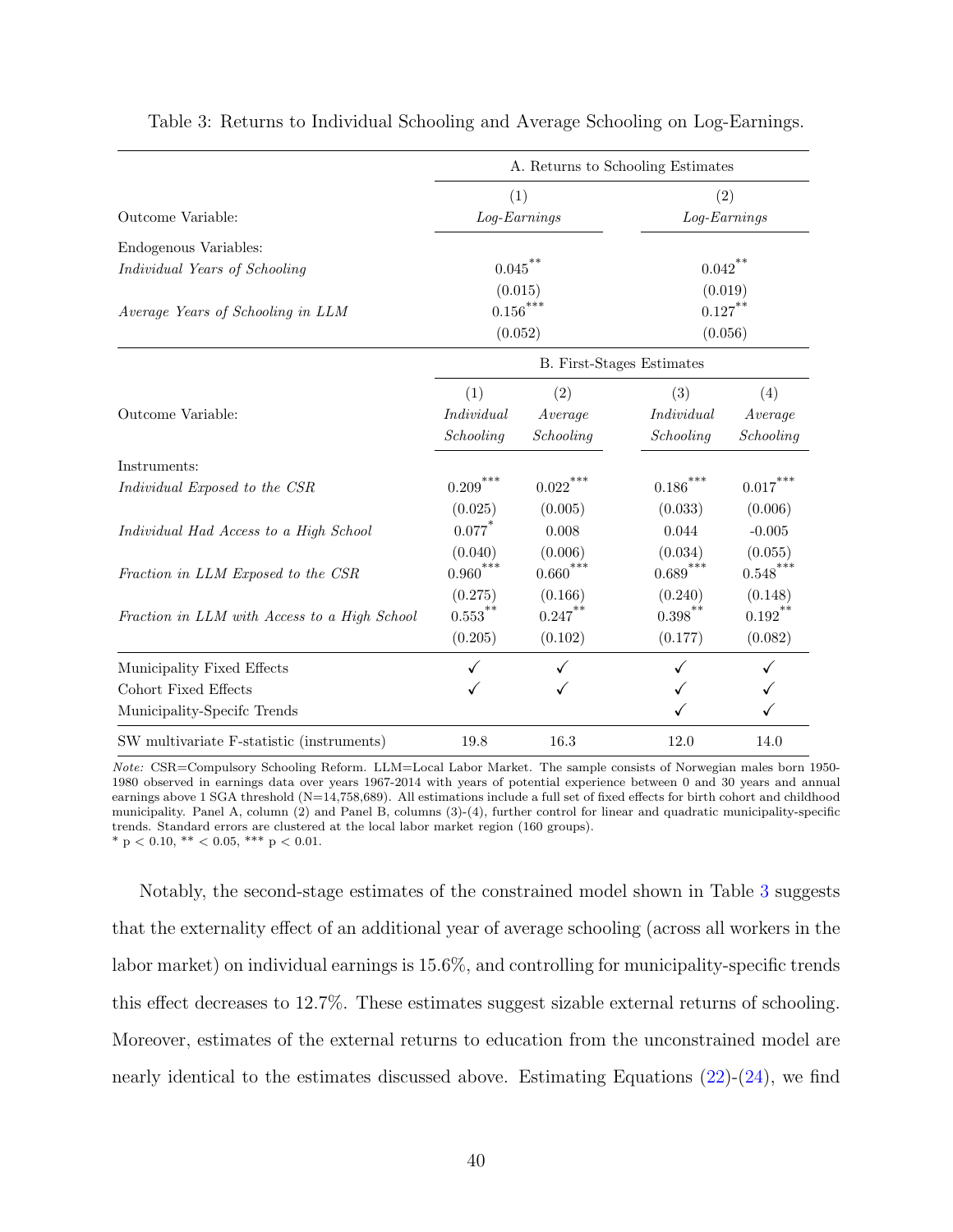<span id="page-40-1"></span><span id="page-40-0"></span>

(a) Specification with Externalities

(b) Specification with Externalities and Trends

#### Figure 8: IV Estimates of the Returns to Individual Schooling with Externalities.

Note: The full estimation sample consists of Norwegian males born 1950-1980 observed in earnings data over years 1967- 2014 with years of potential experience between 0 and 30 years and annual earnings above 1 SGA threshold (N=14,758,689). All estimations include fixed effects for birth cohort and childhood municipality. Standard errors are clustered at the local labor market region (160 groups). The coefficient estimate (and the corresponding clustered-robust standard error) on average schooling obtained from an IV estimation of the specification with productive externalities (corresponding to plot (a)) is at  $0.157***$  (0.054); with municipality-specific trends the estimate is at 0.126<sup>\*\*</sup> (0.057).

that the externality effect of an additional year of average schooling on individual earnings is at 15.7% (with controls for municipality-specific trends we get an estimate of 12.6%). In comparison, in the U.S. data, [Rauch](#page-49-8) [\[1993\]](#page-49-8) estimates the externality to be 7%, and [Acemoglu](#page-45-1) [and Angrist](#page-45-1) [\[2000\]](#page-45-1) suggest the effect to be between 1% and 3.5%. Although not directly comparable to our estimates, [Moretti](#page-49-0) [\[2004\]](#page-49-0) finds that for each percentage point increase in the share of college educated workers average individual earnings increases by 0.6% to 1.2% over and above the private returns. We must note that an increase in average schooling by an additional year is a very large change compared to historical changes; Figure [2-](#page-21-0)(a) shows that average years of schooling increased from 11.5 to 12 across cohorts  $1946-1960$ .<sup>[22](#page-0-0)</sup>

Finally, IV estimates of the returns to individual schooling from the unconstrained model are displayed in Figure [8.](#page-40-0) We see that these estimates are close to the average effect of 4.5% we reported in Table [3](#page-39-0) based on the constrained model. Compared to our previous estimates

 $22$ It is also worth pointing out that the above model is incomplete in that it does not account for migration of workers and firms across locations. Embedding this structure in the [Roback](#page-50-7) [\[1982\]](#page-50-7) spatial equilibrium model and calibrating the consumption share of housing and the shares of labor and housing in production costs for the U.S., [Lange and Topel](#page-48-0) [\[2006\]](#page-48-0) find that the increase in average log-wages caused by average schooling across locations actually *underestimates* the social return by about 20%.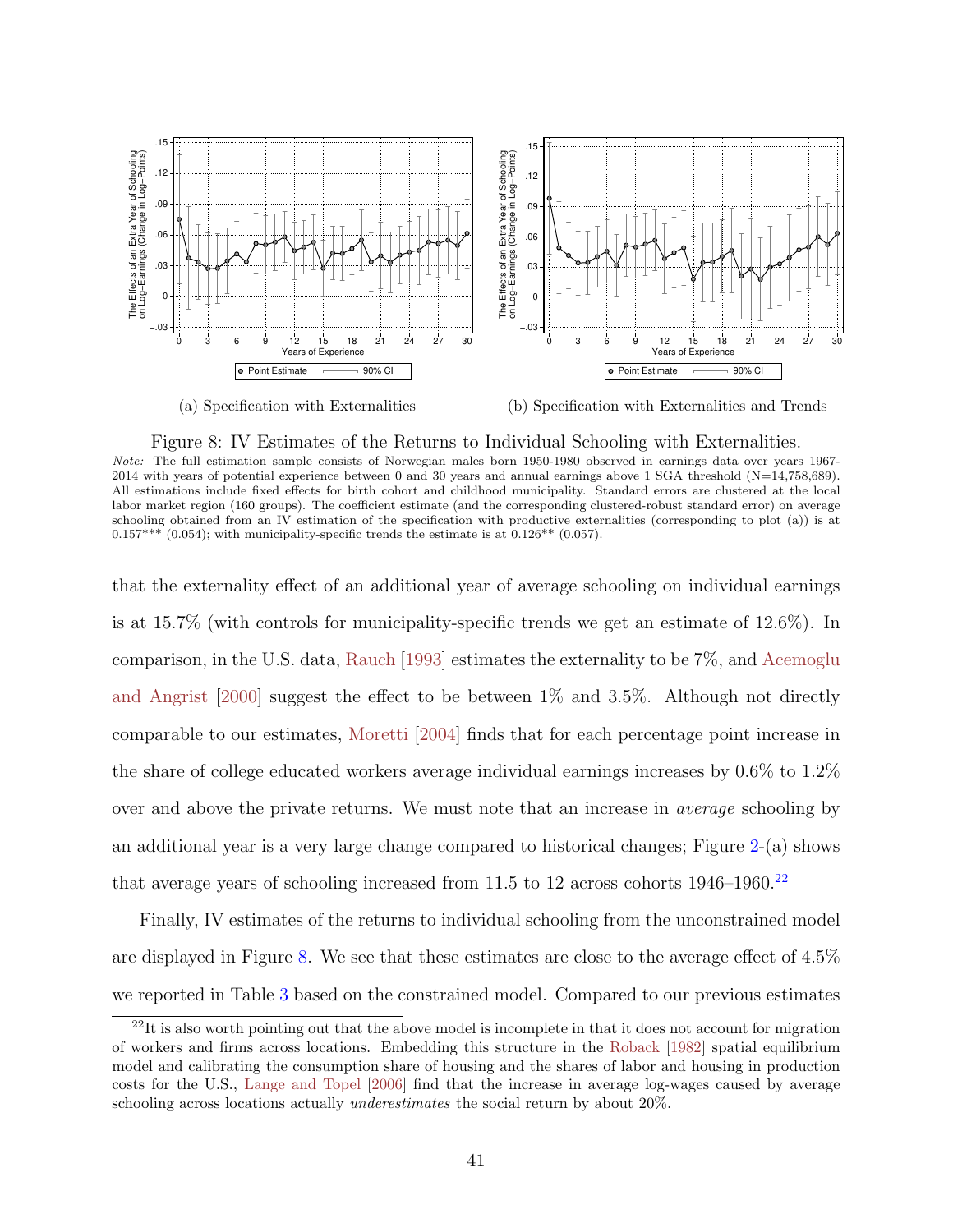without externalities, the estimates of returns to individual schooling with externalities are slightly lower in magnitude and we see less of a decline in the coefficients in the early years. One reason for this disparity could be that unlike D, it is less clear that  $\overline{D}$  and  $\overline{D}^*$  are hidden instruments. It is likely that employers know more about the aggregate schooling reform exposure or high school availability in the local labor market than what they know about the individual workers. If these IVs are instead transparent then the estimates in Figure [8](#page-40-0) would measure the social returns to schooling, which we previously estimated to be at 6.3%. We must recognize however that these IV estimates of returns to individual schooling are less precise, making it is challenging to perform precise inference regarding the shape of the earnings-schooling-experience profile.

### <span id="page-41-0"></span>6.2 Non-Separability between Education and Experience

Going back to our original model without externalities, we note that we have assumed an additively separable structure. So the returns to schooling are constant over the life-cycle. We next investigate whether we can relax this assumption and accomodate a more general functional form which allows for an interaction between schooling and experience. To that end, we begin with an assumption that the productivity is given by

$$
\chi_{it} = H(S_i, t, Q_i) + A_i + \varepsilon_{it},
$$

where  $H(S, t, Q)$  is an unknown (to researchers) function that captures the effect of schooling, work experience and correlate of ability. While this model allows the marginal effect of work experience to vary with schooling, and vice versa, we still maintain the assumption that productivity is additively separable in A. This simplifying assumption allows us to keep the employers' learning process tractable. We still maintain all previous assumptions about the model primitives, including the assumption that employers know  $H(\cdot, \cdot, \cdot)$ .

Following the same steps leading to [\(6\)](#page-8-0) and [\(7\)](#page-9-0) we can express productivity and wages,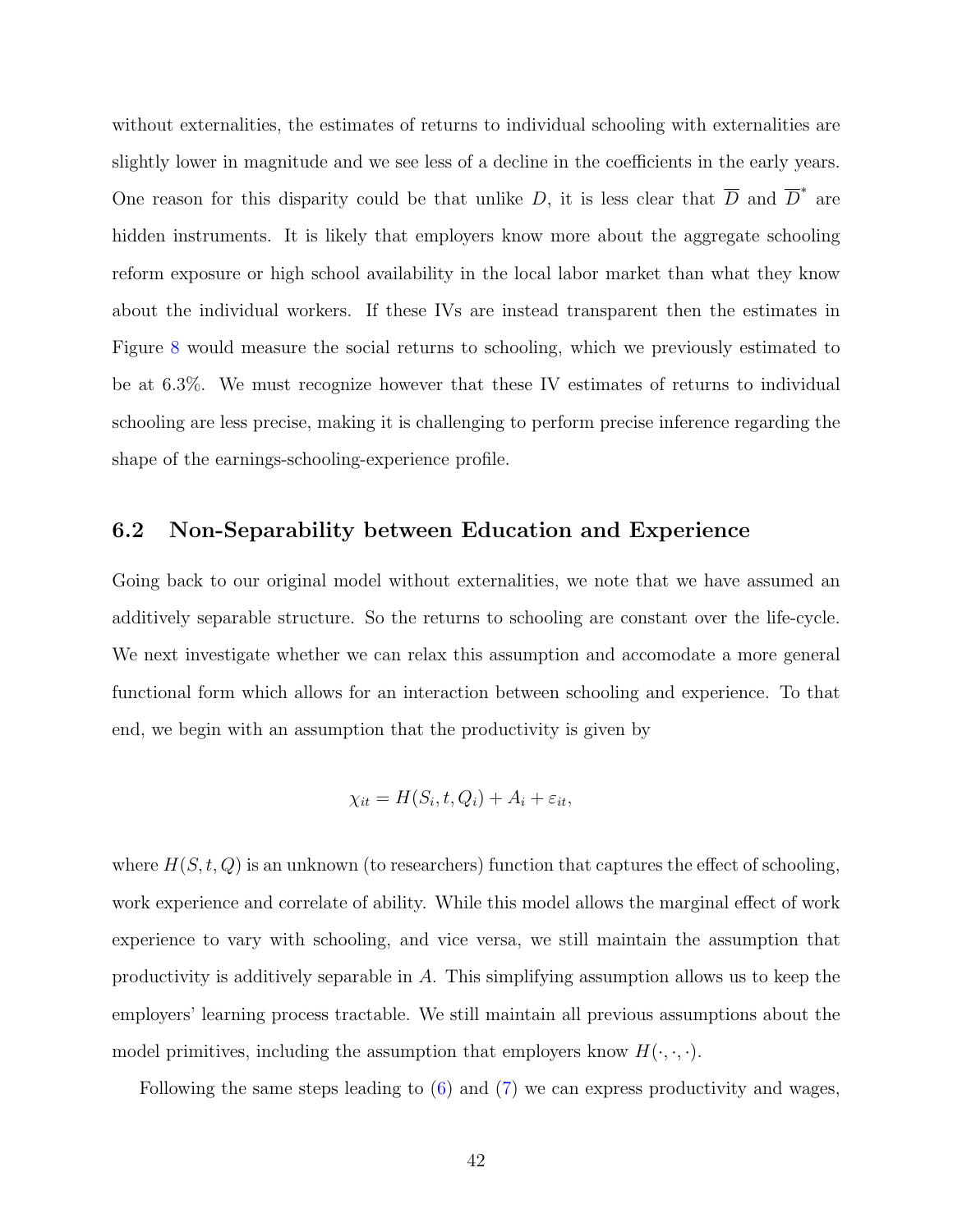respectively, as

$$
\psi_{it} = H(S_i, t, Q_i) + \delta^{A|S} S_i + \tilde{A}_i + \varepsilon_{it}
$$
  

$$
W_{it} = H(S_i, t, Q_i) + \mathbb{E}(A_i | \mathcal{E}_{it}).
$$

The social returns to schooling defined to be the first partial derivative of  $\psi$  with respect to schooling generalizes  $(6)$ , and can be expressed, after using  $(5)$ , as

<span id="page-42-0"></span>
$$
\underbrace{\frac{\partial \psi_{it}}{\partial S}}_{\text{social returns}} = H_1(S_i, t, \delta^{Q|S} S_i + \tilde{Q}_i) + H_3(S_i, t, \delta^{Q|S} S_i + \tilde{Q}_i) \delta^{Q|S} + \delta^{A|S},\tag{25}
$$

where  $H_{\iota}(\cdot,\cdot,\cdot)$  denotes the partial derivative of  $H(\cdot,\cdot,\cdot)$  with respect to its  $\iota^{th}$  argument. Similarly, private returns to schooling is the marginal effect of schooling on wages, i.e.,

<span id="page-42-1"></span>
$$
\underbrace{\frac{\partial W_{it}}{\partial S}}_{\text{private returns}} = H_1(S_i, t, \delta^{Q|S} S_i + \tilde{Q}_i) + H_3(S_i, t, \delta^{Q|S} S_i + \tilde{Q}_i) \delta^{Q|S} + \delta^{A|S} \n+ \theta_t \left( \phi_{A|S} + \phi_{A|Q} \delta^{Q|S} - \delta^{A|S} \right).
$$
\n(26)

Comparing [\(25\)](#page-42-0) and [\(26\)](#page-42-1) we find the same relationship between social returns and private returns analogous to [\(8\)](#page-9-1), i.e.,  $\frac{\partial W_{it}}{\partial S} = \frac{\partial \psi_{it}}{\partial S} + \theta_t (\phi_{A|S} + \phi_{A|Q} \delta^{Q|S} - \delta^{A|S})$ . Thus, with long enough work experience  $\lim_{t\to\infty} \theta_t = 0$  and they converge:  $\lim_{t\to\infty} \frac{\partial \ln W_{it}}{\partial S} = \frac{\partial \psi_{it}}{\partial S}$ .

Now, lets us consider the identification of causal effect of schooling using a binary IV  $D_i \in \{0,1\}$  that satisfies Assumption [1.](#page-12-0) Following the same steps as before, we find that

<span id="page-42-2"></span>
$$
\text{plim } \hat{b}_{IV,t} = \frac{\mathbb{E} [\ln W_{it} | D_i = 1, t] - \mathbb{E} [\ln W_{it} | D_i = 0, t]}{\mathbb{E} [S_i | D_i = 1, t] - \mathbb{E} [S_i | D_i = 0, t]}.
$$
\n(27)

So, with experience  $t \to \infty$  we can again identify the social returns to schooling as

$$
\text{plim}\;\left(\lim_{t\to\infty}\hat{b}_{IV,t}\right)=\text{plim}\;\hat{b}_{IV,t\to\infty}=\frac{\mathbb{E}\left[\psi_{it}\middle|D_{i}=1\right]-\mathbb{E}\left[\psi_{it}\middle|D_{i}=0\right]}{\mathbb{E}\left[S_{i}\middle|D_{i}=1\right]-\mathbb{E}\left[S_{i}\middle|D_{i}=0\right]}=\lim_{t\to\infty}\mathbb{E}\left[\frac{\partial\psi_{it}}{\partial S}\right].
$$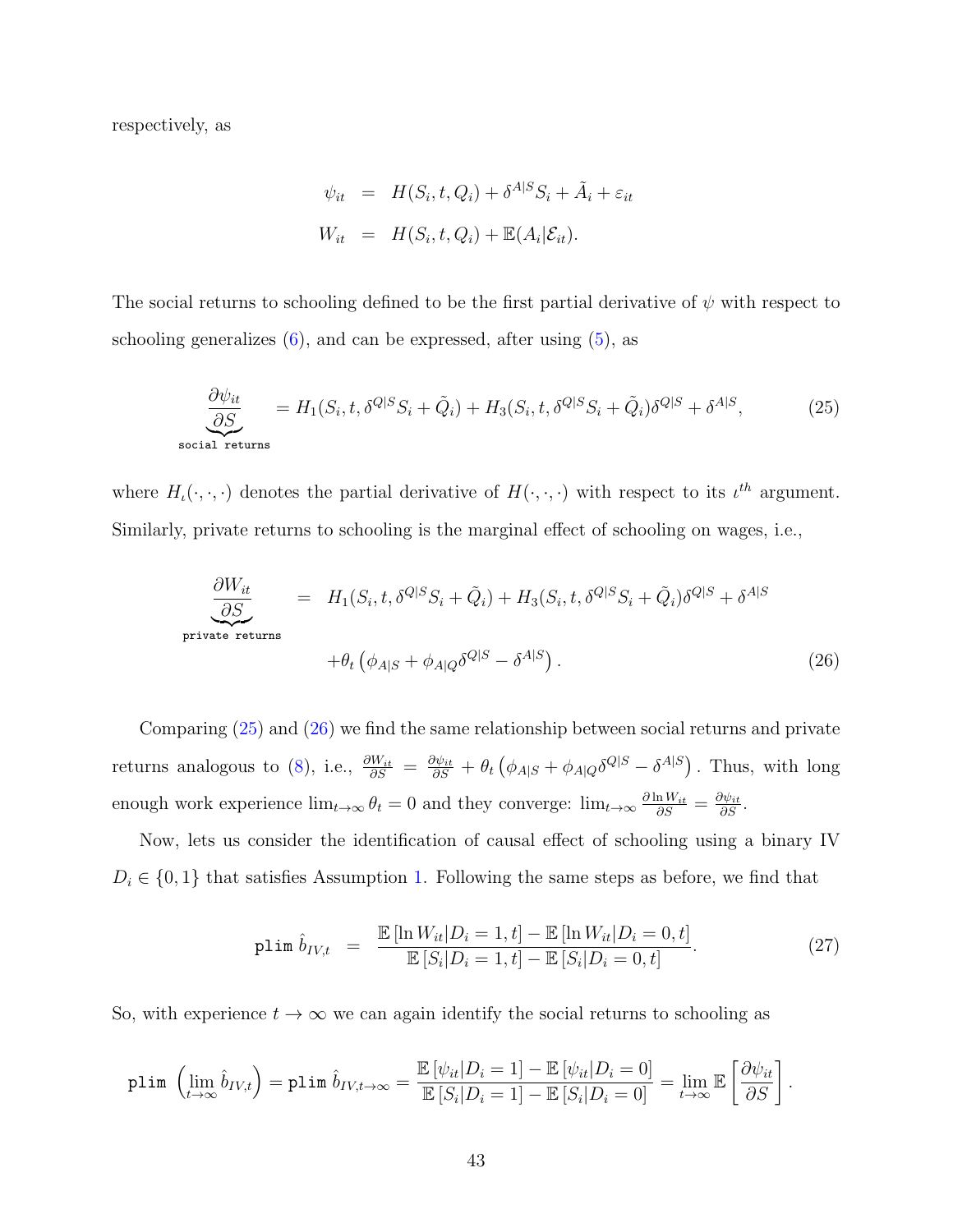<span id="page-43-0"></span>Thus, for long enough experience, IVs identify the experience-specific social returns to schooling. Now, let us consider those with limited years of experience  $(t < \infty)$ . When D is a hidden instrument then  $W_{it} = \mathbb{E} [\psi_i | \mathcal{E}_{it}] = \mathbb{E} [\psi_i | \mathcal{E}_{it}, D_i]$ . Then using  $\mathbb{E} [Q_i | D_i, S_i] = \delta^{Q|S} S_i$  from As-sumption [1](#page-12-0) and Equations  $(2)$  and  $(5)$  and after some simplification we get

$$
\mathbb{E}\left[W_{it}|D_i,t\right] = \mathbb{E}[H(S_i,t,\delta^{Q|S}S_i+\tilde{Q}_i)|D_i] + \mathbb{E}\left[\mathbb{E}\left[A_i|S_i,Q_i,\xi_i^t\right]|D_i\right]
$$

$$
= \mathbb{E}[H(S_i,t,\delta^{Q|S}S_i+\tilde{Q}_i)|D_i] + \left(\theta_t\left(\phi_{A|S}+\phi_{A|Q}\delta^{Q|S}\right) + (1-\theta_t)\delta^{A|S}\right)\mathbb{E}\left[S_i|D_i\right].
$$

Then, evaluating the LHS at  $D = 1$  and subtracting its value at  $D = 0$  gives  $\Delta_D \mathbb{E} [W_{it} | D_i, t] =$  $\Delta_D \mathbb{E}(H(S_i, t, \delta^{Q|S}S_i + \tilde{Q}_i)|D_i) + \delta^{A|S}\Delta_D \mathbb{E}\left[S_i|D_i\right] + \theta_t\left(\phi_{A|S} + \phi_{A|Q}\delta^{Q|S} - \delta^{A|S}\right)\Delta_D \mathbb{E}\left[S_i|D_i\right].$ Then substituting this expression in [\(27\)](#page-42-2) and taking the probability limit gives

$$
\begin{split}\n\text{plim } \hat{b}_{IV,t} &= \frac{\Delta_D \mathbb{E} \left[ \ln W_{it} | D_i \right]}{\Delta_D \mathbb{E} \left[ S_i | D_i \right]} = \frac{\Delta_D \mathbb{E} (H(S_i, t, \delta^{Q|S} S_i + \tilde{Q}_i) | D_i)}{\Delta_D \mathbb{E} \left[ S_i | D_i \right]} + \delta^{A|S} \\
&\quad + \theta_t \left( \phi_{A|S} + \phi_{A|Q} \delta^{Q|S} - \delta^{A|S} \right) \\
&= \mathbb{E} [H_1(S_i, t, \delta^{Q|S} S_i + \tilde{Q}_i)] + \mathbb{E} [H_3(S_i, t, \delta^{Q|S} S_i + \tilde{Q}_i)] \delta^{Q|S} + \delta^{A|S} \\
&\quad + \theta_t \left( \phi_{A|S} + \phi_{A|Q} \delta^{Q|S} - \delta^{A|S} \right),\n\end{split}
$$

which is the expected private returns to schooling, as defined for each  $t$  in [\(26\)](#page-42-1). Thus with a hidden instrument we identify the private returns to schooling. Following the same logic, we conclude that if  $D$  is transparent then it identifies the average of social returns to schooling.

In this section, we have only considered the problem of identifying private and social returns within our employer learning framework. The estimation of  $H(\cdot, \cdot, \cdot)$ , however, is a more difficult problem specially because our excluded IV is binary, so we cannot rely on continuous nonparametric IV methods of [Newey and Powell](#page-49-9) [\[2003\]](#page-49-9). Recently, [Torgovitsky](#page-50-9) [\[2017\]](#page-50-9) has proposed a minimum distance estimator for a similar problem that relies on the identification results from [Torgovitsky](#page-50-10) [\[2015\]](#page-47-10). Also see D'Haultfœuille and Février [2015]. We leave the estimation of  $H(\cdot)$  and the speed of learning,  $K_1$ , for future research.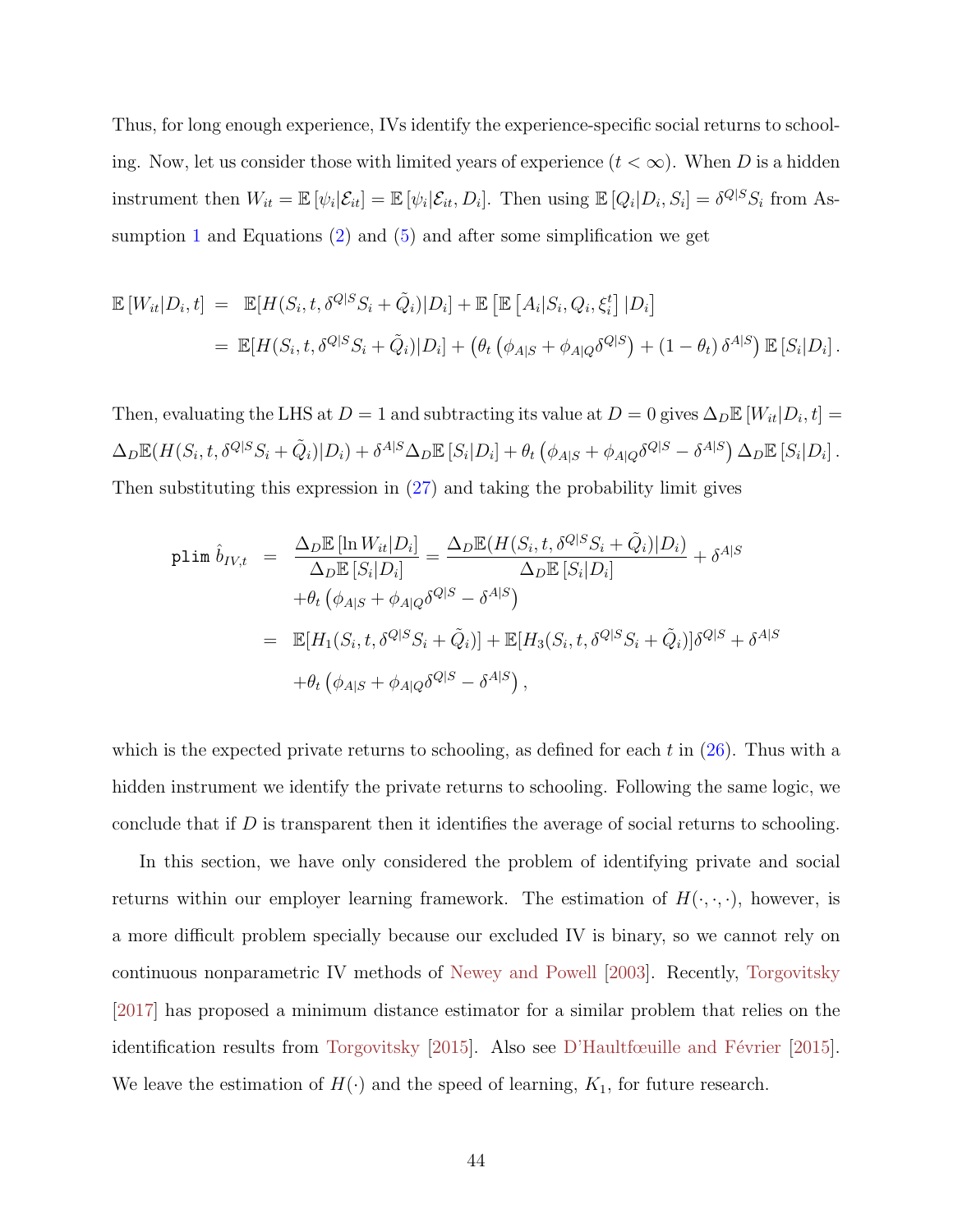## <span id="page-44-1"></span><span id="page-44-0"></span>7 Conclusion

Optimal policy design with respect to education hinges on estimates of private and social returns to education, yet these are notoriously difficult to measure. In this paper, we examine conditions under which instrumental variables allow estimating the private and social returns to education within the context of the employer learning model. We distinguish between hidden and transparent instruments where the former are instruments that are not observed by employers and thus not directly priced in the wages, while the former are instruments that employers correctly price. Hidden instruments identify the private returns to education. If log earnings profiles are additive separable in experience and schooling, then they also allow identifying the social returns to education. Transparent instruments by contrast identify the social returns to education throughout the life-cycle. Building on this distinction between hidden and transparent instruments, we propose a method to identify the returns to schooling that can be attributed to job market signaling.

Using data from Norway we estimate that the causal effect of schooling on productivity, i.e., the social return to schooling, is 6.3% and the private returns is 7.9%. The difference is attributable to the signaling value of education. In particular, we estimate that 80% of the total private returns to education accrues to human capital accumulation and the remaining 20% can be attributed to signaling. Our estimates also suggest that employers learn the unobserved skill very quickly. Furthermore, we provide evidence examining earnings across local labor markets that suggest large external returns to education that manifest beyond the employer-employee relationship.

We finish this paper by pointing towards what we believe to be the largest shortcoming of the employer learning literature following [\[Farber and Gibbons,](#page-47-0) [1996\]](#page-47-0) and [\[Altonji](#page-45-0) [and Pierret,](#page-45-0) [2001\]](#page-45-0). The standard specification assumes that the log earnings profiles are additively separable in schooling, ability, and experience. Such additive separability naturally emerges from some formulations of the Human Capital model (such as versions of the Ben-Porath model). However, the patterns in the data traditionally taken as evidence for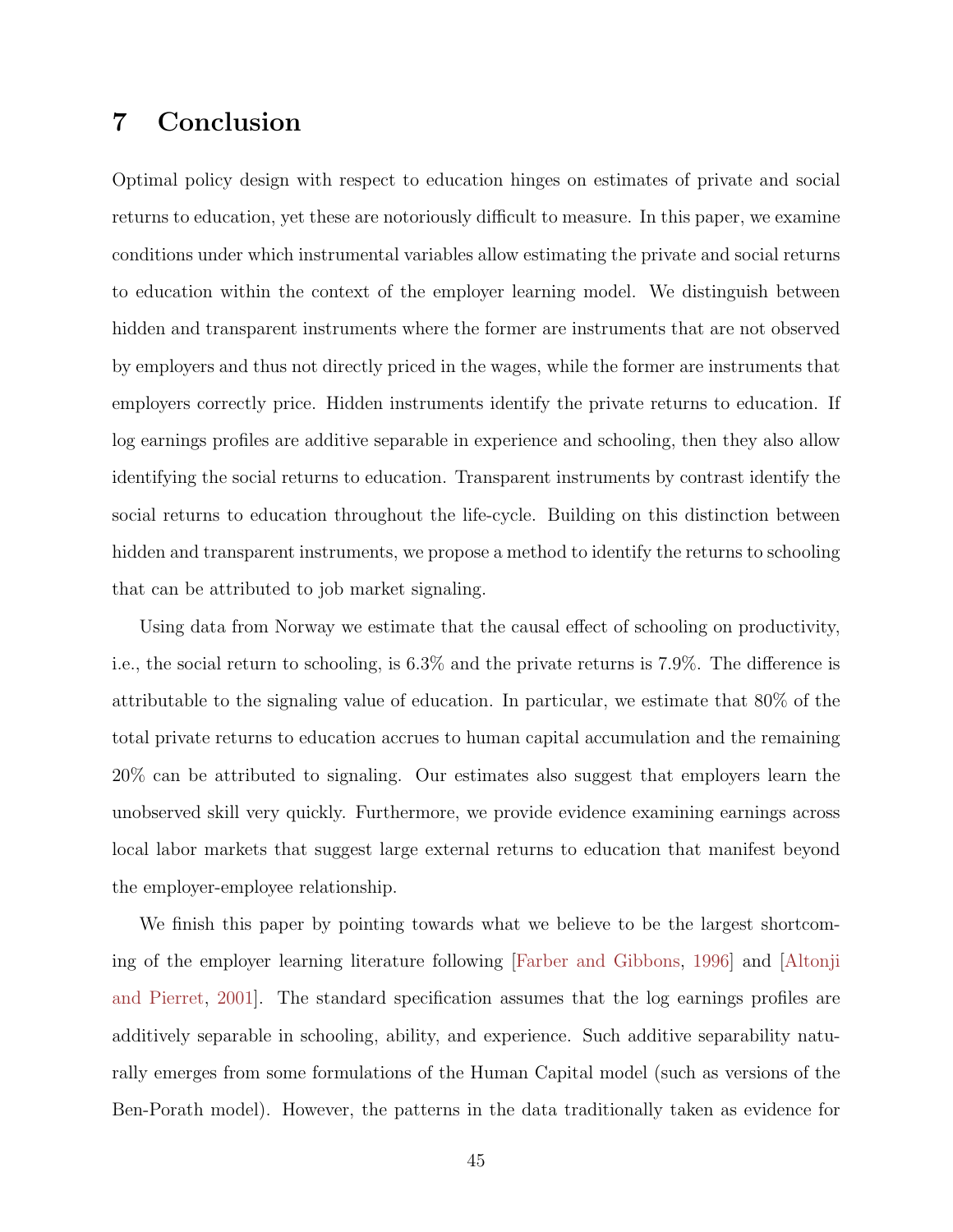<span id="page-45-7"></span>employer learning (e.g., by [Lange](#page-48-2) [\[2007\]](#page-48-2)) are also compatible with standard calibrations of Human Capital models [\[Kaymak,](#page-48-9) [2014\]](#page-48-9).

We have taken some steps (see section Section [6.2\)](#page-41-0) towards addressing this shortcoming of the employer learning literature. However, we believe that more is possible, especially if researchers have access to instruments and hidden correlates at the same time. We leave this work to future research.

### References

- <span id="page-45-4"></span>Aakvik, Arild, Kjell G. Salvanes, and Kjell Vaage. 2010. Measuring Heterogeneity in the Returns to Education in Norway Using Educational Reforms. European Economic Review 54, no. 4:483–500. [21](#page-20-1)
- <span id="page-45-1"></span>Acemoglu, Daron and Joshua Angrist. 2000. How Large are Human-Capital Externalities? Evidence from Compulsory Schooling Laws. NBER Macroeconomics Annual 15:9–59. [2,](#page-1-0) [6,](#page-5-0) [36,](#page-35-4) [41](#page-40-1)
- <span id="page-45-0"></span>Altonji, Joseph G. and Charles R. Pierret. 2001. Employer Learning and Statisical Discrimination. Quarterly Journal of Economics 116, no. 1:313–350. [1,](#page-0-1) [3,](#page-2-0) [45](#page-44-1)
- <span id="page-45-5"></span>Angrist, Joshua D. and Guido W. Imbens. 1995. Two-Stage Least Squares Estimation of Average Causal Effects in Models with Variable Treatment Intensity. Journal of the American Statistical Association 90:431–442. [26](#page-25-1)
- <span id="page-45-3"></span>Angrist, Joshua D. and Alan B. Krueger. 1992. Estimating the Payoff to Schooling Using the Vietnam-Era Draft Lottery. NBER Working Paper 4067 . [15](#page-14-1)
- <span id="page-45-6"></span>-. 1999. Empirical Strategies in Labor Economics. In Handbook of Labor Economics, eds. Orley Ashenfelter and David Card. Amsterdam: North-Holland, 1277–1366. [26](#page-25-1)
- <span id="page-45-2"></span>Arcidiacono, Peter, Patrick Bayer, and Aurel Hizmo. 2010. Beyond Signaling and Human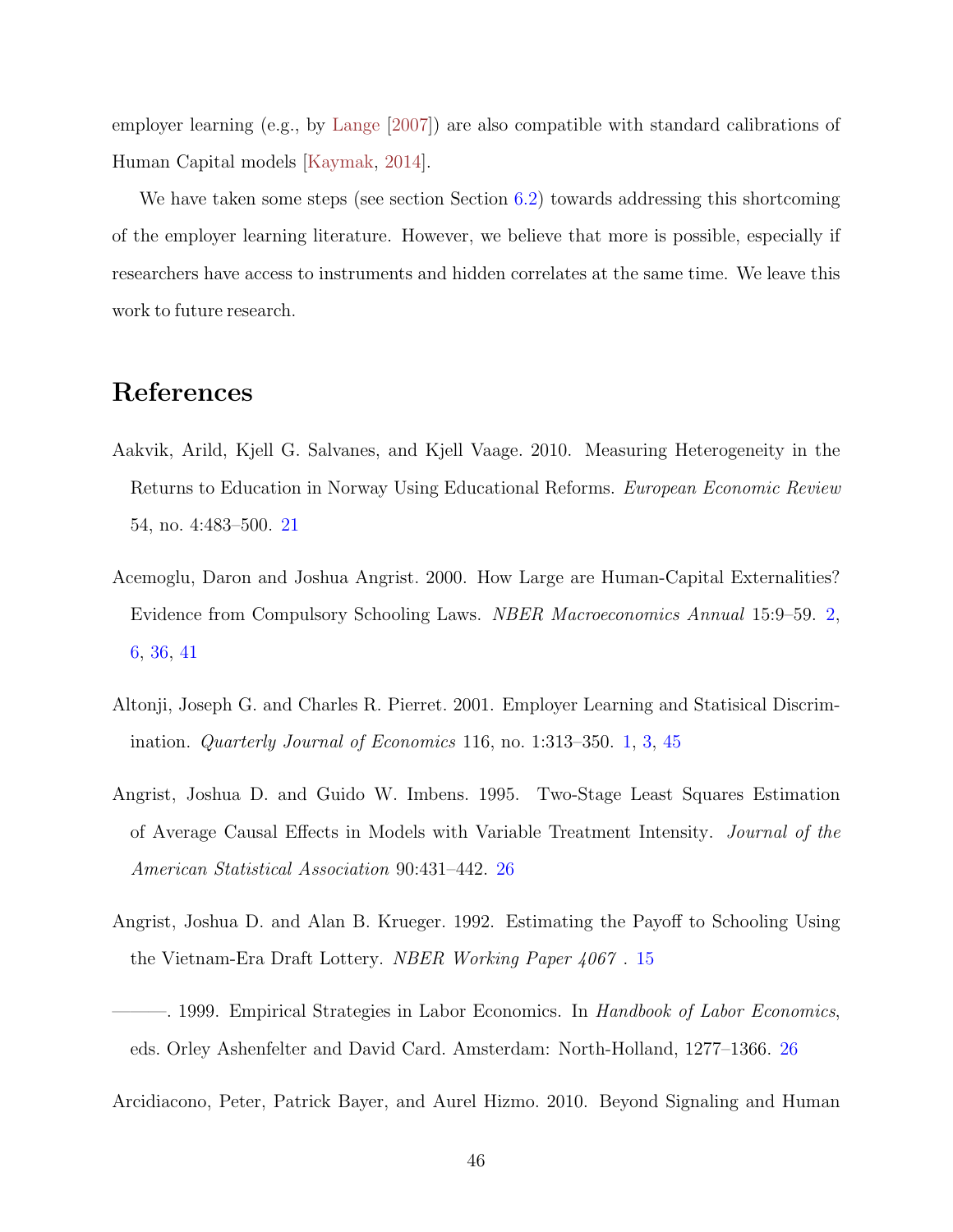Capital: Education and the Revelation of Ability. American Economic Journal: Applied Economics 2, no. 4:76–104. [5,](#page-4-0) [30,](#page-29-1) [31](#page-30-1)

- <span id="page-46-2"></span>Arteaga, Carolina. 2018. The Effect of Human Capital on Earnings: Evidence from a Reform in Columbia's Top University. Journal of Public Economics 157:212–225. [3](#page-2-0)
- <span id="page-46-0"></span>Becker, Gary S. 1962. Investment in Human Capital: A Theoretical Analysis. Journal of Political Economy 70, no. 5:9–49. [2](#page-1-0)
- <span id="page-46-1"></span>Bedard, Kelly. 2001. Human Capital versus Signaling Models: University Access and High School Dropouts. *Journal of Political Economy* 109, no. 4:749–775. [3](#page-2-0)
- <span id="page-46-8"></span>Bhuller, Manudeep, Magne Mogstad, and Kjell G. Salvanes. 2017. Life-Cycle Earnings, Education Premiums, and Internal Rate of Return. Journal of Labor Economics 35, no. 4:993–1030. [21,](#page-20-1) [25](#page-24-0)
- <span id="page-46-7"></span>Black, Sandra E., Paul J. Devereux, and Kjell G. Salvanes. 2005. Why the Apple Doesn't Fall Far: Understanding Intergenerational Transmission of Human Capital. American Economic Review 95, no. 1:437–449. [21,](#page-20-1) [23](#page-22-2)
- <span id="page-46-3"></span>Cameron, Stephen V. and James J. Heckman. 1998. Life Cycle Schooling and Dynamic Selection Bias: Models and Evidence for Five Cohorts of American Makes. Journal of Political Economy 106, no. 2:262–333. [16](#page-15-1)
- <span id="page-46-4"></span>Cameron, Stephen V. and Christopher R. Taber. 2004. Estimation of Educational Borrowing Constraints Using Returns to Schooling. Journal of Political Economy 112, no. 1:132–182. [16](#page-15-1)
- <span id="page-46-6"></span>Card, David. 1993. Using Geographic Variation in College Proximity to Estimate the Return to Schooling. NBER Working Paper 4483 . [16](#page-15-1)
- <span id="page-46-5"></span>Carneiro, Pedro, James J. Heckman, and Edward J. Vytlacil. 2011. Estimating Marginal Returns to Education. American Economic Review 101, no. 6:2754–2781. [16](#page-15-1)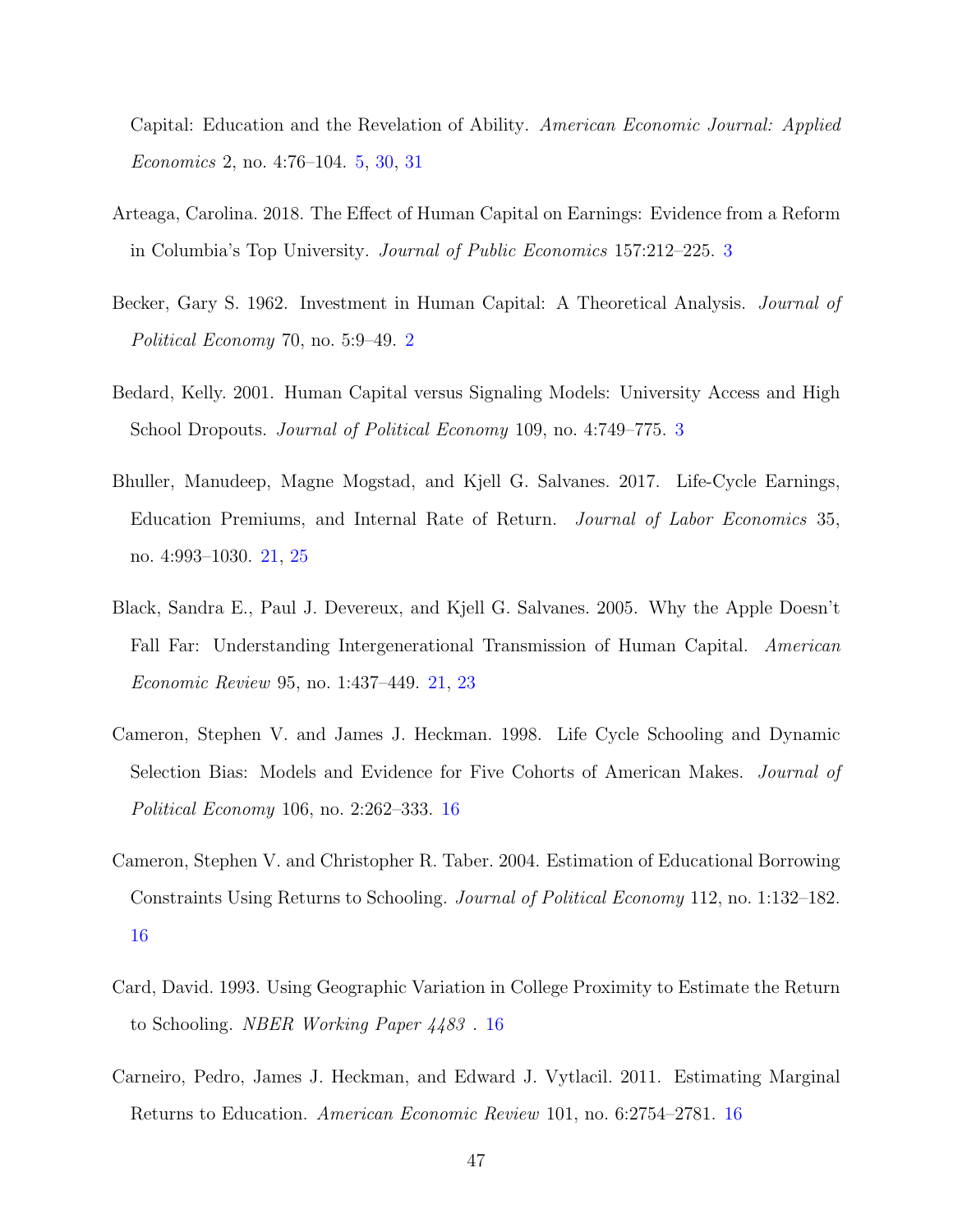- <span id="page-47-3"></span>Clark, Damon and Paco Martorell. 2014. The Signaling Value of a High School Diploma. Journal of Political Economy 122, no. 2:282–318. [3](#page-2-0)
- <span id="page-47-10"></span>D'Haultfœuille, Xavier and Philippe Février. 2015. Identification of Nonseparable Triangular Models with Discrete Instruments. Econometrica 83, no. 3:1199–1210. [44](#page-43-0)
- <span id="page-47-7"></span>Duflo, Esther. 2001. Schooling and Labor Market Consequences of School Construction in Indonesia: Evidence from an Unusual Policy Experiment. American Economic Review 91, no. 4:795–813. [15](#page-14-1)
- <span id="page-47-6"></span>Dynarski, Susan M. 2003. Does Aid Matter? Measuring the Effect of Student Aid on College Attendance and Completion. American Economic Review 93, no. 1:279–288. [15](#page-14-1)
- <span id="page-47-1"></span>Fang, Hanming. 2006. Disentangling the College Wage Premium: Estimating A Model with Endogenous Education Choices. International Economic Review 47, no. 4:1151–1185. [3](#page-2-0)
- <span id="page-47-0"></span>Farber, Henry S. and Robert Gibbons. 1996. Learning and Wage Dynamics. Quarterly Journal of Economics 111, no. 4:1007–1047. [1,](#page-0-1) [3,](#page-2-0) [45](#page-44-1)
- <span id="page-47-4"></span>Feng, Andy and Georg Graetz. 2017. A Question of Degree: The Effects of Degree Class on Labor Market Outcomes. Economics of Education Review 61:140–161. [3](#page-2-0)
- <span id="page-47-8"></span>Gundersen, Frantz and Dag Juvkam. 2013. Inndelinger i senterstruktur, sentralitet og BAregioner. NIBR - rapport 2013:1 (in Norwegian) . [21](#page-20-1)
- <span id="page-47-9"></span>Heckman, James J., Sergio Urzua, and Edward J. Vytlacil. 2006. Understanding Instrumental Variables in Models with Essential Heterogeneity. Review of Economic Studies 88, no. 3:389–432. [26](#page-25-1)
- <span id="page-47-2"></span>Hopkins, Edward. 2012. Job Market Signaling of Relative Position, or Becker Married to Spence. Journal of the European Economic Association 10, no. 2:290–322. [3](#page-2-0)
- <span id="page-47-5"></span>Imbens, Guido W. and Joshua D. Angrist. 1994. Identification and Estimation of Local Average Treatment Effects. Econometrica 62, no. 2:465–475. [13](#page-12-2)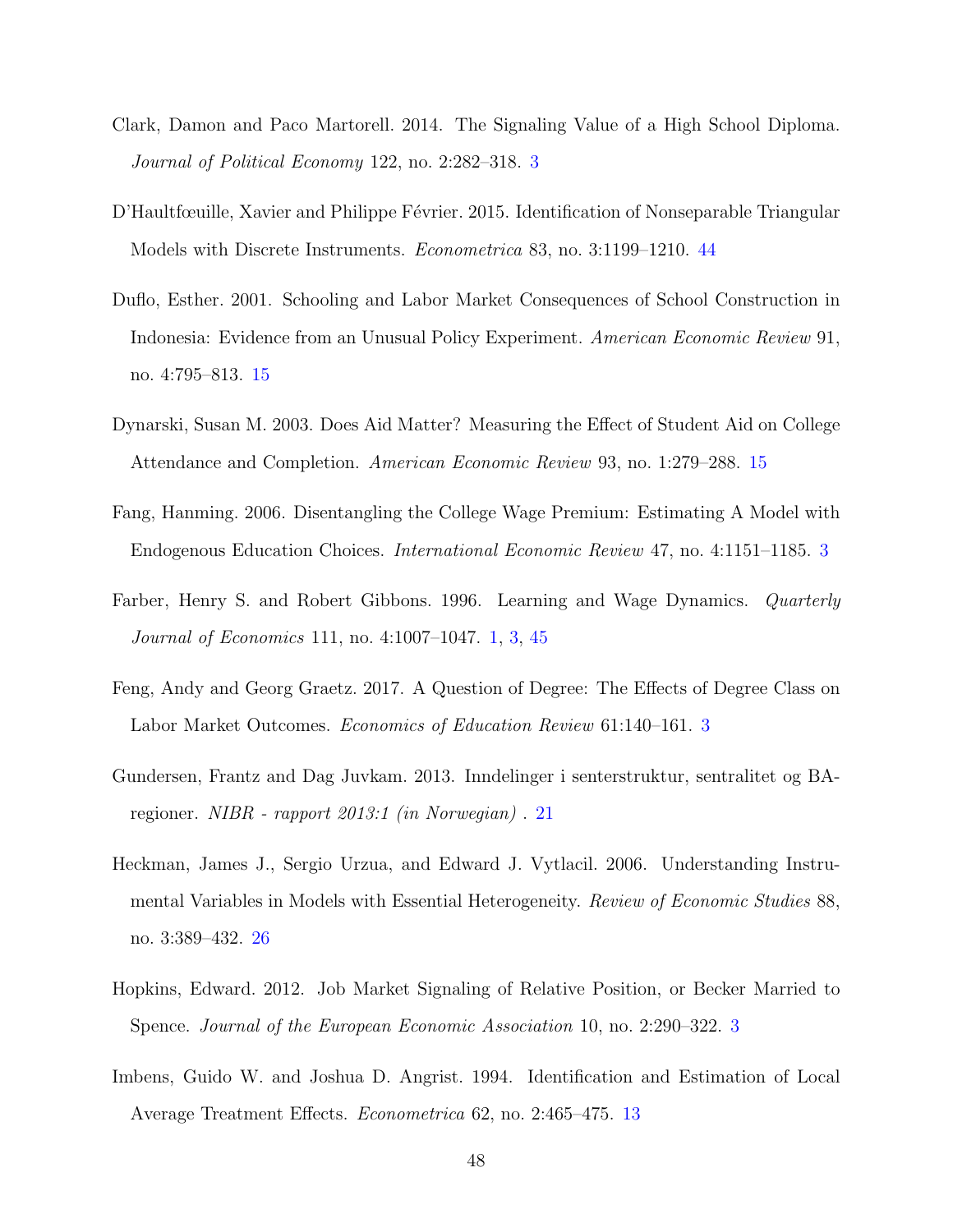- <span id="page-48-3"></span>Kahn, Lisa B. 2013. Asymmetric Information between Employers. American Economic Journal: Applied Economics 5, no. 4:165–205. [7](#page-6-2)
- <span id="page-48-4"></span>Kane, Thomas J. and Cecilia Elena Rouse. 1995. Labor-Market Returns to Two- and Four-Year College. American Economic Review 85, no. 3:600–614. [16](#page-15-1)
- <span id="page-48-9"></span>Kaymak, Baris. 2014. Postschooling training investment and employer learning. Journal of Human Capital 8, no. 3:318–349. [46](#page-45-7)
- <span id="page-48-7"></span>Kirkeboen, Lars J., Edwin Leuven, and Magne Mogstad. 2016. Field of Study, Earnings, and Self-Selection. Quarterly Journal of Economics 131, no. 3:1057–1111. [19](#page-18-0)
- <span id="page-48-6"></span>Kling, Jeffrey R. 2001. Interpreting Instrumental Variables Estimates of the Returns to Schooling. Journal of Business and Economic Statistics 19, no. 3:358–364. [16](#page-15-1)
- <span id="page-48-2"></span>Lange, Fabian. 2007. The Speed of Employer Learning. *Journal of Labor Economics* 25, no. 1:1–35. [3,](#page-2-0) [4,](#page-3-0) [5,](#page-4-0) [6,](#page-5-0) [7,](#page-6-2) [8,](#page-7-3) [12,](#page-11-1) [13,](#page-12-2) [24,](#page-23-2) [30,](#page-29-1) [46](#page-45-7)
- <span id="page-48-0"></span>Lange, Fabian and Robert Topel. 2006. The Social Value of Education and Human Capital. Handbook of the Economics of Education 1:459–509. [2,](#page-1-0) [3,](#page-2-0) [36,](#page-35-4) [41](#page-40-1)
- <span id="page-48-5"></span>Lemieux, Thomas and David Card. 2001. Education, Earnings, and the 'Canadian G.I. Bill'. Canadian Journal of Economics 34, no. 2:313–344. [16](#page-15-1)
- <span id="page-48-1"></span>Lochner, Lance. 2011. Chapter 2 - Nonproduction Benefits of Education: Crime, Health, and Good Citizenship. In Handbook of The Economics of Education, Handbook of the Economics of Education, vol. 4, eds. Eric A. Hanushek, Stephen Machin, and Ludger Woessmann. Elsevier, 183–282. [2](#page-1-0)
- <span id="page-48-8"></span>Løken, Katrine V., Magne Mogstad, and Matthew Wiswall. 2012. What Linear Estimators Miss: The Effects of Family Income on Child Outcomes. American Economic Journal: Applied Economics 4, no. 2:1–35. [26](#page-25-1)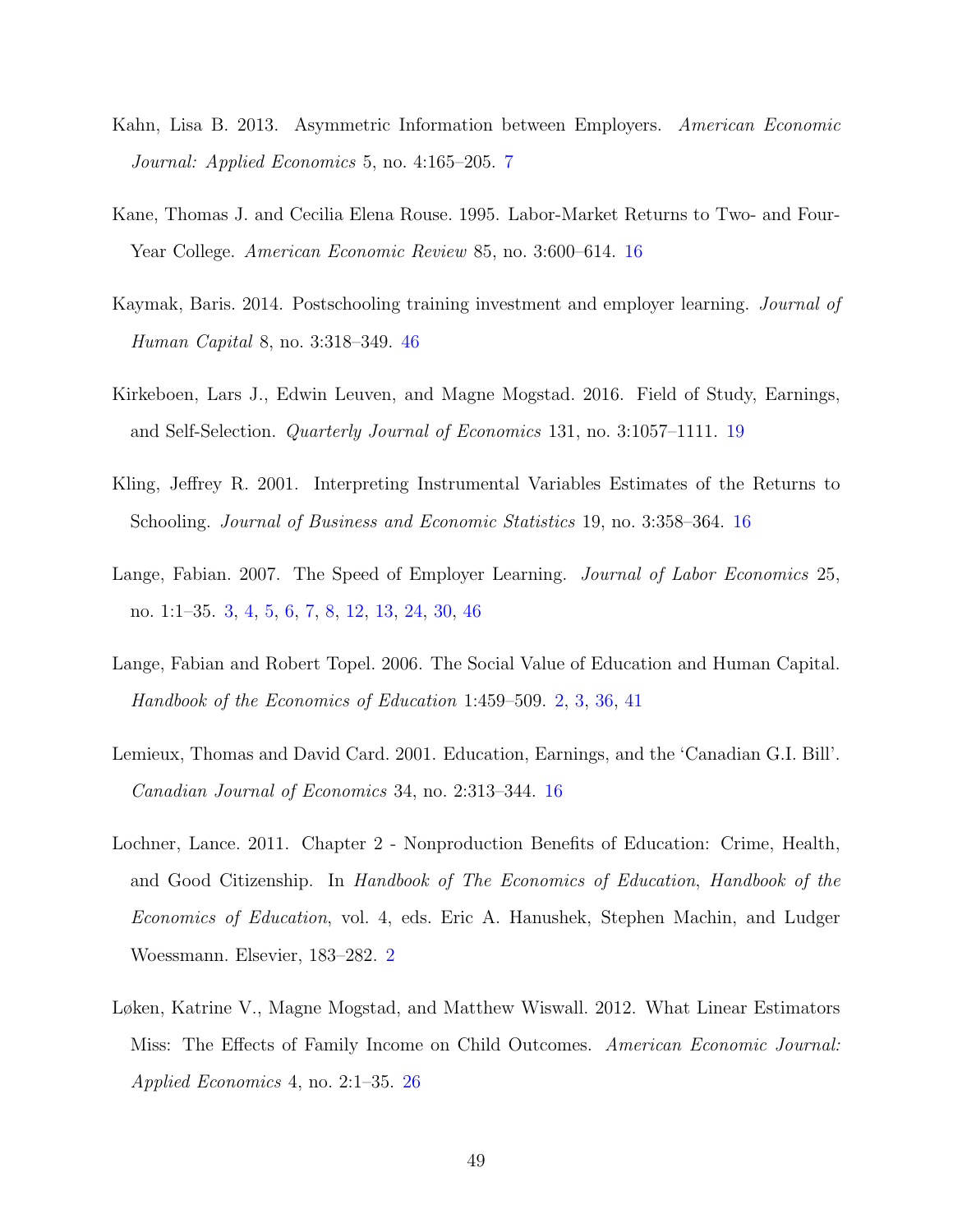- <span id="page-49-6"></span>Machin, Stephen, Kjell G. Salvanes, and Panu Pelkonen. 2012. Education and Mobility. Journal of the European Economic Association 10, no. 2:417–450. [21](#page-20-1)
- <span id="page-49-3"></span>Meghir, Costas and Mårten Palme. 2005. Educational Reform, Ability, and Family Background. American Economic Review 95, no. 1:414–424. [15](#page-14-1)
- <span id="page-49-7"></span>Mogstad, Magne and Matthew Wiswall. 2016. Testing the Quantity–Quality Model of Fertility: Estimation Using Unrestricted Family Size Models. Quantitative Economics 7, no. 1:157–192. [26](#page-25-1)
- <span id="page-49-5"></span>Monstad, Karin, Carol Propper, and Kjell G. Salvanes. 2008. Education and Fertility: Evidence from a Natural Experiment. Scandinavian Journal of Economics 110, no. 4:827– 852. [21,](#page-20-1) [23](#page-22-2)
- <span id="page-49-0"></span>Moretti, Enrico. 2004. Estimating the Social Return to Higher Education: Evidence from Longitudinal and Repeated Cross-Sectional Data. *Journal of Econometrics* 121, no. 1-2:175–212. [2,](#page-1-0) [6,](#page-5-0) [36,](#page-35-4) [41](#page-40-1)
- <span id="page-49-9"></span>Newey, Whitney K. and James L. Powell. 2003. Instrumental Variable Estimation of Nonparametric Models. Econometrica 71, no. 5:1565–1578. [44](#page-43-0)
- <span id="page-49-4"></span>Oreopoulos, P. 2006. Estimating Average and Local Average Treatment Effects of Education when Compulsory Schooling Laws really Matter. American Economic Review 96:152–175. [16](#page-15-1)
- <span id="page-49-1"></span>Oreopoulos, Philip and Kjell G. Salvanes. 2011. Priceless: The Nonpecuniary Benefits of Schooling. *Journal of Economic Perspectives* [2](#page-1-0)5, no. 1:159–184. 2
- <span id="page-49-2"></span>Pons, Empar and Maria Teresa Gonzalo. 2002. Returns to Schooling in Spain: How Reliable are IV Estimates? Labour 16, no. 4:747–770. [15](#page-14-1)
- <span id="page-49-8"></span>Rauch, James. 1993. Productivity Gains from Geographic Concentration of Human Capital: Evidence from the Cities. Journal of Urban Economics 34, no. 4:380–400. [41](#page-40-1)